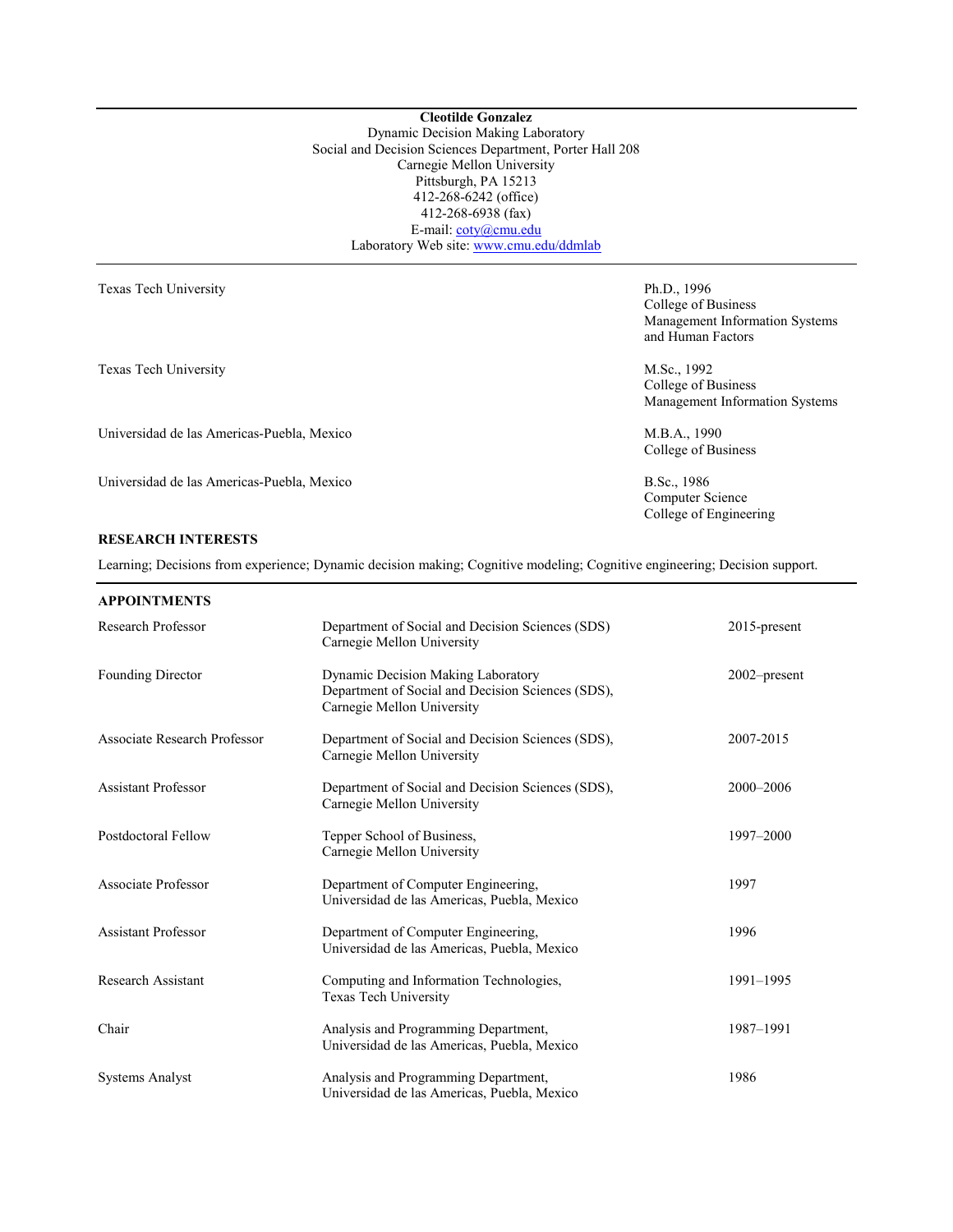## **AFFILIATED FACULTY APPOINTMENTS**

| Affiliated Faculty, Carnegie Mellon University                                              |                 |
|---------------------------------------------------------------------------------------------|-----------------|
| Societal Computing, institute for Software Research, School of Computer Science.            | $2021$ -present |
| Security and Privacy Institute, CyLab.                                                      | $2019$ -present |
| Center for Neural Basis of Cognition, Psychology Department.                                | $2007$ -present |
| Center for Behavioral Decision Research, Dietrich, Tepper, Heinz Colleges.                  | $2006$ -present |
| Center for Cognitive Brain Imaging, Psychology Department.                                  | $2000$ -present |
| Human-Computer Interaction Institute, School of Computer Science.                           | $2000$ -present |
| Center for Statistics and Applications in Forensic Evidence (CSAFE), Statistics Department. | 2015-2017       |
| Affiliated Faculty, University of Colorado.                                                 |                 |
| Center for Research on Training, Psychology Department.                                     | 2006-2017       |

## **RESEARCH GRANTS**

- 1. Co-I. *Cyber Autonomy through Robust Learning and Effective Human-Bot Teaming.* **Army Research Office**, **Australia-US Multidisciplinary University Research Initiative (MURI-AUS-MURI)**. In collaboration with Somesh Jha, University of Wisconsin (US MURI Lead); Lujo Bauer, CMU, and other universities in the US; Ben Rubinstein, University of Melbourne (AUSMURI lead) and other universities in Australia. Approx. \$1.5M (CMU only) (2021–2026).
- 2. Principal Investigator. *Advancing Learning Science for Improved Human-Machine Team Effectiveness.* **Air Force Research Laboratory**, Sub-award from L3 Technologies, Inc., Link, Simulation & Training. Approx. \$550K (2020-2022).
- 3. Co-I. *An Integrated Theory of Human-Machine Teaming.* **Defense Advanced Research Projects Agency. DARPA's ASIST program**. In collaboration with Anita Woolley and Henny Admoni, CMU. Approx. \$2.9M (CMU only) (2019–2024).
- 4. Co-I. *Realizing Cyber Inception: Towards a Science of Personalized Deception for Cyber Defense.* **Army Research Office**, **Multidisciplinary University Research Initiative (MURI)**. In collaboration with Milind Tambe, Harvard University; Christian Lebiere, and Lujo Bauer, CMU, and others. Approx. \$1.9M (CMU only) (2017–2023).
- 5. Principal Investigator. *Personalized Phishing Detection Training Using Cognitive Models*. **CyLab grant**. In collaboration with Christian Lebiere, CMU. \$50K. (2021-2022).
- 6. Principal Investigator. *Scaling up Models of Decisions from Experience: Information and Incentives in Networks.* **Army Research Office**, Network Science Program. Approx. \$400K. (2017–2021).
- 7. Co-I. *Homo SocioNeticus: Scaling the Cognitive Foundations of Online Social Behavior.* **Defense Advanced Research Projects Agency. DARPA's SocialSim program.** In collaboration with Christian Lebiere & David Plaut, CMU, and other institutions. Approx. \$250K (Gonzalez only). (2017–2021).
- 8. Co-I. *Human Factors in Identification Decisions: A cross-cutting interdisciplinary approach.* **National Institute of Standards and Technology.** Part of the Center for Statistics and Applications in Forensic Evidence. Statistics Department, Carnegie Mellon University, and Iowa State University. Approx. \$150K. (2016-2017).
- 9. Principal Investigator. *An Integrated Learning Theory of Descriptive and Experience-Based Decisions.* **National Science Foundation**, Decision, Risk and Management Science. \$483K. (2015-2019).
- 10. Principal Investigator. MACRO: Models for Enabling Continuous Reconfigurability of Secure Missions. Cyber-Security Collaborative Research Alliance (CRA). **Army Research Laboratories.** Carnegie Mellon University. Lead of Behavioral Science research on cybersecurity. Approx. \$2.5M (C. Gonzalez only). (2013-2023).
- 11. Principal Investigator. *Integrating and Extending Decisions from Experience Phenomena with Instance-Based Learning Models*. **National Science Foundation**, Decision, Risk and Management Science. \$575K. (2012-2015).
- 12. Co-I. *Usable Automated Data Inference for End Users*. **Qatar National Research Fund.** National Priorities Research Program (NPRP-Cycle 4). In collaboration with Iliano Cervesato, Carnegie Mellon University-Qatar Campus. \$1.05M (C. Gonzalez only). (2012-2015).
- 13. Co-I. *Cognitive Models of Trust and Scalable Recommendation and Information Sources*. **Network Science Collaborative Technology Alliance (NS-CTA) of the Army Research Laboratories.** In collaboration with T. Höllerer and John O'Donovan, University of California, Santa Barbara. Approx. \$1.3M (C. Gonzalez only). (2011-2016).
- 14. Principal Investigator. *Understanding Conflict with a Socio-Cognitive Computational Approach*. **Defense Threat Reduction Agency**. In collaboration with Christian Lebiere, Carnegie Mellon University. \$1.75M over 5 years (2009-2014).
- 15. Principal Investigator. *Dynamic Decision Making in Mine Emergency Situations*. **National Institute for Occupational Safety and Health.** \$216K. (2009-2011).
- 16. Co-I. *Computer-aided Human Centric Cyber Situation Awareness.* **Army Research Office, Multidisciplinary University Research Initiative (MURI)**. In collaboration with Peng Liu, Penn State University, Arizona State, George Mason, and North Carolina State University. \$666K (C. Gonzalez only). (2009–2014).
- 17. Principal Investigator. *Decision Making and Diplomacy*. **Richard Lounsbery Foundation**, In collaboration with Dr. Kiron Skinner, Social and Decision Sciences, and Laurie Eisenberg, History department, Carnegie Mellon University. \$63K. (2007- 2008).
- 18. Principal Investigator. *Hypothesis Generation and Feedback in Dynamic Decision Making*. **National Science Foundation**, Human and Social Dynamics Priority Area. In collaboration with Rickey Thomas, University of Oklahoma and Robert Hamm, University of Oklahoma Health Sciences Center. \$675K. (2006-2009).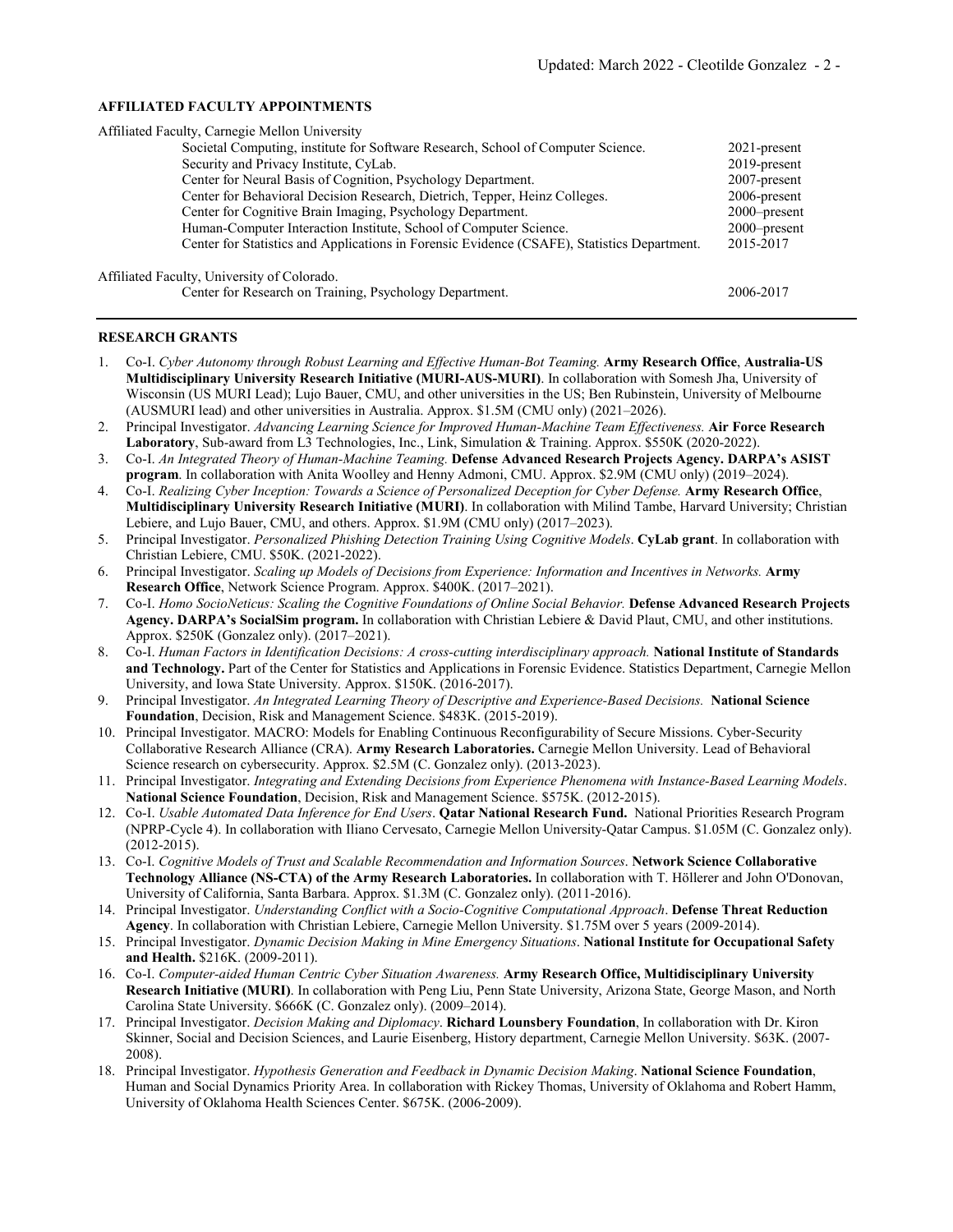- 19. Co-I. *Training Knowledge and Skills for the Networked Battlefield*. **Army Research Office, Multidisciplinary University Research Initiative (MURI).** In collaboration with Alice Healy and Lyle Bourne, University of Colorado. \$887K (C. Gonzalez only). (2005–2009).
- 20. Co-I. *Learning from the Past: Improving Estimation of Future Construction Projects*. PITA program, **Institute for Complex Engineered Systems, Carnegie Mellon University**. In collaboration with Burcu Akinci, ECE, Carnegie Mellon University. \$60K (C. Gonzalez only). (2005–2006).
- 21. Co-I. *Automated Communication Analysis for Interactive Situation Awareness Assessment*. **Office of Naval Research**, Small Business Innovation Research. In collaboration with Mica Endsley and Cheryl Bolstad, SA Technologies. \$60K. (2004).
- 22. Principal Investigator. *Cognitive Process Modeling and Measurement in Dynamic Decision Making*. **Army Research Laboratories**, Collaborative Technology Alliances, Advanced Decision Architectures Group. In collaboration with Mica Endsley, SA Technologies. \$3.04M. (2001–2009).
- 23. Principal Investigator. *Perception and Attention Effects on Learning Dynamic Decision Making Tasks*. **Carnegie Mellon University Faculty Development Fund**. \$5K. (2001).
- 24. Co-I. Cognitive, Biological and Computational Analyses of Automaticity in Complex Cognition. Project: *Automaticity development and transfer in real-time dynamic decision making.* **Office of Naval Research, Multidisciplinary University Research Initiative (MURI)**. In collaboration with Marcel Just, Carnegie Mellon University, and Walter Schneider, University of Pittsburgh. \$1.3M (C. Gonzalez only). (2001–2006).

## **TRAINING GRANTS**

- 1. Faculty Advisor. *At the Interface of Behavioral and Biomedical Sciences*. **National Institute of Health (NIGMS)**, training grant. In collaboration with Dr. Julie Fiez, University of Pittsburgh and Dr. Lori Holt, Carnegie Mellon University (2007-2012).
- 2. Faculty Advisor. *Training in Combined Computational and Behavioral Approaches to Cognition*. **National Institute of Mental Health**, training grant. In collaboration with Dr. Lynne Reder, Carnegie Mellon University (2002–2008).

## **JOURNAL PAPERS AND BOOK CHAPTERS**

## **2022**

- 1. **Gonzalez, C.** (2022). Learning and Dynamic Decision Making. *Topics in Cognitive Science*. TopiCS. Vol. 14, Issue 1, pp. 14- 30[. https://doi.org/10.1111/tops.12581.](https://doi.org/10.1111/tops.12581)
- 2. **Gonzalez, C**. & Aggarwal, P. (2022). Sequential Decisions from Sampling: Inductive Generation of Stopping Decisions Using Instance-Based Learning Theory. Chapter in *Sampling theories continue to inspire novel judgment and decision research*, Fiedler, K., Juslin, P. & Denrell, J. (Eds.). https://doi.org/10.31234/osf.io/t4vmb
- 3. Aggarwal, P., Thakoor, O., Jabbari, S., Cranford, E. A., Lebiere, C., Tambe, M., & **Gonzalez, C.** (2022). Designing Effective Masking Strategies for Cyberdefense through Human Experimentation and Cognitive Models. *Computers & Security*. doi: [https://doi.org/10.1016/j.cose.2022.102671.](https://doi.org/10.1016/j.cose.2022.102671)
- 4. Dugarte-Pena, G., Sanchez-Segura, M., Medina-Dominguez, F., Amescua, A. & **Gonzalez, C**. (2022). An Instance-Based Learning Simulation Model to Predict Knowledge Assets Evolution Involved in Potential Transformation Projects. *Knowledge Management Research and Practice* (In Press).
- 5. Konstantinidis, E., Harman, J.L. & **Gonzalez, C.** (2022). Patterns of choice adaptation in dynamic risky environments. *Memory & Cognition*. [https://doi.org/10.3758/s13421-021-01244-4.](https://doi.org/10.3758/s13421-021-01244-4)
- 6. Nguyen, N. T., Phan, N. D., & **Gonzalez, C.** (2022). SpeedyIBL: A Comprehensive, Precise, and Fast Implementation of Instance-Based Learning Theory. *Behavior Research Methods*. (In Press).

- 7. Aggarwal, P., Gutierrez, M., Kiekintveld, C., Bosansky, B. & **Gonzalez, C.** (2021). Evaluating Adaptive Deception Strategies for Cyber Defense with Human Adversaries. To appear in Kamhoua, C., Kiekintveld, C., Fang, F., & Zhu, Q*., Game Theory and Machine Learning for Cyber Security*. IEEE Press, John Wiley & Sons, Inc. https://doi.org/10.1002/9781119723950.ch5
- 8. Cranford, E. A., **Gonzalez, C.**, Aggarwal, P., Tambe, M., Cooney, S., & Lebiere, C. (2021). Towards a Cognitive Theory of Cyber Deception. *Cognitive Science, 45:e13013*, 1–28. Wiley-Blackwell[. https://doi.org/10.1111/cogs.13013](https://doi.org/10.1111/cogs.13013)
- 9. Harman, J. L., Yu, M., Konstantinidis, E., & **Gonzalez, C.** (2021, March 20). How to Use a Multi-Criteria Comparison Procedure to Improve Modeling Competitions. *Psychological Review*. 128(5), 995–1005. <https://doi.org/10.1037/rev0000274>
- 10. Konstantinidis, E., Harman, J. L., & **Gonzalez, C.** (2021). Patterns of choice adaptation in dynamic risky environments. *Memory & Cognition*. In Press.
- 11. Nguyen, T.N. & **Gonzalez, C.** (2021). Theory of Mind from Observation in Cognitive Models and Humans. *Topics in Cognitive Science*. TopiCS. In Press. https://doi.org/10.1111/tops.12553
- 12. Sloman, S. J., Goldstone, R., & **Gonzalez, C.** (2021). A Social Interpolation Model of Group Problem-Solving. *Cognitive science*. 45(12), e13066. https://doi.org/10.1111/cogs.13066
- 13. Zhang, H., Moisan, F., & **Gonzalez, C.** (2021). Rock-Paper-Scissors Play: Beyond the Win-Stay/Lose-Change Strategy. Special Issue: Psychological Perspectives on Simple Games. *Games*. 12(3), 52. https://doi.org/10.3390/g12030052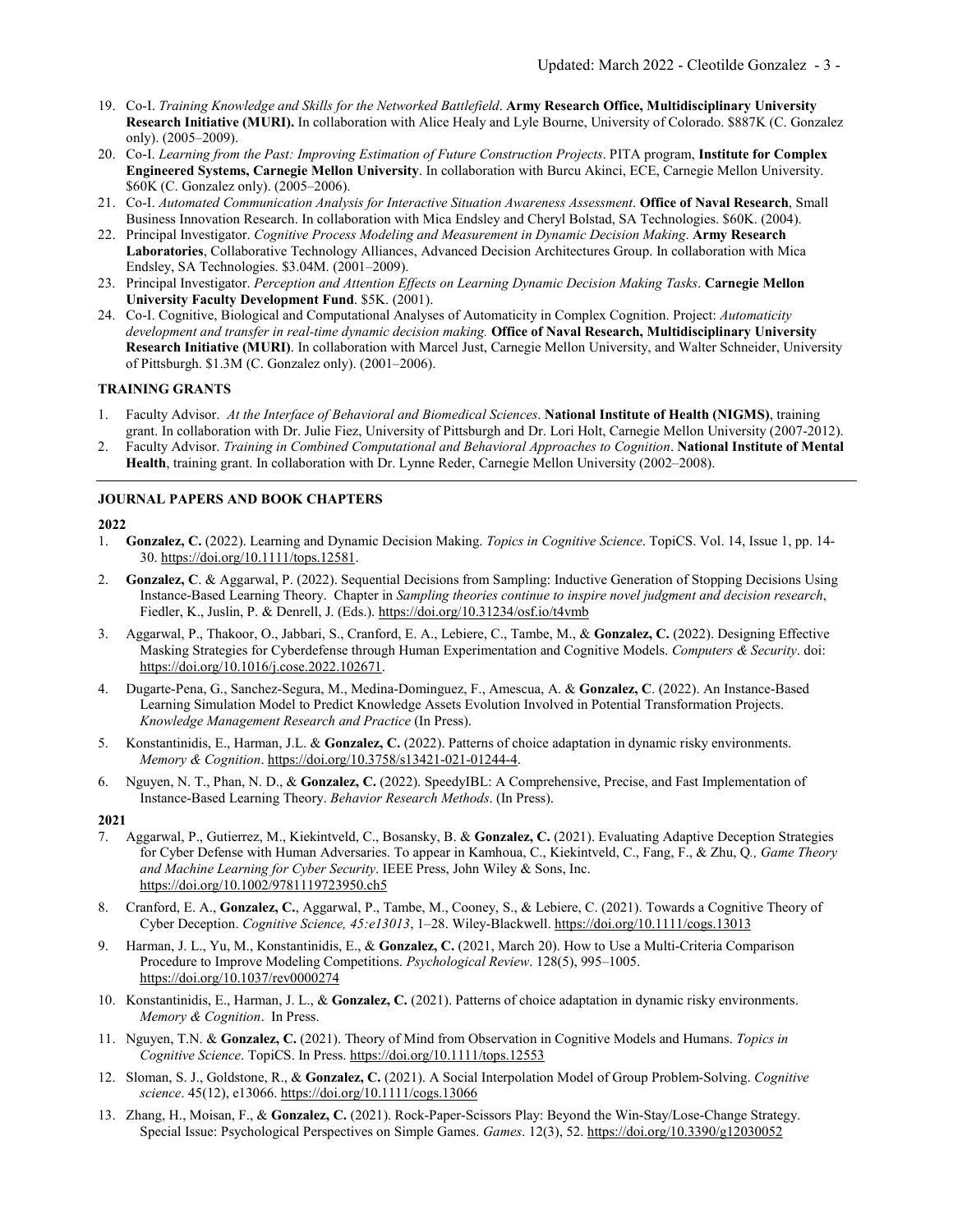- 14. Aggarwal, P., Moisan, F., **Gonzalez, C.**, & Dutt, V. (2020). Learning About the Effects of Alert Uncertainty in Attack and Defend Decisions via Cognitive Modeling*. Human Factors*, Vol. 00, No. 0, pp. 1-17, https://doi.org/10.1177/0018720820945425
- 15. Aggarwal P., **Gonzalez C**., Dutt V. (2020). HackIt: A Real-Time Simulation Tool for Studying Real-World Cyberattacks in the Laboratory. In: Gupta B., Perez G., Agrawal D., Gupta D. (eds.) *Handbook of Computer Networks and Cyber Security*. Springer, Cham. https://doi.org/10.1007/978-3-030-22277-2\_39
- 16. Cranford, E.A., **Gonzalez, C**., Aggarwal, P., Cooney, S., Tambe, M., & Lebiere, C. (2020). Toward personalized deceptive signaling for cyber defense using cognitive models. *Topics in Cognitive Science, 12*, 992-1011. Wiley-Blackwell. <https://doi.org/10.1111/tops.12513>
- 17. Mahmoodi, K., West, B. J., & **Gonzalez, C.**, (2020). Selfish Algorithm and Emergence of Collective Intelligence. *Journal of Complex Networks.* Volume 8, Issue 3, June 2020, cnaa019[, https://doi.org/10.1093/comnet/cnaa019](https://doi.org/10.1093/comnet/cnaa019)
- 18. Rajivan, P., Aharonov-Majar, E., **Gonzalez, C**. (2020). Update now or later? Effects of experience, cost, and risk preference on update decisions. *Journal of Cybersecurity*., 6(1). https://doi.org/10.1093/cybsec/tyaa002
- 19. Veksler, V. D.; Buchler, N., Lafleur, C. G., Yu, M, S., Lebiere, L., & **Gonzalez C.**, (2020). Cognitive Models in Cybersecurity: Learning from Expert Analysts and Predicting Attacker Behavior. *Frontiers in Psychology, Cognition*. 11, 1049. https://doi.org/10.3389/fpsyg.2020.01049

### **2019**

- 20. Aharonov-Majar, E., Rajivan, P., **Gonzalez, C**., Erev, I. (2019). The impact of variability and prechoice experience on taking safety measures: The case of security updates. *Journal of Behavioral Decision Making.* 2019;1-12, <https://doi.org/10.1002/bdm.2131>
- 21. De La Maza, C., Davis A. **Gonzalez, C**., Azevedo I. L. (2019). Understanding cumulative Risk Perception from Judgments and Choices: An Application to Flood Risks. *Risk Analysis*. Volume 39, Issue 2. 488-504. https://doi.org/10.1111/risa.13206
- 22. Qi L. & **Gonzalez, C**. (2019). Math matters: Mathematical Knowledge Plays an Essential Role in Chinese Undergraduates' Stock-and-Flow Task Performance. *System Dynamics Review*. Volume 35, Issue 3. 208-231. https://doi.org/10.1002/sdr.1640

### **2018**

- 23. **Gonzalez, C.**, Sanchez-Segura, M., Dugarte-Pena, G., Medina-Dominguez, F. (2018). Valance Matters in Judgments of Stock Accumulation in Blood Glucose Control and Other Global Problems. *Journal of Dynamic Decision Making. 4(1).*  https://doi.org/10.11588/jddm.2018.1.49607
- 24. Buchler, N., Rajivan, P., Marusich, L. R., Lightner, L., **Gonzalez, C.** (2018) Sociometrics and Observational Assessment of Teaming and Leadership in a Cyber Security Defense Competition. *Computers and Security*, 73, 114-136. https://doi: 10.1016/j.cose.2017.10.013
- 25. Curtis, S., Rajivan, P., Jones, D., & **Gonzalez, C.** (2018). Phishing attempts among the Dark Triad: Patterns of attack and vulnerability. *Computers in Human Behavior*, 87, 174-182. https://doi.org/10.1016/j.chb.2018.05.037
- 26. Martin, J., Lejarraga, T. & **Gonzalez, C**. (2018). The Effects of Motivation and Memory on the Weighting of Reference Prices. *Journal of Economic Psychology*. 65, 16-25. https://doi.org/10.1016/j.joep.2018.01.005
- 27. Moisan, F., ten Brincke, R., Murphy, R. O., **Gonzalez, C.**, (2018). Not all Prisoner's Dilemma Games are Equal: Incentives, Social Preferences, and Cooperation. *Decision*. 5(4), 306-322. https://doi.org/10.1037/dec0000079
- 28. Rajivan, P. & **Gonzalez, C**. (2018). Creative Persuasion: A study on Adversarial Behaviors and Strategies in Phishing Attacks. *Frontiers in Psychology-Cognitive Science*, 9, 125. https://10.3389/fpsyg.2018.00135
- 29. Rajivan, P., & **Gonzalez, C**. (2018) Human Factors in Cyber Security Defense. *Human Factors and Ergonomics for the Gulf Cooperation Council: Processes, Technologies, and Practices*. 85-104. Boca Raton, CRC Press. ISBN: 9781498781909
- 30. Schaffer, J., O'Donovan J., Marusich, L., Yu, M., **Gonzalez, C.**, & Hollerer, T. (2018). A Study of Dynamic Information Display and Decision-making in Abstract Trust Games. *International Journal of Human-Computer Studies*. 113, 1-14. https://doi.org/10.1016/j.ijhcs.2018.01.002

- 31. **Gonzalez, C.** (2017). Decision Making: A Cognitive Science Perspective. Chapter 13, pp. 249-263. In Chipman, S. (Ed), *The Oxford Handbook of Cognitive Science*. ISBN: 978-0-199-84219-3. Oxford University Press. Published online Nov 2014. https://10.1093/oxfordhb/9780199842193.013.6
- 32. **Gonzalez, C.** Ben-Asher, N. & Morrison, D. (2017). Dynamics of Decision Making in Cyber Defense: Using Multi-Agent Cognitive Modeling to Understand CyberWar. P. Liu et al. (Eds.): *Cyber Situation Awareness*. LNCS 10030, PP. 113-127, 2017. https://doi: 10.1007/978-3-319-61152-5\_5, Springer International Publishing.
- 33. **Gonzalez, C.**, Fakhari, P. & Busemeyer, J. (2017). Dynamic Decision Making: Learning Processes and New Research Directions. *Human Factors*. 59(5), 713-721. https://doi:10.1177/0018720817710347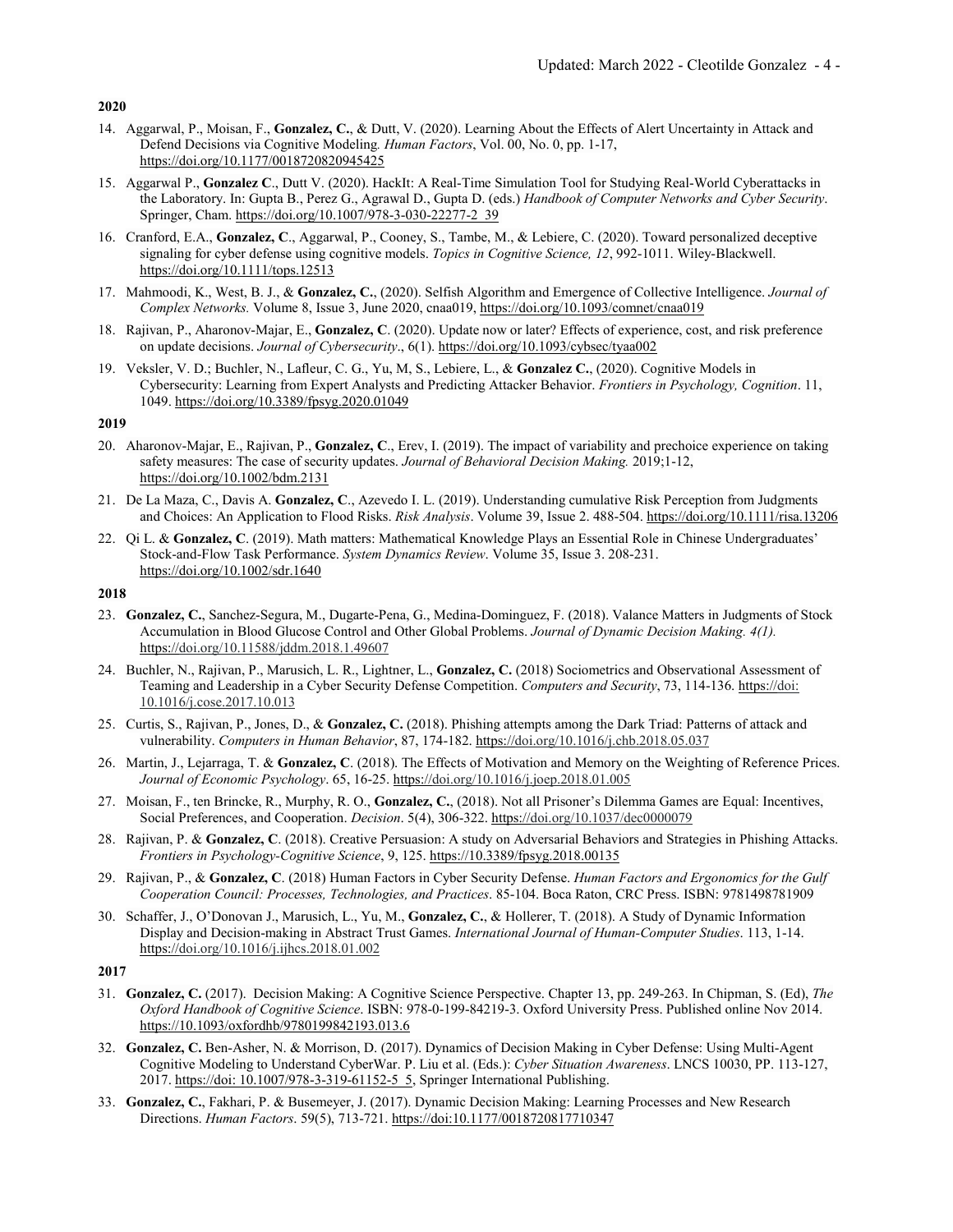- 34. **Gonzalez, C.**, Qi, L, Sriwattanakomen, N., & Chrabaszcz, J. (2017). Graphical features of flow behavior and the stock and flow failure. *System Dynamics Review*. 33, 59-70. https://10.1002/sdr.1570
- 35. Ashby, N. J. S. & **Gonzalez, C.** (2017). The Influence of Time Estimation and Time Saving Preferences on Learning to Make Temporally-dependent Decisions from Experience. *Journal of Behavioral Decision Making*. 30(4), 807-818. https://10.1002/bdm.2006
- 36. Harman, J. L., Weinhardt, J. M., & **Gonzalez, C.** (2017). Maximizing scales do not predict maximizing behavior in decisions from experience. *Journal of Behavioral Decision Making*. 31(3), 402-414. https://10.1002/bdm.2070
- 37. Moisan, F. & **Gonzalez, C.** (2017). Security under Uncertainty: Adaptive Attackers Are More Challenging to Human Defenders than Random Attackers. *Frontiers in Psychology*. June 2017, Volune 8, Article 982, pp: 1-10. https://doi.org/10.3389/fpsyg.2017.00982

- 38. **Gonzalez, C.** & Dutt, V. (2016). Exploration and Exploitation during information search and consequential choice*. Journal of Dynamic Decision Making*. 2, 2: 1-8. https://doi.org/10.11588/jddm.2016.1.29308
- 39. **Gonzalez, C.** & Mehlhorn, K. (2016). Framing from experience: Cognitive processes and predictions of risky choice. *Cognitive Science*. 40: 1163-1191. https://doi.org/10.1111/cogs.12268
- 40. **Gonzalez, C.** & Meyer, J. (2016). Integrating Trends in Decision Making Research. *Journal of Cognitive Engineering and Decision Making*. Published online, pp. 1-2, https://10.1177/1555343416655256
- 41. Buchler, N.; Fitzhugh, S.; Marusich, L.R.; Ungvarsky, D.; Lebiere, C.; **Gonzalez, C.** (2016). Mission Command in the Age of Network-Enabled Operations: Social Network Analysis of Information Sharing and Situation Awareness. *Frontiers in Psychology, section Cognitive Science.* Vol. 7 (937), 22 June 2016, https://10.3389/fpsyg.2016.00937
- 42. Fischer, H., & **Gonzalez, C**. (2016). Making sense of dynamic systems: How our understanding of stocks and flows depends on a global perspective. *Cognitive Science*, 40, 496-512. https://doi.org/10.1111/cogs.12239
- 43. Marusich, L. R., Bakdash, J. Z., Onal, E., Yu, M. S., Schaffer, J., O'Donovan, J., Hollerer, T., Buchler, N., **Gonzalez, C.** (2016). Effects of Information Availability on Command and Control Decision Making Performance, Trust, and Situation Awareness. *Human Factors: The Journal of the Human Factors and Ergonomics Society.* 58(2). 301-321. https://10.1177/0018720815619515
- 44. Newell, B., Kary, A., Moore, C., & **Gonzalez, C.** (2016). Managing the Budget: Stock and Flow Reasoning and the CO2 Accumulation Problem. *TOPICS in Cognitive Science*. Vol. 8 (1), January 2016, 138-159 https://10.1111/tops.12176

- 45. **Gonzalez, C.**, Ben-Asher, N., Martin, J. & Dutt, V. (2015). A Cognitive Model of Dynamic Cooperation with Varied Interdependency Information. *Cognitive Science,* 39, 457-495. https://doi.org/10.1111/cogs.12170
- 46. Ben-Asher, N. & **Gonzalez C.** (2015). Effects of Cyber Security Knowledge on Attack Detection. *Computers in Human Behavior*. 48: 51-61. https://doi.org/10.1016/j.chb.2015.01.039
- 47. Dutt, V. & **Gonzalez, C.** (2015). Accounting for Outcome and Process Measures and the Effects of Model Calibration. *Journal of Dynamic Decision Making*. 1,2:1-10. https://10.11588/jddm.2015.1.17663
- 48. Harman, J. L. & **Gonzalez, C**. (2015). Allais from Experience: Choice consistency, rare events, and common consequences in repeated decisions. *Journal of Behavioral Decision Making.* 28: 382-394. https://10.1002/bdm.1855
- 49. Juvina, I., Lebiere, C., **Gonzalez, C.** (2015), Modeling Trust Dynamics in Strategic Interaction. *The Journal of Applied Research in Memory and Cognition.* 4:197-211. https://doi.org/10.1016/j.jarmac.2014.09.004
- 50. Mehlhorn, K., Newell, B. R., Lee, M., Todd, P. M., Morgan, K., Braithwaite, V. A., Hausmann, D., Fiedler K., & **Gonzalez, C.** (2015). Unpacking the Exploration-Exploitation Tradeoff: A Synthesis of Human and Animal Literatures. *Decision*. Vol. 2(3), Jul 2015, 191-215 https://dx.doi.org/10.1037/dec0000033
- 51. Qi, L. & **Gonzalez, C.** (2015). Mathematical knowledge is related to understanding stocks and flows: Results from two nations. *System Dynamics Review*. Vol 31, No 3: 97-114. https://10.1002/sdr.1539
- 52. Weinhardt, J. M., Hendijani, R., Harman, J. L., Steel, P., & **Gonzalez, C.** (2015). How Analytic Reasoning Style and Global Thinking Relate to Understanding Stocks and Flows. *Journal of Operations Management*. 39:23-30. https://doi.org/10.1016/j.jom.2015.07.003
- **2014**
- 53. **Gonzalez, C.**; Ben-Asher, N.; Oltramari, A.; Lebiere, C. (2014). Cognition and Technology. In Kott, C., Wang, A. & R. Erbacher (eds.), *Cyber defense and situational awareness.* ISBN 978-3-319-11390-6. Springer International Publishing Switzerland 2014. https://10.1007/978-3-319-11391-3
- 54. Dutt, V., Arlo-Costa, H., Helzner, J., & **Gonzalez, C**. (2014). The Description-Experience Gap in Risky and Ambiguous Gambles. *Journal of Behavioral Decision Making.* 27: 316-327. https://doi.org/10.1002/bdm.1808
- 55. Kumar, S., Cervesato, I., & **Gonzalez, C.** (2014). How people do Relational Reasoning? Role of Problem Complexity and Domain Familiarity. *Computers in Human Behavior*. 41. 319-326. https://doi.org/10.1016/j.chb.2014.09.015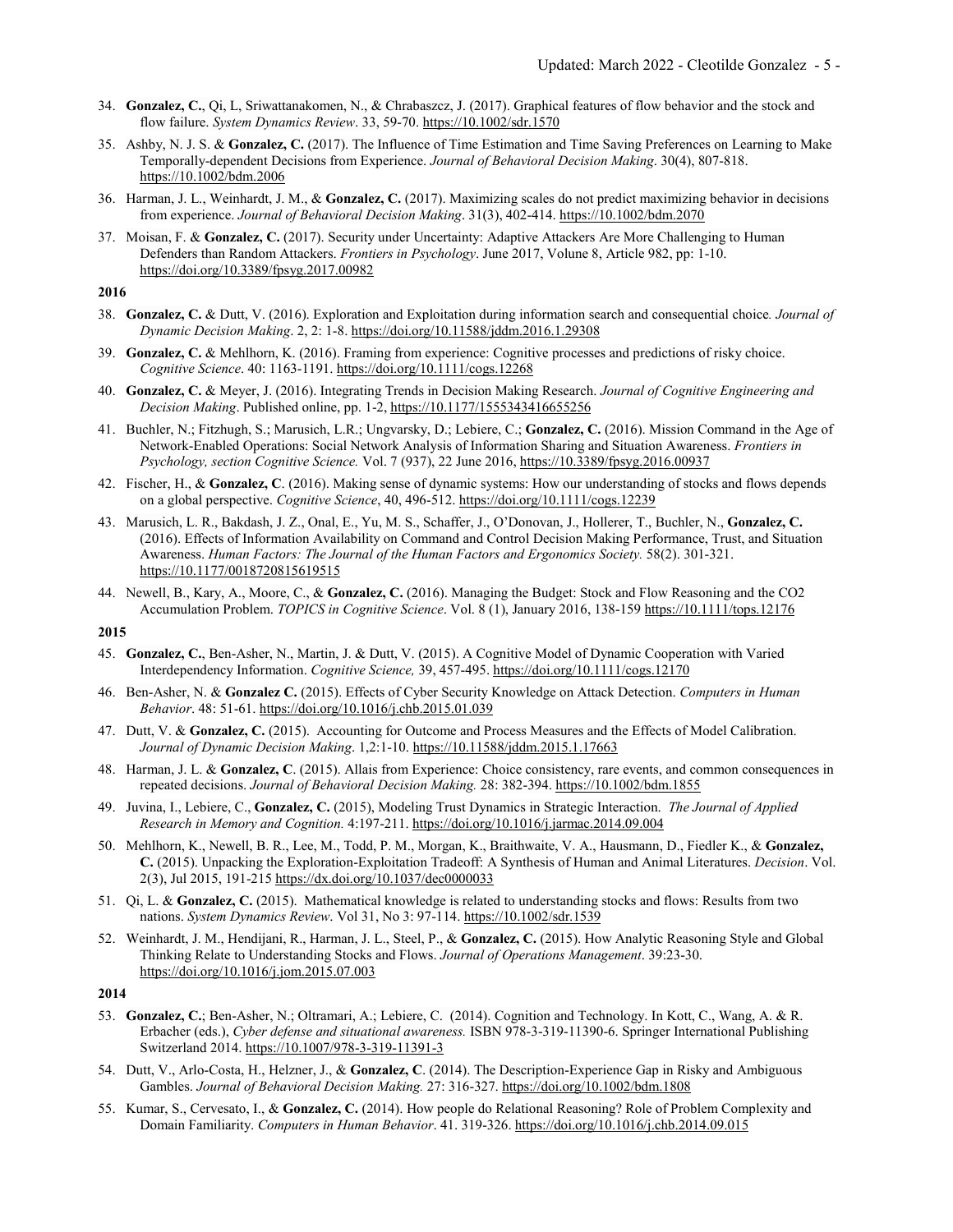- 56. Lejarraga, T., Lejarraga, J. & **Gonzalez, C**. (2014). Decisions from Experience: How Groups and Individuals Adapt to Change. *Memory and Cognition*. 42, 8: 1384-1397. https://doi.org/10.3758/s13421-014-0445-7
- 57. Martin, J.M., **Gonzalez, C.**, Juvina, I., & Lebiere, C., (2014). A Description-Experience Gap in Social Interactions: Information about Interdependence and Its Effects on Cooperation. *Journal of Behavioral Decision Making.* 27:349-362. https://doi.org/10.1002/bdm.1810
- 58. Mehlhorn, K., Ben-Asher, N., Dutt, V. & **Gonzalez, C.** (2014). Observed Variability and Values Matter: Towards a Better Understanding of Information Search and Decisions from Experience. *Journal of Behavioral Decision Making.* 27: 328-339. https://doi.org/10.1002/bdm.1809
- 59. Yu, M., Saleem, M. & **Gonzalez, C.** (2014). Developing Trust: First Impressions and Experience. *Journal of Economic Psychology*. 43. 16-29. https://doi.org/10.1016/j.joep.2014.04.004

- 60. **Gonzalez, C.** & Lebiere, C. (2013). Cognitive Architectures Combine Formal and Heuristic Approaches. Commentary. *Behavioral and Brain Sciences.* 36(3). 285-285. https://doi.org/10.1017/S0140525X12002956
- 61. **Gonzalez, C.**, Martin, J.M., Minshew & Behrmann, M. (2013). Practice makes improvement: How adults with autism outperform others in a naturalistic visual search task. *Journal of Autism and Developmental Disorders.* Vol. 43, Issue 10, 2259- 2268. https://10.1007/s10803-013-1772-4
- 62. **Gonzalez, C.**, Dutt, V., & Lebiere, C. (2013). Validating Instance-Based Learning Mechanisms Outside of ACT-R. *Journal of Computational Science*, 4, pp. 262-268. https://10.1016/j.jocs.2011.12.001
- 63. **Gonzalez, C.** (2013). Cognitive Science: An Introduction. Chapter 6 (pp. 61-67). In Lanzer, P. (Ed), *Catheter-Based Cardiovascular Interventions*. ISBN: 978-3-642-27675-0. Springer-Verlag Berlin Heidelberg.
- 64. **Gonzalez, C**., Saner, L. & Eisenberg, L. (2013). Learning to Stand in the other's Shoes: A Computer Video Game Experience of the Israeli-Palestinian Conflict. *Social Science Computer Review.* Volume 31, Issue 2, 236- 243. https://10.1177/0894439312453979
- 65. **Gonzalez, C.** (2013). The boundaries of Instance-Based Learning Theory for explaining decisions from experience. Chapter 5, pp. 73-98. In Pammi and Srinivasan (Eds.), *Decision Making: Neural and Behavioural Approaches*. Vol. 202, Progress in Brain Research. Elsevier. ISBM 978-0-444-62604-2.
- 66. **Gonzalez, C.** (2013). From Individual Decisions from Experience to Behavioral Game Theory: Lessons for Cyber Security. Chapter 2 in Jajodia, S., Ghosh A., Subrahmanian V.S., Swarup, V., Wang C., & Sean-Wang, X. (Eds), *Moving Target Defense II*. Vol. 100, 73-86, https://1007/978-1-4614-5416-8\_4
- 67. Dutt, V., Ahn, Y., & **Gonzalez, C**. (2013). Cyber Situation Awareness: Modeling Detection of Cyber Attacks with Instance-Based Learning Theory. *Human Factors.* 55(3). 605-618. https://doi.org/10.1177/0018720812464045
- 68. Dutt, V. & **Gonzalez, C.** (2013). Reducing the Linear Perception of Nonlinearity: Use of a Physical Representation. *Journal of Behavioral Decision Making.* 26, 51-67. https://doi.org/10.1002/bdm.759
- 69. Dutt, V. & **Gonzalez, C**. (2013). Enabling eco-friendly choices by relying on the proportional-thinking heuristic. *Sustainability*. Vol. 5, 357-371; https://doi:10.3390/su5010357
- 70. Dutt, V., & **Gonzalez, C.** (2013). Responding linearly in nonlinear problems: Application to earth's climate. In Mitchell Carpenter and Everett J. Shelton (Eds.). *Carbon Dioxide Emissions: New Research*, Hauppauge, New York: Nova Science Publishers (pp. 15-30).
- 71. Dutt, V., & **Gonzalez, C.** (2013). Climate Risk Communication: Effects of cost, timing, and probability of climate consequences in decisions from description and experience. In Dennis C.L. Fung (Ed.). *Psychology of Policy Making*, Hauppauge, New York: Nova Science Publishers (pp. 23-48). https://doi.org/10.1184/R1/6571025.v1
- 72. Juvina, I., Saleem M., **Gonzalez, C.**, & Lebiere, C., (2013). Reciprocal Trust Mediates Deep Transfer of Learning Between Games of Strategic Interaction. *Organizational Behavior and Human Decision Processes.* Special Issue in Social Dilemmas. 120(2), 206-215. https://doi.org/10.1016/j.obhdp.2012.09.004
- 73. Madhavan, P., **Gonzalez, C.**, Brown, J. (2013). The Impact of Target Base Rate on Training and Transfer of Learning in Airline Luggage Screening: An Examination of Three Base Rates Scenarios. *Applied Cognitive Psychology*. Published online in Wiley Online Library (wileyonlinelibrary.com) https://10.1002/acp.2905
- 74. Martin, J.M., Juvina, I., Lebiere, C., & **Gonzalez, C**. (2013). The Effects of Individual and Context on Aggression in Repeated Social Interaction. *Applied Ergonomics*. 44(5), 710-718. https://doi.org/10.1016/j.apergo.2012.04.014
- 75. Neo, W., Yu, M., Weber, R., & **Gonzalez, C.** (2013). The Effects of Time Delay in Reciprocity Games. *Journal of Economic Psychology*. 34, 20-35. https://doi.org/10.1016/j.joep.2012.11.001
- 76. Proctor, R. W., Yamaguchi, M., Dutt, V., & **Gonzalez C.** (2013). Dissociation of S-R Compatibility and Simon Effects with Mixed Tasks and Mappings. *Journal of Experimental Psychology: Human Perception and Performance*, 39(2), 593-609. https://doi.org/10.1037/a0029923
- 77. Yu, M. & **Gonzalez, C.** (2013). Stopping decisions: Information order effects on non-focal evaluations. *Human Factors*, Vol. 55, 4, pp. 732-746. https://doi.org/10.1177/0018720812468152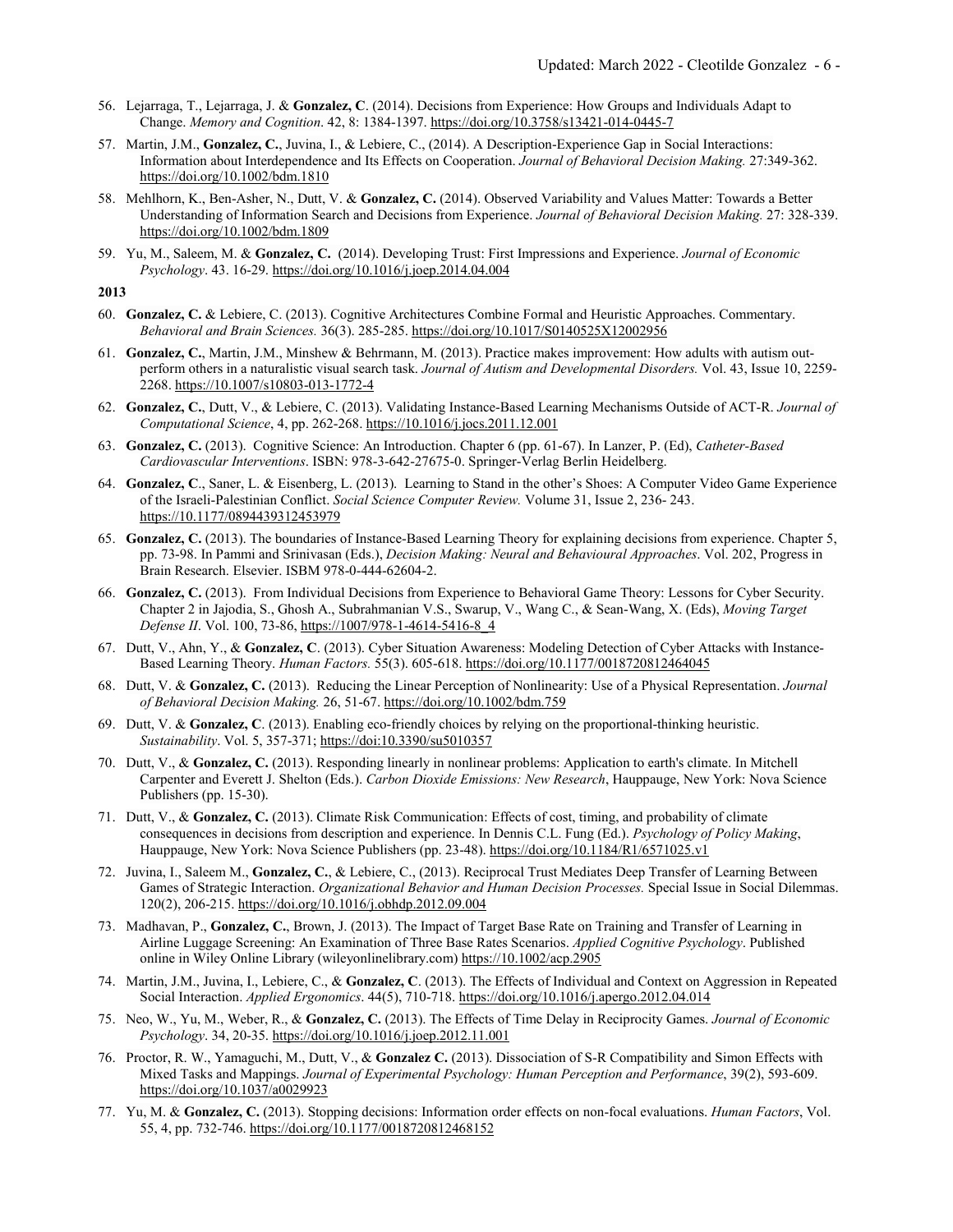- 78. **Gonzalez, C.** (2012). Training Decisions from Experience with Decision Making Games. In Durlach, P. & Lesgold, A. M. (Eds), *Adaptive Technologies for Training and Education*. Cambridge University Press. ISBN 978-0-521-76903-7. 167-178.
- 79. **Gonzalez, C.** (2012). Cognitive Models of Training Principles and the Instance-Based Learning Tool. In Healy, A. F. & Bourne, L. E. Jr. (Eds.), *Training Cognition: Optimizing Efficiency, Durability, and Generalizability.* Psychology Press. ISBN 978-1-84872-950-6. 181-200.
- 80. **Gonzalez, C.** & Dutt, V. (2012). Refuting data aggregation arguments and how the Instance-Based Learning model stands criticism: A reply to Hills and Hertwig (2012). *Psychological Review.* 119(4), 893-898. https://doi.org/10.1037/a0029445
- 81. **Gonzalez, C.**, Kampf R., & Martin, J. (2012). Action Diversity of Israeli Students in a Simulation of the Israeli-Palestinian Conflict. *Computers in Human Behavior.* 28(1), 233-240. https://doi.org/10.1016/j.chb.2011.09.005
- 82. **Gonzalez, C.** & Saner, L. D., (2012). Thinking or Feeling? Effects of Decision Making Personality in Conflict Resolution. In Brincken, J. V. and Konietzny, H. (Eds). *Emotional Gaming*. ISBN 978-940388-24-7, 77-89. https://doi.org/10.1184/R1/6571499.v1
- 83. **Gonzalez, C.** & Wong, H. (2012). Understanding Stocks and Flows through Analogy. *System Dynamics Review*. 28(1), 3-27. https://doi.org/10.1002/sdr.470
- 84. Dutt, V. & **Gonzalez, C.** (2012). Decisions from experience reduces misconceptions about climate change. *Journal of Environmental Psychology*. 32, 19-29. https://doi.org/10.1016/j.jenvp.2011.10.003
- 85. Dutt, V. & **Gonzalez, C.** (2012). The Role of Inertia in Modeling Decisions from Experience with Instance-Based Learning. *Front. Psychology*, 3, 177, https://doi.org/10.3389/fpsyg.2012.00177
- 86. Dutt, V. & **Gonzalez, C.** (2012). Making Instance-Based Learning Theory Usable and Understandable: The Instance-Based Learning Tool. *Computers in Human Behavior.* 28(4), 1227-1240. https://doi.org/10.1016/j.chb.2012.02.006
- 87. Dutt, V. & **Gonzalez, C.** (2012). Human Control of Climate Change. *Climatic Change*, 111(2), 497-518. https://doi.org/10.1007/s10584-011-0202-x
- 88. Dutt, V. & **Gonzalez, C.** (2012). Why do we want to delay actions on climate change? Effects of probability and timing of climate consequences. *Journal of Behavioral Decision Making*, 25, 2, 154-164. https://doi.org/10.1002/bdm.721
- 89. Dutt, V., & **Gonzalez, C.** (2012). Cyber Situation Awareness through Instance-Based Learning: Modeling the Security Analyst in a Cyber-Attack scenario. Chapter 8 in C. Onwubiko & T. Owens (Eds.), *Situational Awareness in Computer Network Defense: Principles, Methods and Applications*, IGI Global, https://10.4018/978-1-46660-104-8
- 90. Lejarraga, T., Dutt, V., & **Gonzalez, C.** (2012). Instance-based Learning: A General model of Repeated Binary Choice. *Journal of Behavioral Decision Making,* 25, 2, 143-153. https://doi.org/10.1002/bdm.722
- 91. Lejarraga, T., Hertwig, R., & **Gonzalez, C.** (2012). Decisions From Experience: Do Loss and Risk Aversion Affect Search for Information?. *Cognition*. 124, 334-342. https://doi.org/10.1016/j.cognition.2012.06.002
- 92. Madhavan, P., Lacson, F. C., **Gonzalez, C.**, & Brennan, P. C. (2012). The Role of Incentive Framing on Training and Transfer of Learning in a visual Search Task. *Journal of Applied Cognitive Psychology,* 26, 194-206. https://doi.org/10.1002/acp.1807
- 93. Yu, M., Lejarraga, T., & **Gonzalez, C.** (2012). Context-Specific, Scenario-Based Risk Scales. *Risk Analysis.* 32(12), 2166- 2181. https://doi.org/10.1111/j.1539-6924.2012.01837.x

- 94. **Gonzalez, C.** & Dutt, V. (2011). Instance-Based Learning: Integrating Decisions from Experience in Sampling and Repeated Choice Paradigms. *Psychological Review, 118*(4), 523-551, https://10.1037/a0024558
- 95. **Gonzalez, C.**, Best, B., Healy, A., Kole, J. & Bourne L. (2011). A cognitive modeling account of fatigue. *Journal of Cognitive Systems Research, 12*(1), 19-32. https://doi.org/10.1016/j.cogsys.2010.06.004
- 96. **Gonzalez, C.** & Dutt, V. (2011). A generic Dynamic Control Task for Behavioral Research and Education. *Computers in Human Behavior*. 27(5), 1904-1914. https://doi.org/10.1016/j.chb.2011.04.015
- 97. **Gonzalez, C.**, Dutt, V., & Lejarraga, T. (2011). A loser can be a winner: Comparisons of two instance-based learning models in a market entry competition. *Games, 2*(1), 136-162. https://doi.org/10.3390/g2010136
- 98. **Gonzalez, C.** & Madhavan, P. (2011). Diversity during practice enhances detection of novel stimuli. *Journal of Cognitive Psychology.* 23(3), 342-350. https://doi.org/10.1080/20445911.2011.507187
- 99. **Gonzalez, C.**, & Martin, J. M. (2011). Dynamic decision making and cultural affiliation. In R. W. Proctor, S. Noff, & Y. Yih (Eds.), *Cultural factors in Systems Design: Decision making and Action*. Boca Raton, FL: CRC Press: Taylor & Francis Group. ISBN: 978-1-4398-4646-9 , 33-52.
- 100. **Gonzalez, C**. & Martin, J. M. (2011). Scaling up Instance-Based Learning Theory to account for social interactions. *Negotiation and Conflict Management Research*, *4*(2), 110-128. https://doi.org/10.1111/j.1750-4716.2011.00075.x
- 101. Brunstein, A. & **Gonzalez, C.** (2011). Preparing for Novelty with Diverse Training. *Applied Cognitive Psychology*. 25(5), 682- 691. https://doi.org/10.1002/acp.1739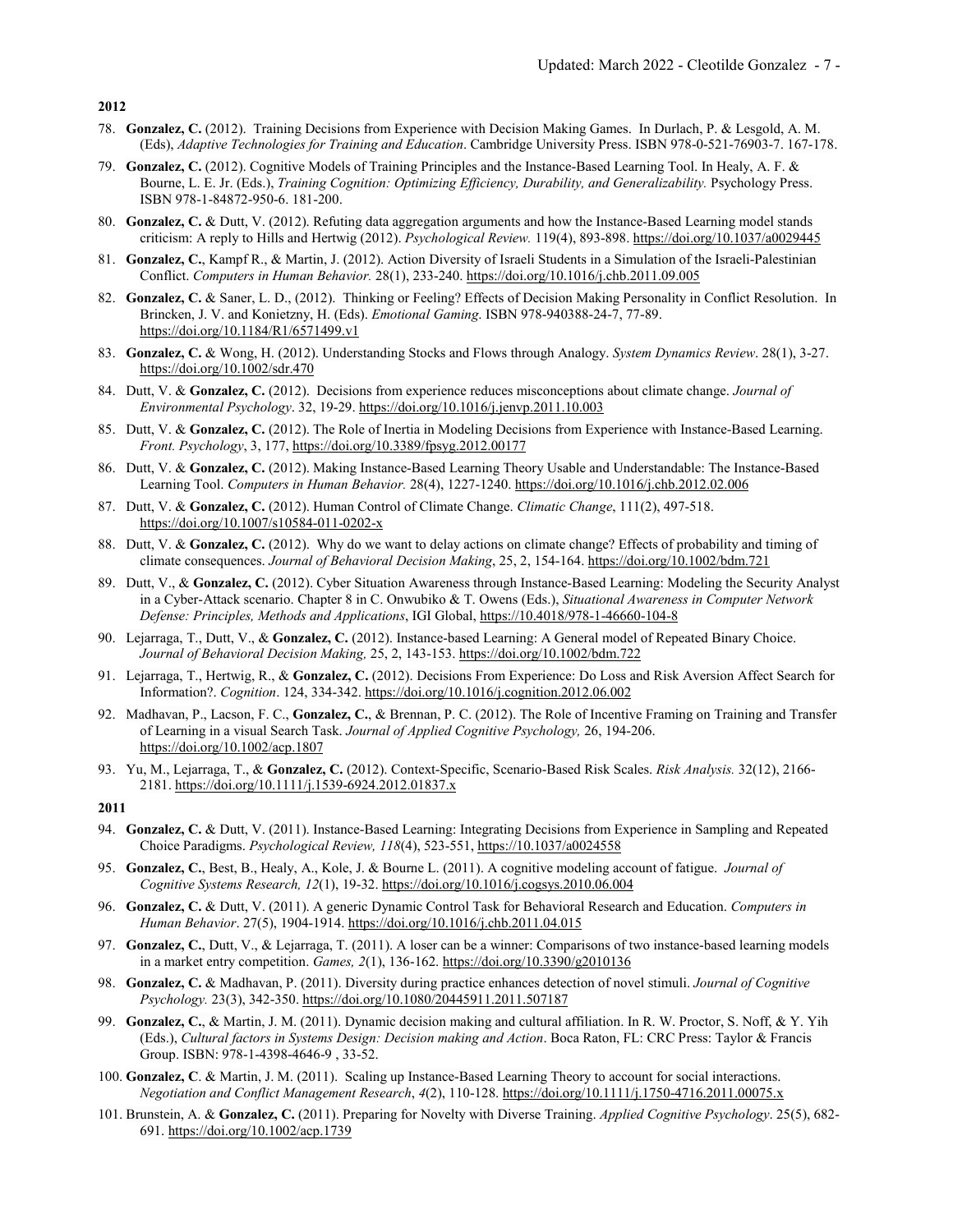- 102. Juvina, I., Lebiere, C., Martin, J. M., & **Gonzalez, C.** (2011). Intergroup prisoner's dilemma with intragroup power dynamics. *Games, 2*, 21-51. https://doi.org/10.3390/g2010021
- 103. Lejarraga, T. & **Gonzalez, C.** (2011). Effects of feedback and complexity on repeated decisions from description. *Organizational Behavior and Human Decision Processes.* 116, 286-295. https://doi.org/10.1016/j.obhdp.2011.05.001
- 104. Schmid, U., Ragni, M., **Gonzalez, C.**, Funke, J. (2011). The Challenge of Complexity in Cognitive Systems. *Cognitive Systems Research*, 12, 211-218. https://doi.org/10.1016/j.cogsys.2010.12.007
- 105. Strater, L. D., Cuevas, H. M., Scielzo, S., Connors, E. S. **Gonzalez, C**., Ungvarsky, D, M., & Endsley, M. R. (2011). An Investigation of Technology- Mediated Ad Hoc Team Operations: Consideration of Components of Situation Awareness. In Mosier and Fischer (Eds.), *Informed by Knowledge: Expert Performance in Complex Situations* (149-164).

- 106. **Gonzalez, C.** & Czlonka, L. (2010). Games for Peace: Empirical Investigations with PeaceMaker. In J. Cannon-Bowers and C. Bowers (Eds.), *Serious Game Design and Development: Technologies for Training and Learning.* Hershey, PA: IGI Global. ISBN: 978-1-61520-739-8, 134-149.
- 107. **Gonzalez, C.**, Thomas, R., & Madhavan, P. (2010). The Effects of Conjunctive Search and Response Mappings on Automatic Performance in a Complex Visual Task. In Andrews, D., Herz, R. P. & Wolf, M. B. (Eds.), *Human Factors Issues in Combat Identification.* Ashgate Publishing Limited. ISBN: 978-0-7546-7767-3, 85-98.
- 108. Brunstein, A., **Gonzalez, C.**, & Kanter, S.\* (2010). Effects of Domain Experience in the Stock-Flow Failure. *System Dynamics Review*, 24(2), 347-354. https://doi.org/10.1002/sdr.448 \*Author order is alphabetical.
- 109. Kiziltas, S., Akinci, B., & **Gonzalez, C.** (2010). Comparison of Expert and Novice Cost Estimators' Behaviors in information Pull and Push Methods. *Canadian Journal of Civil Engineering*. 37 (2), 290-301. https://doi.org/10.1139/L09-152
- 110. Lebiere, C., **Gonzalez, C.**, Warwick, W. (2010). Cognitive Architectures, Model Comparison, and Artificial General Intelligence. Journal of Artificial General Intelligence. ISSN: 1946-0163. Volume 2, Number 2, 1-19.
- 111. Madhavan, P. & **Gonzalez, C.** (2010). The Relationship Between Stimulus-Response Mappings and the Detection of Novel Stimuli in a Simulated Luggage Screening Task. *Theoretical Issues in Ergonomics Science, 11*(5), 461-473. https://doi.org/10.1080/14639220902866692
- 112. Young, M., Healy, A.F., **Gonzalez, C.**, Dutt, V., & Bourne, L. (2010). Effects of Training with Added Difficulties on RADAR Detection. *Applied Cognitive Psychology*. 24, 1-22. https://doi.org/10.1002/acp.1706

### **2009**

- 113. **Gonzalez, C.** & Brunstein, A. (2009). Dynamic Decision Making and Training for Disaster Triage. *The Journal of Trauma, Injury, Infection and Critical Care*. 67 (2), 100-105.
- 114. **Gonzalez, C.** & Saner, L., Endsley, M., Bolstad, C. A., Cuevas, H. M. (2009). Modeling and Measuring Situation Awareness in Individuals and Teams. In McDermott P. & Allender L. (Eds.), *Advanced Decisions Architectures for the Warfighter: Foundations and Technology,* 257-272.
- 115. Cronin, M., **Gonzalez, C.**, & Sterman, J. (2009). Why don't well-educated adults understand accumulation? A challenge to researchers, educators and citizens. *Organizational Behavior and Human Decision Processes.* 108: 116-130. https://doi.org/10.1016/j.obhdp.2008.03.003
- 116. Lebiere, C., **Gonzalez, C.**, & Warwick, W. (2009). Convergence and Constraints Revealed in a Qualitative Model Comparison. *Journal of Cognitive Engineering and Decision Making,* 3(2), 131-155. https://doi.org/10.1518/155534309X441880
- 117. Saner, L. D., Bolstad, C. A., **Gonzalez, C.** & Cuevas, H. M. (2009). Measuring and Predicting Shared Situation Awareness in Teams. *Journal of Cognitive Engineering and Decision Making*. *3*(3), 280-308. https://doi.org/10.1518/155534309X474497

#### **2008**

118. **Gonzalez, C**., & Thomas, R. (2008). Effects of automatic detection on dynamic decision making. *Journal of Cognitive Engineering and Decision Making*. 2(4), 328-348. https://doi.org/10.1518/155534308X377810

- 119. **Gonzalez, C**., & Vrbin, C. (2007). Dynamic simulation of medical diagnosis: Learning in the medical decision making and learning environment MEDIC. In A. Holzinger (Ed.), *Usability & HCI for medicine and health care: 3rd Symposium of the Austrian Computer Society (Lecture Notes in Computer Science, Vol. 4799*). ISBN: 978-3-540-76804-3, 289-302. https://doi.org/10.1007/978-3-540-76805-0\_24
- 120. **Gonzalez, C.**, & Wimisberg, J. (2007). Situation awareness in dynamic decision-making: Effects of practice and cognitive abilities. *Journal of Cognitive Engineering and Decision Making*, *1*(1), 56-74. https://doi.org/10.1177/155534340700100103
- 121. Cronin, M., & **Gonzalez, C.** (2007). Understanding the building blocks of dynamic systems. *System Dynamics Review, 23*(1), 1-17. https://doi.org/10.1002/sdr.356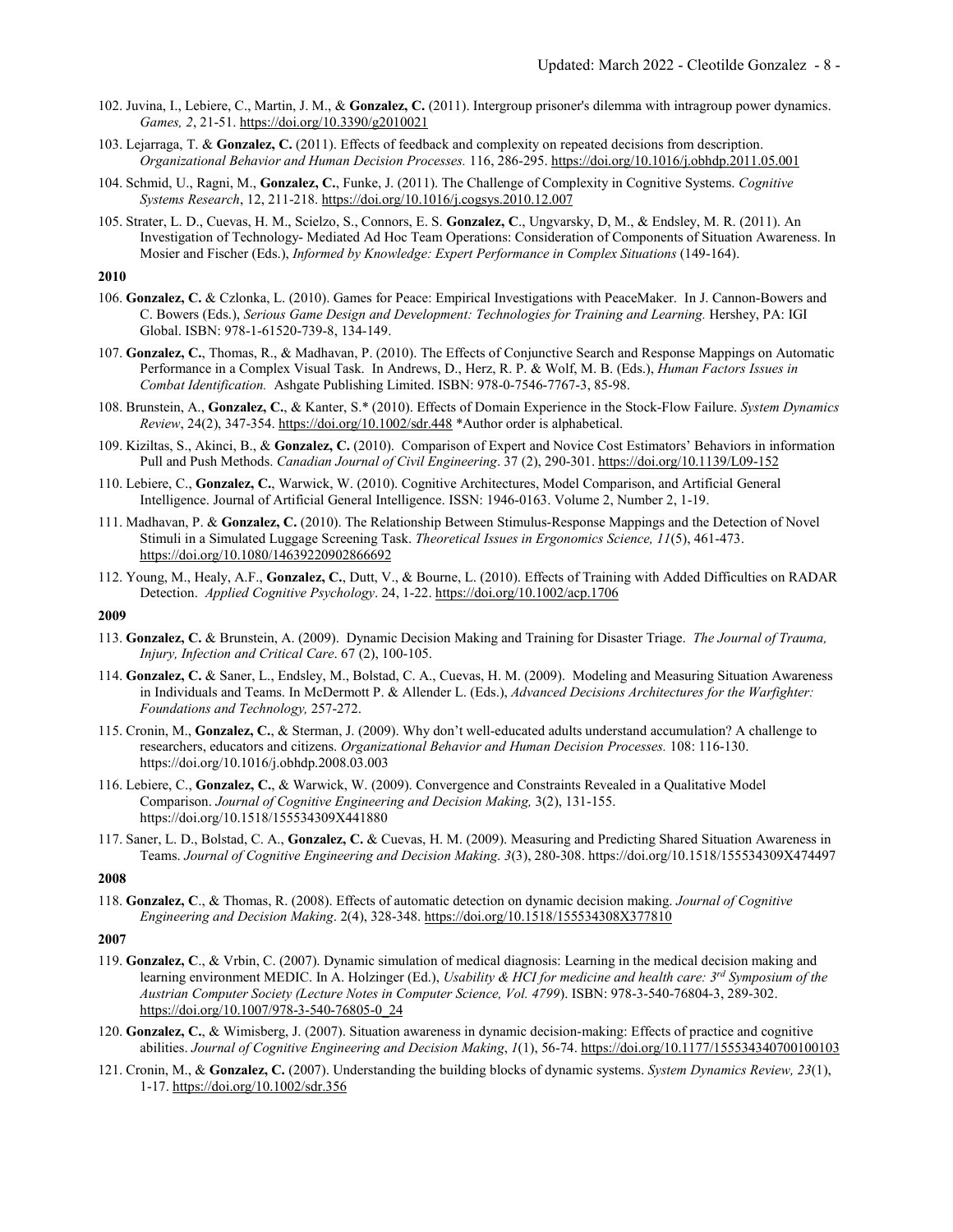122. Graham, J., **Gonzalez, C.**, & Schneider, M. (2007). A dynamic network analysis of an organization with expertise out of context. In R. Hoffman (Ed.), *Expertise out of context.* New York: Lawrence Erlbaum Associates. ISBN: 978-0-8058-5509- 8, 385-402.

## **2006**

123. Graham, J., Zheng, L., & **Gonzalez, C.** (2006). A cognitive approach to game usability and design: Mental model development in novice real-time strategy gamers. *Cyber Psychology & Behavior*, *9*(3), 361-366. https://doi.org/10.1089/cpb.2006.9.361

## **2005**

- 124. **Gonzalez, C.** (2005). Decision support for real-time dynamic decision making tasks. *Organizational Behavior and Human Decision Processes*, *96*, 142–154. https://doi.org/10.1016/j.obhdp.2004.11.002
- 125. **Gonzalez, C.** (2005). The relationship between task workload and cognitive abilities in dynamic decision making. *Human Factors, 47*(1), 92-101. https://doi.org/10.1518/0018720053653767
- 126. **Gonzalez, C.**, Dana, J., Koshino, H., & Just, M. (2005). The framing effect and risky decisions: Examining cognitive functions with fMRI. *Journal of Economic Psychology, 26*(1), 1–20*.* https://doi.org/10.1016/j.joep.2004.08.004
- 127. **Gonzalez, C.**, & Lebiere, C. (2005). Instance-based cognitive models of decision making. In D. J. Zizzo (Ed.), *Transfer of knowledge in economic decision making.* New York: Palgrave McMillan. ISBN: 1403941548, 148-165.
- 128. **Gonzalez, C.**, Thomas, R., & Vanyukov, P. (2005). The relationships between cognitive ability and dynamic decision making. *Intelligence*, *33*(2), 169–186. https://doi.org/10.1016/j.intell.2004.10.002
- 129. **Gonzalez, C.**, Vanyukov, P., & Martin, M. K. (2005). The use of microworlds to study dynamic decision making. *Computers in Human Behavior, 21*, 273–286. https://doi.org/10.1016/j.chb.2004.02.014

### **2004**

130. **Gonzalez, C.** (2004). Learning to make decisions in dynamic environments: Effects of time constraints and cognitive abilities. *Human Factors, 46*(3), 449–460. https://doi.org/10.1518/hfes.46.3.449.50395

## **2003**

- 131. **Gonzalez, C.**, & Quesada, J. (2003). Learning in dynamic decision making: The recognition process. *Computational and Mathematical Organization Theory, 9*(4), 287–304. https://doi.org/10.1023/B:CMOT.0000029052.81329.d4
- 132. **Gonzalez, C.**, Lerch, F. J., & Lebiere, C. (2003). Instance-based learning in dynamic decision making. *Cognitive Science, 27*, 591–635. https://doi.org/10.1207/s15516709cog2704\_2

### **1999**

133. **Gonzalez, C.**, & Kasper, G. (1999). Animation in user interfaces. In K. E. Kendall (Ed.), *Emerging information technologies: Improving decisions, cooperation, and infrastructure*. Thousand Oaks, CA: Sage Publications. ISBN: 0761917497, 45-74.

### **1997**

134. **Gonzalez, C.**, & Kasper, G. (1997). Animation in user interfaces designed for decision support systems: The effects of image abstraction, transition, and interactivity on decision quality. *Decision Sciences Journal, 28*(4), 793–823. https://doi.org/10.1111/j.1540-5915.1997.tb01332.x

### **1995**

### **Working Papers.**

- **Gonzalez, C**., Harman, J., & Hagmann, D. Avoiding difficult choices: emotionality, complexity and framing effects.
- **Gonzalez, C.,** Mahmoodi, K., Singh, K. Emergence of Cooperation by Trusting Other's decisions.
- Aggarwal, P., Cranford, E. A., **Gonzalez, C.,** Jabbari, S., Lebiere, C. Tambe, M., Thakoor O., Vayanos, P. Human-Subject Experiments on Prospect Theory Solutions for Risk-based Cyber Camouflage Games.
- Aggarwal, P., Du, Y., Singh, K., Uttrani, S, Dutt, V., **Gonzalez, C**. Evaluating the effectiveness of Deploying Honeypots in Different Network Topologies.
- Ben-Asher, N., Aharonov, E., & **Gonzalez, C.** Learning to Take Protective Actions against Adverse Events.
- Cuellar, M., Dror, I., & **Gonzalez, C**. Human and Machine Similarity Judgments in Forensic Firearm Comparisons.
- De La Maza, C., Davis, A., **Gonzalez C**., Azevedo, I. Discovering Preference Structure from Choice Data.
- Hagmann, D., Harman, J. & **Gonzalez, C.** Wait, Wait… Don't Tell Me: Repeated Choices With Clustered Feedback.
- Harman, J. L., Mehlhorn, K, & **Gonzalez, C**. A cognitive explanation of the integration of likelihood and outcome in risky choice.

Hart, E., Yu, M. & **Gonzalez, C**. Trust at a Second Glance: Correcting Impressions of Untrustworthiness through Information Seeking and Perspective Taking.

- Kaufman, G., Jarbo, K., & **Gonzalez, C.** Bias at Play: Investigating Sensitization and Desensitization to Diversity and Inclusion via Interactions with Bots.
- McCormick, E., Cheyette, S., & **Gonzalez, C.** Choice Adaptation to Changing Environments: Trends, Feedback and Awareness of Change.

<sup>135.</sup> **Gonzalez, C.** (1995). Visual design of interaction, dialog, or interface*. SIGCHI Bulletin, 27*(1), 12–13.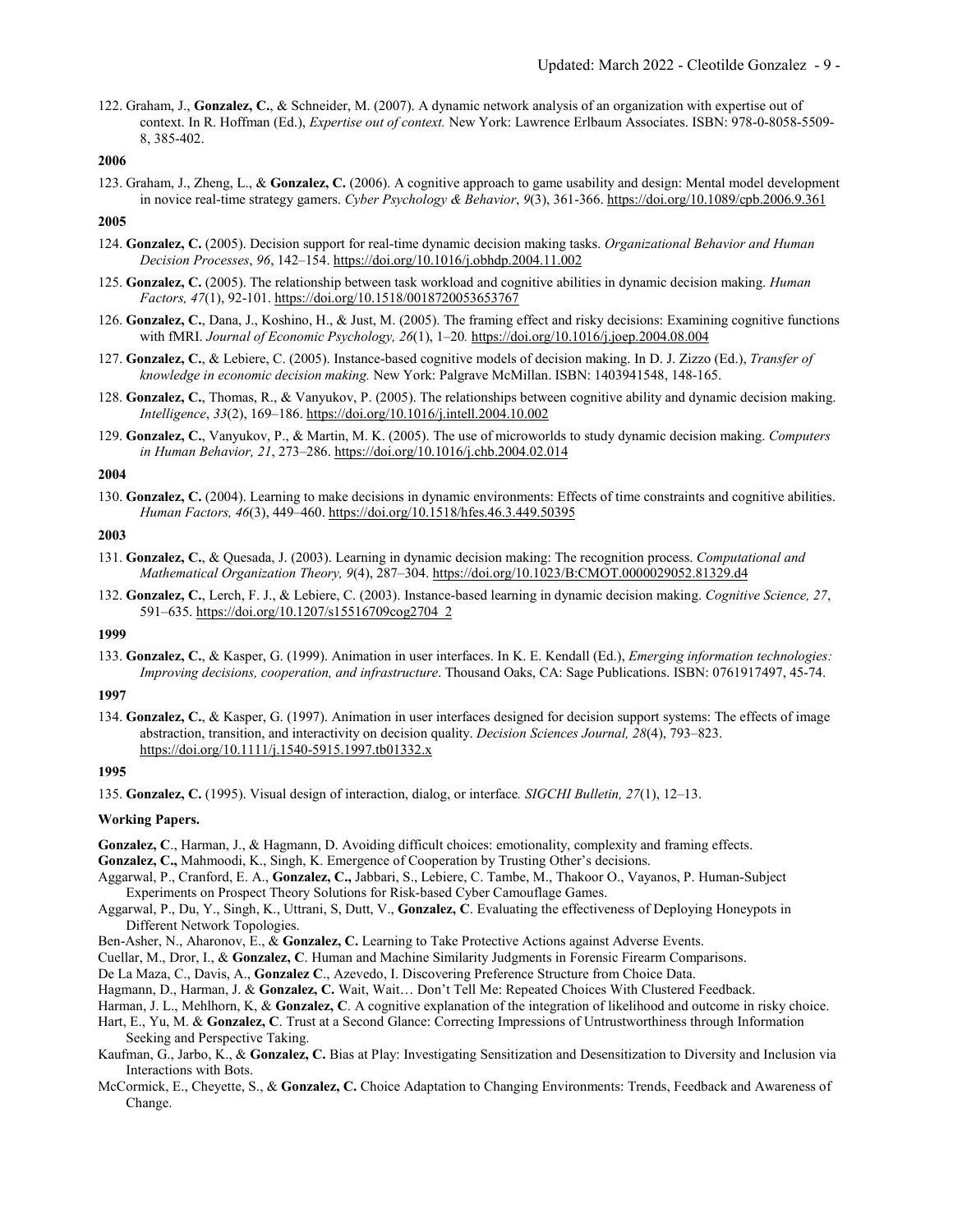- Park, S., **Gonzalez, C**., & Puranam, P. Decision Centralization and Learning from Experience in Groups: Separating Context from Aggregation Effects.
- Singh, K., Aggarwal, P., Rajivan, P., & **Gonzalez C.** Anti-phishing training for end-users: Effects of frequency, incentives and feedback.

### **Edited Volumes**

- 1. Bosansky, B., **Gonzalez, C**., Rass, S., Sinha, A. (Editors) (2021). Decision and Game Theory for Security. Proceedings of the 12th. International Conference, GameSec 2021, Virtual Event, October 25-27, 2021. Part of the Lecture Notes in Computer Science book series (LNCS, volume 13061); also part of the Security and Cryptology book sub series (LNSC, volume 13061).
- 2. Schmid, U., Ragni, M., **Gonzalez, C**., Funke, J. (Editors) (2011). Special Issue on Complex Cognition. Cognitive Systems Research. Volume 12, issues 3-4, September/December 2011.
- 3. Lebiere, C., **Gonzalez, C.**, Warwick, W. (2010). Cognitive Architectures, Model Comparison, and Artificial General Intelligence. Journal of Artificial General Intelligence. ISSN: 1946-0163. Volume 2, Number 2, January 2010.
- 4. Garrido, L., Cervantes-Perez, F., **Gonzalez, C.**, & Mora, M. (Editors) (2010). Engineering and Management of IDTs for Knowledge Management Systems. Journal of Intelligent Decision Technologies. ISSN 1872-4981 (Print) 1875-8843 (Online). Volume 4, Number 1, January 2010, pp. 1-100.
- 5. de Souza, C., Sanchez, A., Barbosa, S., & **Gonzalez, C.** (Editors) (2003). *Proceedings of the Latin American Conference on Human-Computer Interaction* (ACM International Conference Proceedings Series, Vol. 46). New York: ACM Press.

### **Book Reviews**

- 1. Gonzalez, C. (2017). [Review of Dynamic Systems for Everyone: Understanding How Our World Works]. System Dynamics Review, 1-2.
- 2. Gonzalez, C. (2000). [Review of Human performance and ergonomics]. International Journal of Cognitive Ergonomics, 4(3), 271–272.

### **PAPERS IN PEER-REVIEWED CONFERENCE PROCEEDINGS**

- 1. Park S., **Gonzalez, C.** & Puranam, P. (2022). Decision Centralization and Learning from Experience in Groups*. 82nd. Annual Meeting of the Academy of Management*. Seattle, WA, USA, August 5-9, 2022.
- 2. Sloman, S., Goldstone, R., & **Gonzalez, C.** (2022). A cognitive computational model of collective search with social information. *The fifth Multi-disciplinary Conference on Reinforcement Learning and decision Making (RLDM 2022)*. Brown University, Providence, RI, USA, June 8-11, 2022.
- 3. Du, Y., Song, Z., **Gonzalez, C**., Fang F. (2022). Learning to Play an Adaptive Cyber Deception Game. *The 13th Workshop on Optimization and Learning in Multiagent Systems, OptLearnMAS-22 at AAMAS 2022*. Auckland, NZ, May 9-13, 2022.
- 4. Harman, J. L., O'Donovan, J. Abdelzaher, T., & **Gonzalez, C.** (2022). Dynamics of Human Trust in Recommender Systems. *Workshop on Trust and Reliance in AI-Human Teams (TRAIT) at ACM CHI conference on Human Factors in Computing Systems (CHI22).* New Orleans, LA. April 30, 2022.
- **2021**
- 5. Gulati, A., Nguyen, T. N., & **Gonzalez, C.** (2021). Task Complexity and Performance in Individuals and Groups Without Communication. *AAAI Fall Symposium 2021: Computational Theory of Mind for Human-Machine Teams*. November 4-6.
- 6. McDonald, C., Nguyen, T. N., & **Gonzalez, C.** (2021). Multi-Agent Specialization and Coordination in a Gridworld Task. *AAAI Fall Symposium 2021: Computational Theory of Mind for Human-Machine Teams*. November 4-6.
- 7. Aggarwal, P., Du, Y., Singh, K., **Gonzalez, C.** (2021). Decoys in Cybersecurity: An Exploratory Study to Test the Effectiveness of 2-sided Deception. *International Joint Conference on Artificial Intelligence (IJCAI 2021)*. First International Workshop on Adaptive Cyber Defense. August 21-26, 2021. arXiv preprint arXiv:2108.11037.
- 8. Cranford, E.A., Lebiere, C., Aggarwal, P., Singh, K., **Gonzalez, C.** (2021). Modeling Phishing Susceptibility as Decisions from Experience. *19th. International Conference on Cognitive Modeling (ICCM 2021)*. July 1- July 12, 2021.
- 9. McDonald, C., Bugbee, E. H., McCormick, E., Fiechter, J., Blaha, L., Lebiere, C. **Gonzalez, C.** (2021). Diverse Experience Leads to Improved Adaptation: An Experiment with a Cognitive Model of Learning. *19th. International Conference on Cognitive Modeling (ICCM 2021)*. July 1- July 12, 2021.
- 10. Bugbee, E., McDonald, C., McCormick, E., Fiechter, J., Lebiere, C. Blaha, L. **Gonzalez, C.** (2021). Cognitive Models of Sequential Choice in the Optimal Stopping Task. *54 Annual Meeting of the Society for Mathematical Psychology (MathPsych 2021)*. July 21-July 12, 2021.
- 11. Eadeh, F. R., Zhao, M., Nguyen, T. N., Gupta, P., **Gonzalez, C**., Admoni, H., Woolley, A. W. (2021). Anger: Helpful or Harmful for Team Performance?. In *ACM Collective Intelligence Conference 2021*.
- 12. McDonald C., Nguyen, N. & **Gonzalez, C**. (2021). Multi-Agent Specialization and Coordination without Communication in a Gridworld Task. In *ACM Collective Intelligence Conference 2021*.
- 13. Nguyen, T. N., Phan D. N., & **Gonzalez, C**. (2021). A Cognitive Hysteretic-IBL Model for Coordinated Multi-Agent Transportation Problems. In *ACM Collective Intelligence Conference* 2021.
- 14. Sing, K., Aggarwal, P., & **Gonzalez, C**. (2021). A Social Dilemma for Cybersecurity: Sharing information among defenders. In *ACM Collective Intelligence Conference 2021.*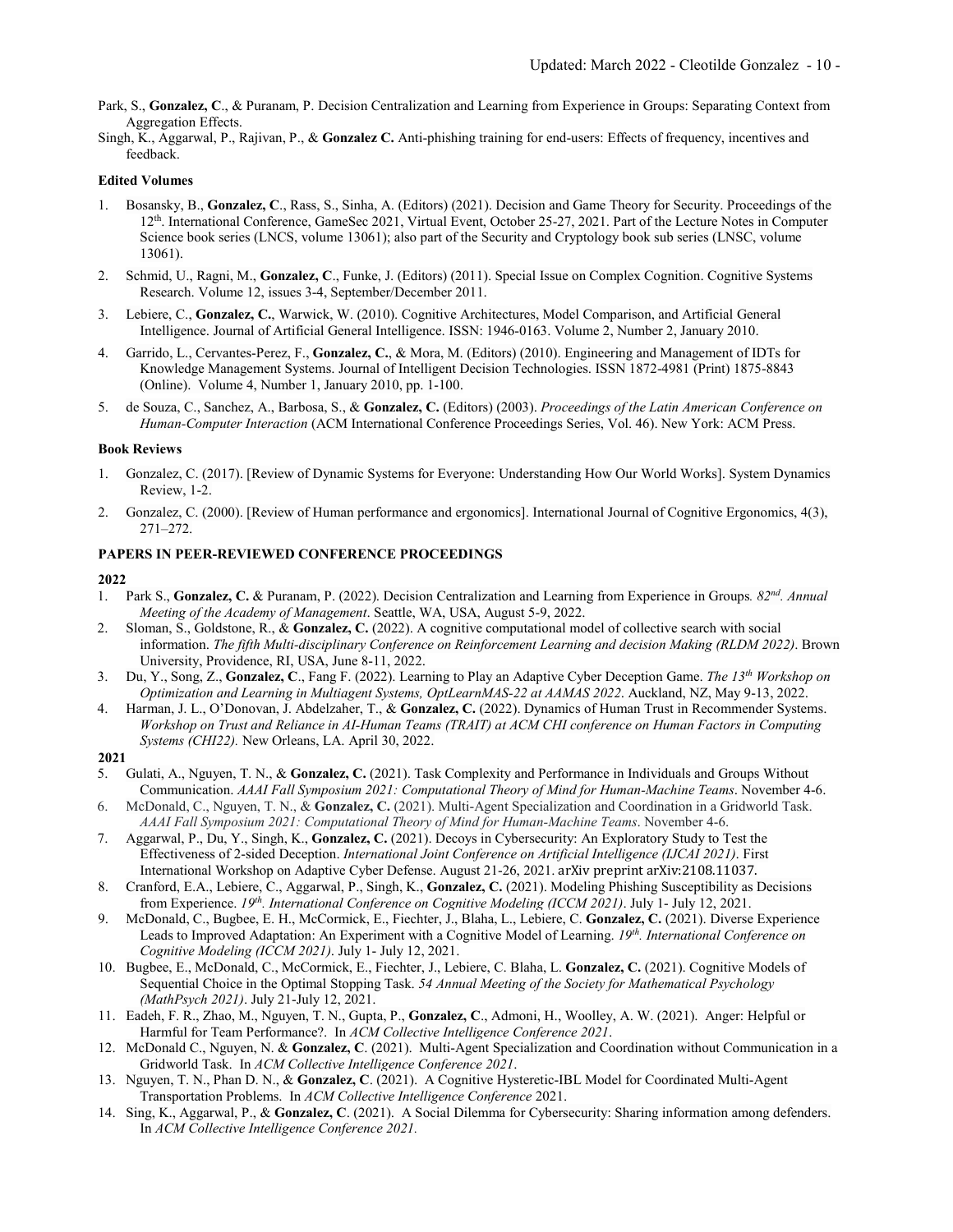- 15. Thakoor, O. Jabbari, S. Aggarwal, P., **Gonzalez, C**. Tambe, M., Vayanos, P. (2020). Exploiting Bounded Rationality in Risk based Cyber Camouflage Games. In International Conference on Decision and Game Theory for Security (GameSEc-2020). https://doi.org/10.1007/978-3-030-64793-3\_6 – **Conference best paper award.**
- 16. Aggarwal, P., Thakoor, O., Mate, A., Tambe, M., Cranford, E. A., Lebiere, C. & **Gonzalez, C.** (2020). An Exploratory Study of a Masking Strategy of Cyberdeception Using CyberVAN*. 64th International Annual Meeting of the Human Factors and Ergonomics Society (HFES 2020)*. October 5-9, 2020. Chicago, Il. https://doi.org/10.1177/1071181320641100
- 17. Cranford, E. A., **Gonzalez, C.**, Aggarwal, P. Tambe, M. & Lebiere, C. (2020). What Attackers Know and What They Have to Lose: Framing Effects on Cyber-Attacker *Decision Making. 64th International Annual Meeting of the Human Factors and Ergonomics Society (HFES 2020).* October 5-9, 2020. Chicago, Il. https://doi.org/10.1177/1071181320641102
- 18. Singh, K., Aggarwal, P., Rajivan, P., & **Gonzalez, C.** (2020). What Makes Phishing Emails Hard for Humans to Detect? *64th International Annual Meeting of the Human Factors and Ergonomics Society (HFES 2020)*. October 5-9, 2020. Chicago, Il. https://doi.org/10.1177/1071181320641097
- 19. Zhang, H., Moisan, F., & **Gonzalez, C.** (2020). Paper-Rock-Scissors: an exploration of the dynamics of players' strategies. *64th International Annual Meeting of the Human Factors and Ergonomics Society (HFES 2020)*. October 5-9, 2020. Chicago, Il. https://doi.org/10.1177/1071181320641063
- 20. Nguyen, N. T., & **Gonzalez, C** (2020). Cognitive Machine Theory of Mind. *42nd Annual Meeting of the Cognitive Science Society (CogSci 2020)*. July 29-August 1, Virtual meeting. pp.2560-2566.
- 21. McCormick, E., Blaha, L., & **Gonzalez, C** (2020). Exploring Dynamic Decision Making Strategies with Recurrence Quantification Analysis. *42nd Annual Meeting of the Cognitive Science Society (CogSci 2020)*. July 29-August 1, Virtual meeting. pp. 3041-3047.
- 22. Nguyen, N. T., & **Gonzalez, C** (2020). Effects of Decision Complexity in Goal-Seeking Gridworlds: A Comparison of Instance-Based Learning and Reinforcement Learning Agents. *18th Annual Meeting of the International Conference on Cognitive Modelling (ICCM 2020)*. July 20-July 31, Virtual meeting. pp. 174-179.
- 23. McCormick, E., Blaha, L., & **Gonzalez, C** (2020). Analyzing variability in instance-based learning model predictions using recurrence quantification analysis. *53nd Annual Meeting of the Society for Mathematical Psychology (MathPsych 2020)*. July 20-July 31, Virtual meeting.
- 24. **Gonzalez, C**., Aggarwal, P., Cranford, E., Lebiere, C. (2020). Design of Dynamic and Personalized Deception: A Research Framework and New Insights. *Proceedings of the 53rd Hawaii International Conference on System Sciences HICSS 2020*. January 7-10, 2020. pp. 1825-1834.
- 25. Cranford, E. **Gonzalez, C.**, Aggarwal, P., Cooney, S., Tambe, M., Lebiere, C. (2020). Adaptive Cyber Deception: Cognitively Informed Signaling for Cyber Defense. *Proceedings of the 53rd Hawaii International Conference on System Sciences HICSS 2020.* January 7-10, 2020. pp. 1886-1894. https://doi.org/10.24251/HICSS.2020.232 - **Conference Best Paper Award**.

- 26. Sing, K., Aggarwal, P., Rajivan, P., & **Gonzalez, C**. (2019). Training to Detect Phishing Emails: Effects of the Frequency of Experienced Emails. *Human Factors and Ergonomics Society's 2019 International Annual Meeting (HFES 2019)*. October 28-November 1, Seattle, WA. https://doi.org/10.1177/1071181319631355
- 27. Cooney, S., Wang, K. Bondi, E., Nguyen, T., Vayanos, P., Winetrobe, H., Cranford, E. A., **Gonzalez, C.**, Lebiere, C., Tambe, M. (2019). Signaling Just Enough: Learning to Find the Goldilocks Zone to Improve Adversary Compliance in Security Games. *28th International Joint Conference on Artificial Intelligence (IJCAI-19)* – Workshop 10: Artificial Intelligence in Business Security (AIBS). August 10, 2019. August 10-16, 2019, Macao, China.
- 28. Cooney, S., Wang, K. Bondi, E., Nguyen, T., Vayanos, P., Winetrobe, H., Cranford, E. A., **Gonzalez, C.**, Lebiere, C., Tambe, M. (2019). Learning to Signal in the Goldilocks Zone: Improving Adversary Compliance in Security Games. The European Conference on Machine Learning and Principles and Practice of Knowledge Discovery in Databases (ECML PKDD 2019). September 16-20, 2019, Würzburg, Germany. https://doi.org/10.1007/978-3-030-46150-8\_42
- 29. Cranford, E. A., & **Gonzalez, C**., Aggarwal, P., Cooney, S., Tambe, M. & Lebiere, C. (2019). Towards Personalized Deceptive Signaling for Cyber Defense Using Cognitive Models. *41th Annual Meeting of the Cognitive Science Society (CogSci 2019).* July 24-27, 2019, Montreal, Canada.
- 30. Cranford, E. A., **Gonzalez, C**., Aggarwal, P., Cooney, S., Tambe, M., Lebiere, C. (2019). Towards personalized deceptive signaling for cyber defense using cognitive models. In *Proceedings of the 17th Annual Meeting of the International Conference on Cognitive Modelling*. Montreal, CA. https://doi.org/10.1111/tops.12513
- 31. Cranford, E. A., Lebiere, C., Rajivan, P., Aggarwal, P., **Gonzalez, C.** (2019). Modeling cognitive dynamics in end-user response to phishing emails. In *Proceedings of the 17th Annual Meeting of the International Conference on Cognitive Modelling*. Montreal, CA.
- 32. Gutierrez, M., Cerny, J., Bosansky, B., Kiekintveld, C., Ben-Ahser, N., & **Gonzalez, C**. (2019). Evaluating Models of Human Behavior in an Adversarial Multi-Armed Bandit Problem. *41th Annual Meeting of the Cognitive Science Society (CogSci 2019).* July 24-27, 2019, Montreal, Canada.
- 33. Lyn Paul, C., Blaha, L. M., Fallon, C. K., **Gonzalez, C**., & Gutzwiller, R. S. (2019). Opportunities and challenges for humanmachine teaming in cybersecurity operations. In *Proceedings of the Human Factors and Ergonomics Society annual meeting*, Vol. 63, pp. 442–446 https://doi.org/10.1177/1071181319631079
- 34. Mahmoodi, K. & **Gonzalez, C.** (2019). Emergence of Collective Cooperation from Selfish-Imitation and Selfish-Attachment. *41th Annual Meeting of the Cognitive Science Society (CogSci 2019).* July 24-27, 2019, Montreal, Canada.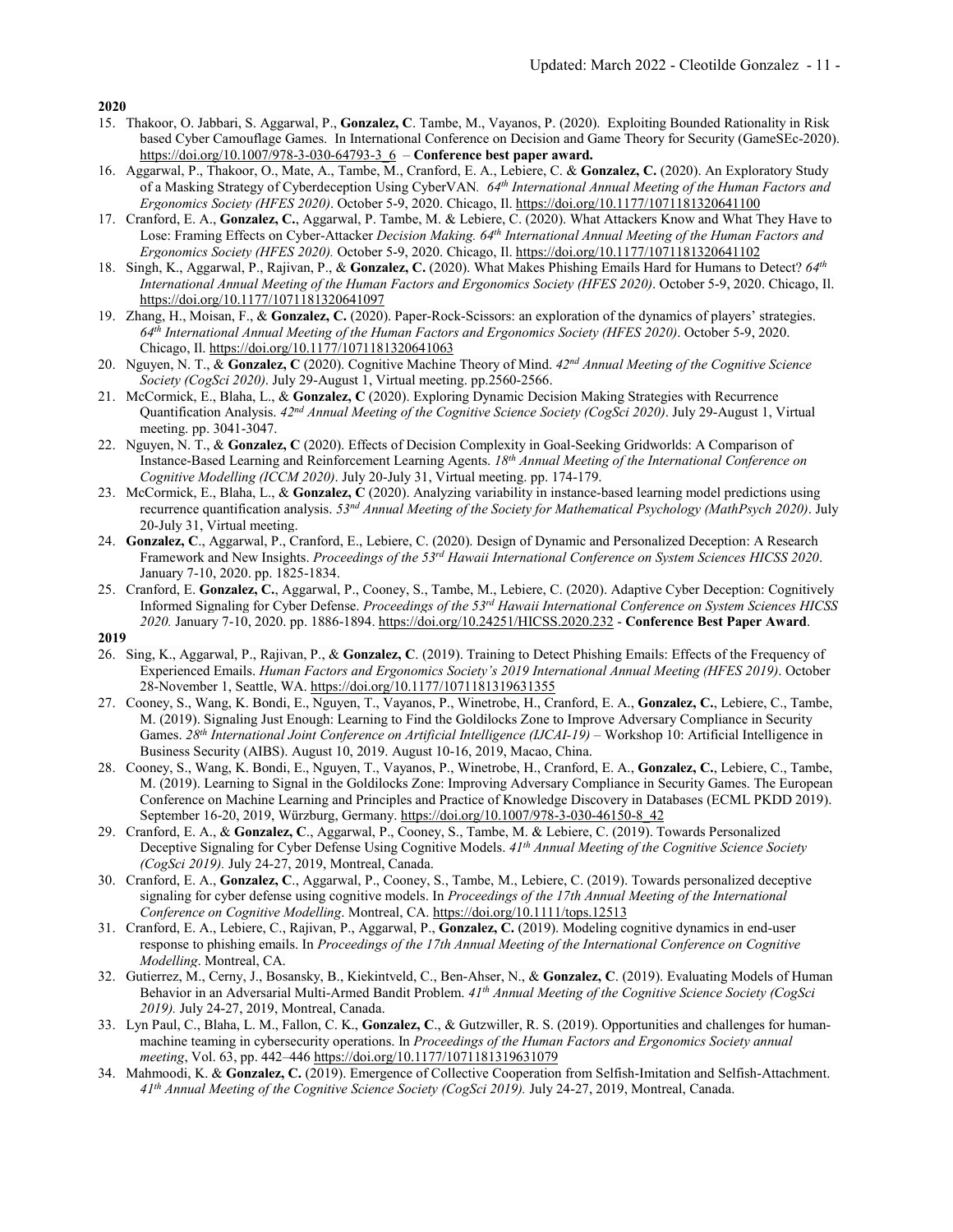- 35. Sloman, M., Goldstone, R. & **Gonzalez, C**. (2019). Complex exploration dynamics from simple heuristics in a collective learning environment. *41th Annual Meeting of the Cognitive Science Society (CogSci 2019).* July 24-27, 2019, Montreal, Canada.
- 36. Aggarwal, P., Dutt, V., **Gonzalez, C.** (2019). The Role of Deception in Attack Decisions Using Cyber-Security Scenarios. Women in CyberSecurity (WICYS 2019). March 28-30, 2019. Pittsburgh, PA.
- 37. Aggarwal, P., Gautam, A., Agarwal, V., **Gonzalez, C**., Dutt, V. (2019). *HackIT*: A Human-in-the-loop Simulations Tool for Realistic Cyber Deception Experiments. Track "Human Factors in Cybersecurity". *10th International Conference on Applied Human Factors and Ergonomics*. July 24-28, 2019. *AHFE 2019*. Washington, DC. https://doi.org/10.1007/978-3- 030-20488-4\_11
- 38. Sloman, S., Goldstone, R., & **Gonzalez, C.** (2019). Individual and Group-Level Exploration in a Collective Search Task. ACM Conference on *Collective Intelligence*. June 13-14, 2019, Carnegie Mellon University. Pittsburgh, PA, USA.
- 39. Mahmoody, K. & **Gonzalez, C**. (2019). Selfishness Drives Collective Cooperation and Network Formation. ACM Conference on *Collective Intelligence*. June 13-14, 2019, Carnegie Mellon University. Pittsburgh, PA, USA.
- 40. Cooney, S., Vayanos P., Nguyen T. H., **Gonzalez, C.**, Lebiere, C., Cranford E. A., Tambe, M. (2019). Warning Time: Optimizing Strategies Signaling for Security Against Boundedly Rational Adversaries. *Proceedings of the 18th International Conference on Autonomous Agents and Multi Agents Systems. AAMAS, 2019*. May 13-17, 2019, Montreal, CA. (page 1892). **2018**
- 41. Gutierrez, M., Kiekintveld, C., Aharonov, E., & **Gonzalez, C**. (2018). Human Learning in the Multi-Armed Bandit with Independent Support. *First International Workshop on AI and Computational Psychology: Theories, Algorithms and Applications.* July 14-15, 2018, Stockholm, Sweden.
- 42. Harding, S M., Rajivan, P., Bertenthal, B. I., & **Gonzalez, C.** (2018). Human Decisions on Targeted and Non-Targeted Adversarial Samples*. 40th Annual Meeting of the Cognitive Science Society (CogSci 2018).* July 25-28, 2018, Madison, WI.
- 43. De La Maza, C., Davis, A., **Gonzalez, C.** & Azevedo, I. (2018). A graph-based model to discover preference structure from choice data*. 40th Annual Meeting of the Cognitive Science Society (CogSci 2018).* July 25-28, 2018, Madison, WI.
- 44. Cranford, E A., Lebiere, C., **Gonzalez, C.**, Cooney, S., Vayanos, P., & Tambe, M. (2018). Learning about Cyber Deception through Simulations: Predictions of Human Decision Making with Deceptive Signals in Stackelberg Security Games*. 40th Annual Meeting of the Cognitive Science Society (CogSci 2018).* July 25-28, 2018, Madison, WI.
- **2017**
- 45. Ben-Asher, N., Aharonov, E., & **Gonzalez, C**. (2017). Occasional Downpour or Constant Drip? The Impact of Adverse Events Distribution on Learning and Risk Taking". *SPUDM26 conference*, Technion, August 20-24, 2017. Haifa, Israel.
- 46. **Gonzalez, C.** & Chrabaszcz J. (2017). Some things that glitter are gold: A Shiny app for an Instance-Based Learning Model. *50th meeting of the Society of Mathematical Psychology*. July 22-25, Coventry, UK.
- 47. Chrabaszcz J., Konstantinidis, M., & **Gonzalez, C.** (2017). A Bayesian Implementation of the Instance-Based Learning Model of Choice. *50th meeting of the Society of Mathematical Psychology*. July 22-25, Coventry, UK.
- 48. Aggarwal, P., **Gonzalez, C.**, & Dutt, V. (2017). Modeling the Effects of Amount and Timing of Deception in Simulated Network Scenarios. In *International Conference on Cyber Situational Awareness, Data Analytics And Assessment (CyberSA 2017)*. June 19-20, 2017, London, UK. (pp. tbd). https://doi.org/ 10.1109/CyberSA.2017.8073405
- 49. Buchler, N., Rajivan, P., Marusich, L., Lightner, L., & **Gonzalez, C**. (2017). Wearable Social-Sensors and Structure Observational Assessment of Teaming and Leadership in a Cyber Security Defense Competition. Track "Human Factors in Cybersecurity". 8TH International Conference on Applied Human Factors and Ergonomics. July 17-21, 2017. AHFE 2017. Los Angeles, CA, USA.
- **2016**
- 50. Grabe, J.v. & **Gonzalez, C.** (2016). Human Decision Making in Energy-Relevant Interaction with Buildings. *Central European Symposium on Building Physics (CESBP 2016).* Dresden, Germany, September 14-16, 2016.pp. 345-352.
- 51. Aggarwal, P., **Gonzalez, C.**, & Dutt, V. (2016). Cyber-security: Role of Deception in Cyber-Attack Detection. In D. Nicholson, Advances in Human Factors in Cybersecurity (pp. 85-96). Springer International Publishing. *International Annual Meeting of the Human Factors and Ergonomics Society (HFES 2016)*, Washington, DC, September 19-23, 2016.
- 52. Dutt, V., Moisan, F., & **Gonzalez, C.** (2016). Role of Intrusion-Detection Systems in Cyber-Attack Detection. In D. Nicholson, Advances in Human Factors in Cybersecurity (pp. 97-110). Springer International Publishing. Presented at the *International Annual Meeting of the Human Factors and Ergonomics Society (HFES 2016)*, Washington, DC, September 19-23, 2016.
- 53. Rajivan, P., Konstantinidis, E., Ben-Asher, N., & **Gonzalez, C**. (2016). Categorization of Events in Security Scenarios: The Role of Context and Heuristics. *In Proceedings of the International Annual Meeting of the Human Factors and Ergonomics Society (HFES 2016)*. Washington, DC, September 19-23, 2016. Human Factors and Ergonomics Society. Sage Publications pp. tbd.
- 54. Yu, M. & **Gonzalez, C.** (2016). Learning the dynamics of Prisoner's Dilemma: Lessons from modeling and simulation. *14th International Conference on Cognitive Modeling (ICCM 2016)*. August 4-6, 2016, Pennsylvania State University, University Park, PA.
- 55. Lebiere, C., Morrison, D., Abdelzaher, T., Hu, Shaohan, **Gonzalez, C.** Buchler, N., Veksler V. D. (2016). Cognitive Models of Prediction as Decision Aids. *14th International Conference on Cognitive Modeling (ICCM 2016)*. August 4-6, 2016, Pennsylvania State University, University Park, PA.
- 56. Abbasi, Y. D., Ben-Asher, N., **Gonzalez, C.**, Kar, D., Morrison, D., Sintov, N., Tambe, M. (2016). Adversaries Wising Up: Heterogeneity and Dynamics of Behavior. *14th International Conference on Cognitive Modeling (ICCM 2016)*. August 4-6, 2016, Pennsylvania State University, University Park, PA.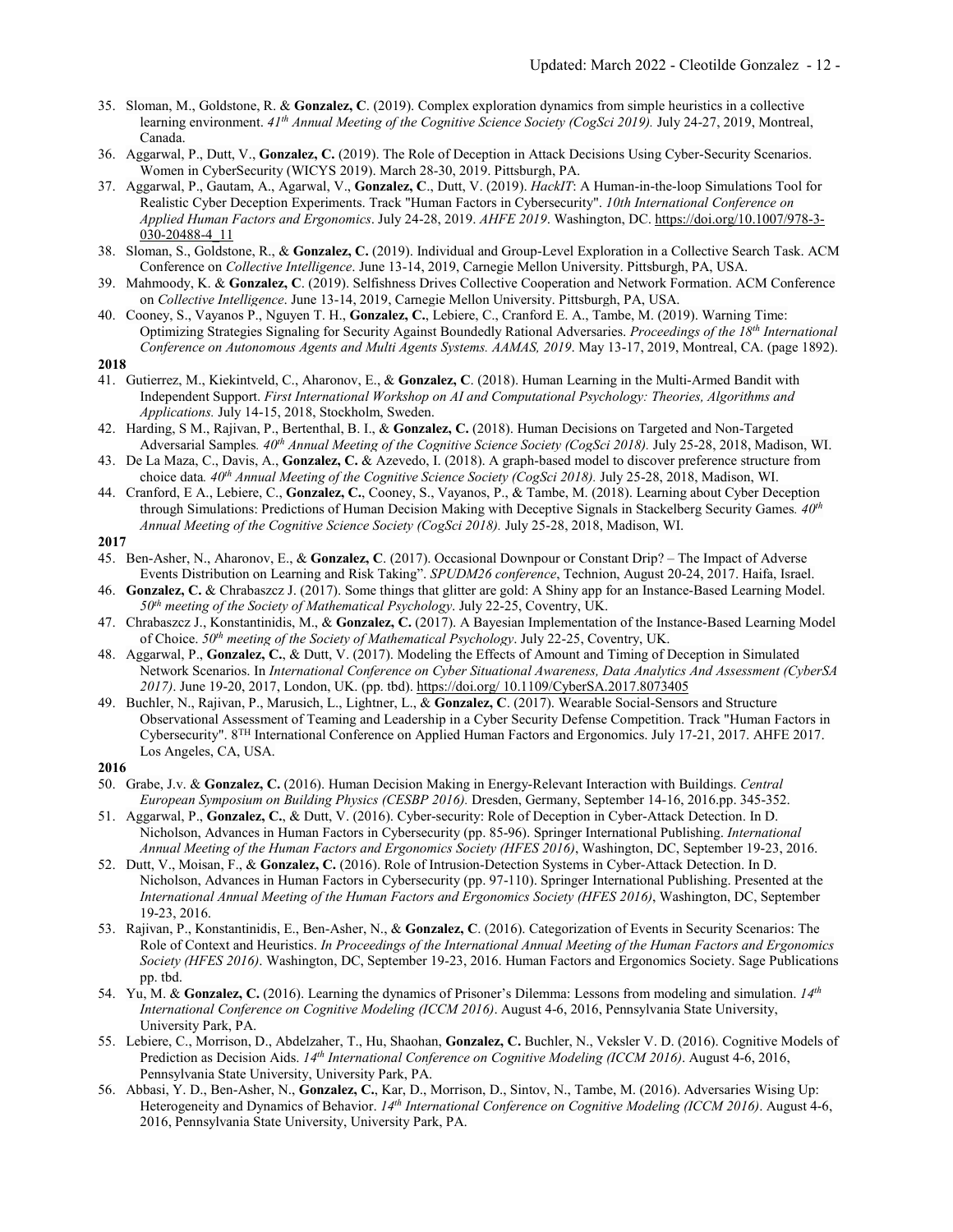- 57. Abbasi, Y. D., Ben-Asher, N., **Gonzalez, C.**, Kar, D., Morrison, D., Sintov, N., Tambe, M. (2016). Know your Adversary: Insights for a Better Adversarial Behavioral Model*. 38th Annual Meeting of the Cognitive Science Society (CogSci 2016).* August 10-13, 2016, Philadelphia, PA.
- 58. Abbasi, Y. D., Ben-Asher, N., **Gonzalez, C.**, Kar, D., Morrison, D., Sintov, N., Tambe, M. (2016). Categorizing Adversary Rationality Based on Attack Patterns in an Opportunistic Security Game. Security and Multi-agent Systems (SecMAS) Workshop. *International Conference on Autonomous Agents and MultiAgent Systems (AAMAS 2016).*
- 59. Cheyette, S., Konstantinidis, E., Harman, J.L., **Gonzalez, C.**, (2016). Choice adaptation to increasing and decreasing event probabilities. *38th Annual Meeting of the Cognitive Science Society (CogSci 2016).* August 10-13, 2016, Philadelphia, PA.
- 60. Aggarwal, P., **Gonzalez, C.**, & Dutt, V. (2016). Looking from the Hacker's Perspective: Role of Deceptive Strategies in Cyber Security. In *International Conference on Cyber Situational Awareness, Data Analytics And Assessment (CyberSA 2016)*. June 13-14, 2016, London, UK. (pp. 1-6).

- 61. Ben-Asher, N., Oltramari, A., Erbacher, R., & **Gonzalez, C.** (2015). Ontology‐based Adaptive Systems of Cyber Defense. *10th International Conference on Semantic Technology for Intelligence, Defense, and Security (STIDS 2015),* November 18‐ 20. Fairfax, VA. **Best paper award**.
- 62. Ben-Asher, N. & **Gonzalez, C**. (2015). Training for the unknown: The role of feedback and similarity in detecting zero-day attacks. *6th International Conference on Applied Human Factors and Ergonomics (AHFE 2015)*. July 26-30. Las Vegas, NV.
- 63. Harman, J. & **Gonzalez, C.** (2015). Decision Makers in Changing Environments Anticipate Negative Changes and Resist Positive Changes. S*econd Multidisciplinary Conference on Reinforcement Learning and Decision Making*. June 7-10, 2015. Edmonton, Alberta, Canada.
- 64. Konstantinidis, E., Ashby, N. J. S., & **Gonzalez, C**. (2015). Exploring complexity in decisions from experience: Same minds, same strategy. In D. C. Noelle, R. Dale, A. S. Warlaumont, J. Yoshimi, T. Matlock, C. D. Jennings, & P. P. Maglio (Eds.), *Proceedings of the 37th Annual Conference of the Cognitive Science Society* (pp. 1177-1182). Austin, TX: Cognitive Science Society.
- **2014**
- 65. **Gonzalez, C.** & Ben-Asher N. (2014). Learning to cooperate in the prisoner's dilemma: Robustness of predictions of an instance-based Learning model. *Proceedings of the 36th Annual Conference of the Cognitive Science Society*. Austin, TX: Cognitive Science Society. Quebec City, Canada. July 23-July 26, 2014. pp. 2285-2292.
- 66. Kumar, S., Cervesato, I., Maruthullathil, A., Wong H., & **Gonzalez, C.** (2014). Role of problem complexity and domain familiarity in relational reasoning – A psychological perspective. *Qatar Foundation Annual Research Conference (ARC'14)*. November 18-19, 2004. Doha, Qatar.
- 67. Harman, J., O'Donovan, J., Abdelzaher, T. & **Gonzalez, C**. (2014). Dynamics of Human Trust in Recommender Systems. *The ACM Conference Series on Recommender Systems. RECSYS 2014*. October 6th-10th. Foster City, Silicon Valley, USA.
- 68. Ben-Asher, N., Rajivan, P., Cooke, N., & **Gonzalez, C.** (2014). Studying the Dynamics of Cyber-War through Instance-Based Learning and Multi-Agent Modeling*. The 4th annual Midwest Cognitive Science Conference.* May 31, 2014. Wright State University. OH.
- 69. Lejarraga, T., Lejarraga, J., **Gonzalez, C.** (2014). Decisions from Experience: How Groups and Individuals Adapt to Change. *The 74th Annual Meeting of the Academy of Management.* August 1-5, 2014. Philadelphia, PA. pp. TBD.
- 70. Onal, E., Schaffer, J., O'Donovan, J., Marusich, L., Yu, M. S., **Gonzalez, C.**, Höllerer, T. (2014). Decison-Making in Abstract Trust Games: A User Interface Perspective. In *Proceedings of the 4rd. IEEE Conference on Cognitive Methods in Situation Awareness and Decision Support (CogSIMA 2014)*. San Antonio, TX. March 3-5, 2014. pp. TBD. **Best Paper Award.**
- 71. Onal, E., Schaffer, J., Schaffer J., O'Donovan, J., Marusich, L., Yu, M. S., **Gonzalez, C.**, Höllerer, T. (2014). Trust and Consequences: A Visual Perspective. In *Proceedings of the 16th International Conference on Human Computer Ineraction (HCII 2014)*. Crete, Greece. June 22-27, 2014. pp. TBD.
- **2013**
- 72. **Gonzalez, C.** & Mehlhorn, K. (2013). Life is like a box of chocolates: Experience, Emotionality of the Context, and Framing Influence What You're Gonna Choose. In *Proceedings of: Subjective Probability, Utility, and Decision Making Conference. SPUDM24*. Barcelona, Spain. August 18-22, 2013.
- 73. Ben-Asher, N.; Lebiere, C.; Oltamari, A.; & **Gonzalez, C.** (2013). Balancing Fairness and Efficiency in Repeated Societal Interactions. *In 35th annual meeting of the Cognitive Science Society (CogSci 2013).* Berlin, Germany. July 31- August 3, 2013. pp. 175-180.
- 74. Ben-Ahser, N., Dutt, V., & **Gonzalez, C.** (2013). Accounting for the integration of descriptive and experiential information in a repeated prisoner's dilemma using an instance-based learning model. In *Proceedings of the 22th Behavior Representation in Modeling & Simulation (BRIMS) Conference.* Collocated with the *12th International conference on Cognitive Modeling (ICCM 2013)***,** Carleton University, Ottawa, Canada. July 11 - 14, 2013.
- 75. Fischer H. & **Gonzalez, C.** (2013). Seeing the forest for the trees predicts accumulation decisions. *In 35th annual meeting of the Cognitive Science Society (CogSci 2013).* Berlin, Germany. July 31- August 3, 2013.
- 76. Fischer H. & **Gonzalez, C.** (2013). Global-Local processing predicts decision-making in stock-flow systems. *In 25th Association for Psychological Science (APS).* Washington, D.C. May 23-26, 2013. pp. 2303-2308.
- 77. Lejarraga, T., Lejarraga, J., & **Gonzalez, C**. (2013). Group and individual adaptation to changing environments. In proceedings of: Subjective Probability, Utility, and Decision Making Conference. *SPUDM24*. Barcelona, Spain. August 18-22, 2013.

**<sup>2015</sup>**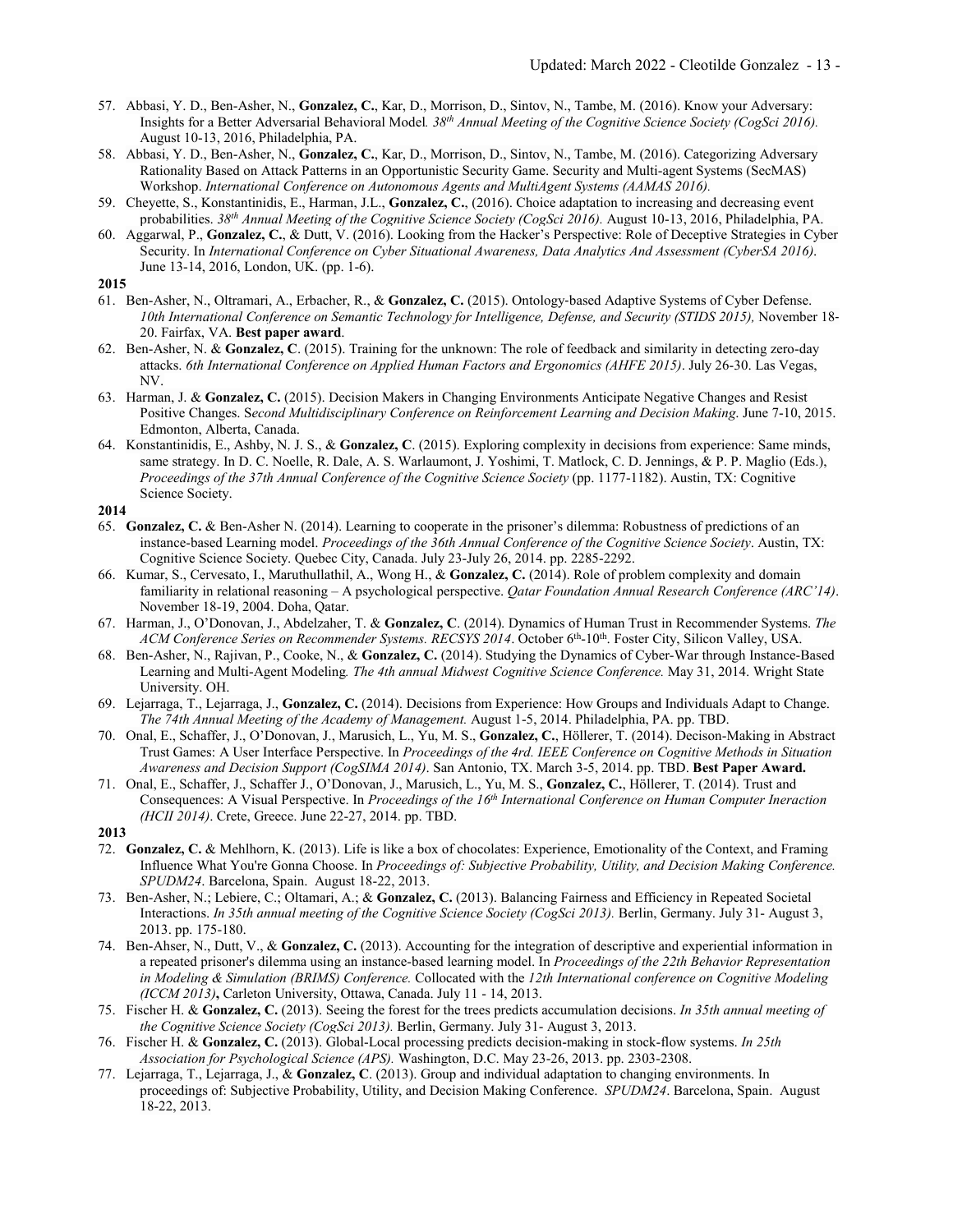- 78. Martin, J., Lejarraga, T., & **Gonzalez, C**. (2013). The Effects of Memory and Motivation on Reference Price Formation. In proceedings of: Subjective Probability, Utility, and Decision Making Conference. *SPUDM24*. Barcelona, Spain. August 18-22, 2013.
- 79. Newell, B; Kary, A.; Moore C. & **Gonzalez, C.** (2013). Managing our debt: Changing Context Reduces Misunderstanding of Global Warming. *In 35th annual meeting of the Cognitive Science Society (CogSci 2013).* Berlin, Germany. July 31- August 3, 2013. pp. 3139-3144.
- 80. O'Donovan, J., Jones, R., Marusich, L., Teng, Y., **Gonzalez, C.**, & Höllerer, T. (2013). A Model-based Evaluation of Trust and Situation Awareness in the Diner's Dilemma Game. In *Proceedings of the 22th Behavior Representation in Modeling & Simulation (BRIMS) Conference.* San Antonio, TX. March 11-14, 2013.
- 81. Oltramari, A., Lebiere, C., Ben-Asher, N., Juvina, I. & **Gonzalez, C.** (2013). Modeling Strategic Dynamics Under Alternative Information Conditions. *In 12th International conference on Cognitive Modeling (ICCM 2013)***,** Carleton University, Ottawa, Canada. July 11 - 14, 2013.
- 82. Teng, Y., Jones, R., Marusich, L., O'Donovan, J., **Gonzalez, C.**, Höllerer, T. (2013). Trust and Situation Awareness in a 3- Player Diner's Dilemma Game. In *Proceedings of the 3rd. IEEE Conference on Cognitive Methods in Situation Awareness and Decision Support (CogSIMA 2013)*. San Diego, CA, February 26-28, 2013. pp. 9-15.
- **2012**
- 83. **Gonzalez, C.** (2012). From Individual Decisions From Experience to Behavioral Game Theory: Lessons for Cybersecurity. Invited panelist to Perspectives from Cognitive Engineering on Cyber Security. Cooke N. et al., 2012. In *Proceedings of the Human Factors and Ergonomics Society 56th Annual Meeting*. (HFES 2012). Boston, MA, October 22-26, 2012. Human Factors and Ergonomics Society. pp. 268-271.
- 84. **Gonzalez, C.**, Dutt, V., Martin, J., & Ben-Asher N. (2012). Decisions from Experience in Conflict Situations: Cognitive Model of the Effects of Interdependence Information. *Behavioral Decision Research in Management Conference.* BDRM 2012. June 27-29, 2012. Leeds School of Business, Boulder, CO.
- 85. Juvina, I., Lebiere, C., **Gonzalez, C.**, & Saleem M. (2012). Generalization of Learning in Games of Strategic Interaction. *34th Annual Meeting of the Cognitive Science Society.* CogSci 2012. August 1-4, Sapporo, Japan. pp. 521-526.
- 86. Juvina, I., Lebiere, C., **Gonzalez, C.**, & Saleem M. (2012). Intergroup Prisoner's Dilemma with Intragroup Power Dynamics and Individual Power Drive. in Yang, S.J., Greenberg, A.M., and Endsley, M. (Eds.). *Social Computing, Behavioral-Cultural Modeling and Prediction. Lecture Notes in Computer Science.* SBP 2012. 7227, 290-297, DOI: 10.1007/978-3- 642-29047-3\_35.
- 87. Martin, J., Lejarraga, T., & Gonzalez, C. (2012). The Ghosts of Information Past and Future: Effects of Memory and Motivation on Reference Prices, in NA - *Advances in Consumer Research* Volume 40, eds. Zeynep Gürhan-Canli, CeleOtnes, and Rui (Juliet) Zhu, Duluth, MN : Association for Consumer Research, Pages: 817-818.
- **2011**
- 88. **Gonzalez, C.**, Dutt, V. & Lejarraga, T. (2011). A loser can be a winner: Comparison of two Instance-Based Learning Models in a Market Entry Competition. *23rd. Subjective Probability, Utility, and Decision Making Conference* (SPUDM 2011). Kingston University London, August 21-25, 2011.
- 89. **Gonzalez, C.**, Dutt, V. & Martin, J. (2011). Scaling up Instance-Based Learning Models of Individual Decision Making to Models of Behavior in Conflict Situations. In *Proceedings of the 2011 International Conference on Behavioral Decision Making*. The Interdisciplinary Center IDC Herzliya, Israel, May 30- June 1, 2011. pp. 4.
- 90. Arlo-Costa, H., Dutt, V., **Gonzalez, C.** & Helzner J. (2011). The Description-Experience Gap in the case of Uncertainty. In *Proceedings of the Seventh International Symposium on Imprecise Probability: Theories and Applications.* ISIPTA'11. Innsbruck, Austria. July 25-28, 2011.
- 91. Dutt, V., Yu, M., & **Gonzalez, C.** (2011). Deciding when to escape a mine emergency: Modeling accumulation of evidence about emergencies through Instance-based Learning. In *Proceedings of the Human Factors and Ergonomics Society 55th Annual Meeting*. (HFES 2011). Las Vegas, NV, September 19-23, 2011. Human Factors and Ergonomics Society. pp. 841- 845.
- 92. Dutt, V., & **Gonzalez, C.** (2011). Making Instance-Based Learning Theory Usable, Transparent, and Understandable: Instance-based learning tool. In *Proceedings of the Human Factors and Ergonomics Society 55th Annual Meeting*. (HFES 2011). Las Vegas, NV, September 19-23, 2011. Human Factors and Ergonomics Society. pp. 1813-1817.
- 93. Dutt, V., Young-Suk, A., & **Gonzalez, C.** (2011). Cyber Situation Awareness: Modeling the Security Analyst in a cyber-attack scenario through Instance-based Learning. In *Proceedings of the 20th Behavior Representation in Modeling & Simulation (BRIMS) Conference.* March 21-24, 2011. Sundance Resort, Utah, USA.
- 94. Dutt, V., Ahn, Y., **Gonzalez, C.** (2011). Cyber Situation Awareness: Modeling the Security Analyst in a Cyber-Attack Scenario Through Instance-Based Learning. *25th Annual WG 11.3 Conference on Data and Applications Security and Privacy* (DBSec'11). Richmond, Virginia, USA, July 11-13, 2011.
- 95. Dutt, V., Cassenti, D. N., & **Gonzalez, C.** (2011). Modeling a Robotics Operator Manager in a Tactical Battlefield. In Proceedings of the 2011 IEEE International Multi-Disciplinary conference on Cognitive Methods in Situation Awareness and Decision Support (CogSIMA). Miami Beach FL, February 21-24, pp.82-87. ISBN: 978-1-61284-785-6.
- 96. Juvina, I., Lebiere, C., Martin, J. M. & **Gonzalez, C.** (2011). Cognitive Aspects of Power in a two-level Game. In J. Salerno, S. J. Yang, D. Nau, & S. Chai (Eds.): SBP 2011, LNCS 6589, Springer, Heidelberg. *Proceedings of the 2011 International Conference on Social Computing, Behavioral-Cultural Modeling, and Prediction.* SBP 2011. University of Maryland, College Park, MD, March 29-31, 2011, pp. 34-41.
- 97. Lejarraga, T., Hertwig, R., & **Gonzalez, C**. (2011). An Ecological Analysis of Search. *23rd. Subjective Probability, Utility, and Decision Making Conference* (SPUDM 2011). Kingston University London, August 21-25, 2011.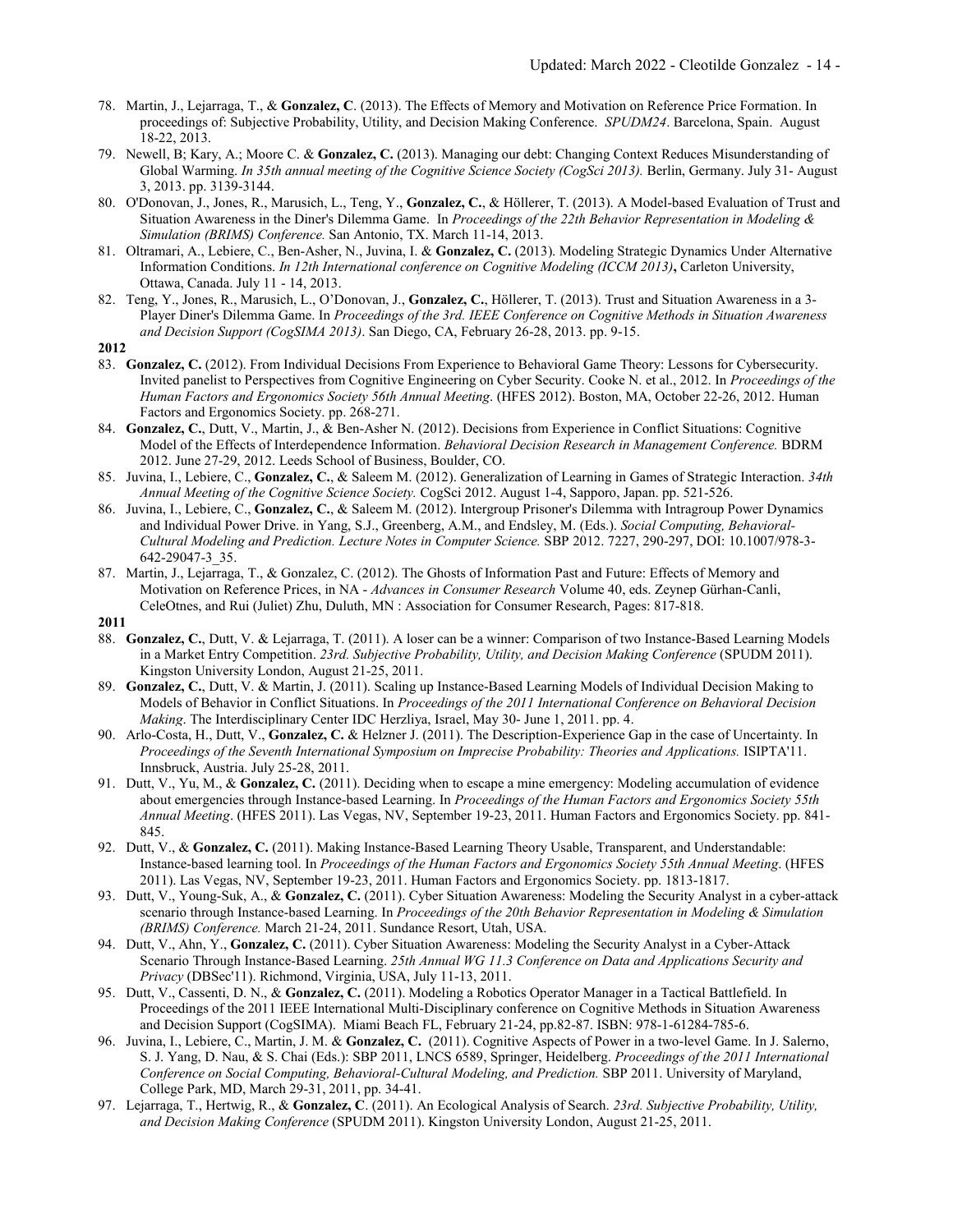98. Martin, J. M., Juvina, I., Lebiere, & **Gonzalez, C.** (2011). The Effects of Individual and Context on Aggression in Repeated Social Interaction. In *Proceedings of the HCI International 2011 Conference*. HCII 2011. Orlando, FA, July 9-14, 2011.

- 99. **Gonzalez, C.** (2010). Instance-Based Learning Models of Situation Awareness and Decision Making. In *Proceedings of the Human Factors and Ergonomics Society 54rd Annual Meeting*. (HFES 2010). San Francisco, CA, September 27- October 1, 2010. Human Factors and Ergonomics Society.
- 100. **Gonzalez, C.** & Dutt, V. (2010). Instance-Based Learning Models of Training. In *Proceedings of the Human Factors and Ergonomics Society 54rd Annual Meeting*. (HFES 2010). San Francisco, CA, September 27- October 1, 2010. Human Factors and Ergonomics Society. pp. 2319-2323.
- 101. **Gonzalez, C.**, Lebiere, C., Martin, J., Juvina I. (2010). Dynamic Decision Making Games and Conflict Resolution. In *Proceedings of the 3rd International Conference on Applied Human Factors and Ergonomics* (AHFE2010). Miami, FL, July 17-20, 2010.
- 102. **Gonzalez, C.**, Martinez-Moyano. (2010). Stock-and-Flow Failure: Initial Stock and Priming. In *Proceedings of the 28th International Conference of the System Dynamics Society.* Seoul, Korea, July 25-29, 2010.
- 103. Juvina, I., Martin, J., Lebiere, C. & **Gonzalez, C.** (2010). A Game Paradigm to Study the Dynamics of Power. In *Proceedings of the 32nd Annual Conference of the Cognitive Science Society*. Portland, OR, August 11-14, 2010.
- 104. Martin, J. & **Gonzalez, C.** (2010). Cultural Determinants of Strategic Bias: A study of Conflict Resolution in an Interactive Computer Game. In *Proceedings of the 3rd ACM International Conference on Intercultural Collaboration (ICIC)*. Copenhagen, Denmark, August 19-20, 2010. pp. 151-160.
- 105. Martin, J. & **Gonzalez, C.** (2010). The Cultural Determinants of Strategic Bias in Conflict Resolution. In *Proceedings of the 23rd Annual Meeting of the International Association for Conflict Management*. Boston, MA, June 24-27, 2010. Available at SSRN: http://ssrn.com/abstract=1612834.
- 106. Proctor, C. W., Yamaguchi, M., **Gonzalez, C.,** Dutt, V. (2010). Spatial Compatibility Effects in a Complex Task Environment. Paper presented at the *American Psychological Association* (APA) 118th Annual Convention. San Diego, CA.
- 107. Saner, L. D., Bolstad, C. A., **Gonzalez, C.** & Cuevas, H. M. (2010). Predicting Shared Situation Awareness in Teams: A Case of Differential SA Requirements. In *Proceedings of the Human Factors and Ergonomics Society 54rd Annual Meeting*. (HFES 2010). San Francisco, CA, September 27- October 1, 2010. Human Factors and Ergonomics Society. pp. 314-318.
- **2009**
- 108. **Gonzalez, C.,** Dutt, V., Healy, A., Young, M. & Bourne, L. (2009). Comparison of Instance and Strategy Models in ACT-R. *Proceedings of the International conference on Cognitive Modeling*. Manchester, UK, July 24-26, 2009. Available on CD-ROM.
- 109. Brenan R., Madhavan, P., & **Gonzalez, C.,** (2009). The Impact of Performance Incentives during Training on Transfer of Learning. . In *Proceedings of the Human Factors and Ergonomics Society 53rd Annual Meeting*. San Antonio, TX, October 19-23, 2009. Human Factors and Ergonomics Society. pp. 1979-1983.
- 110. Dutt, V., & **Gonzalez, C.** (2009). Climate Risk Communication: A cure for people's mental models. In *Proceedings of the 2008 Annual Meeting of the Society for Risk Analysis* (pp. 82). Baltimore, MD, December 6-9, 2009.
- 111. Dutt, V., Yamaguchi, M., **Gonzalez, C.** & Proctor R.W. (2009). An Instance-Based Learning Model of Stimulus-Response Compatibility Effects in Mixed Location-Relevant and Location-Irrelevant Tasks. *Proceedings of the International conference on Cognitive Modeling*. Manchester, UK, July 24-26, 2009. Available on CD-ROM.
- 112. Dutt, V., & **Gonzalez, C.** (2009). Human perceptions of climate change. In *Proceedings of the Human Factors and Ergonomics Society 53rd Annual Meeting (2009)*. San Antonio, TX, October 19-23, 2009. Human Factors and Ergonomics Society. pp. 384-388.
- 113. Saner, L. D., & **Gonzalez, C.** (2009). Naturalistic decision framing in computer mediated scientific exploration. *9th bi-annual International Conference on Naturalistic Decision Making* (pp. 138-143). London, UK, June 23-26, 2009.
- 114. Lebiere, C., **Gonzalez, C.,** & Warwick W. (2009). A Comparative Approach to Understanding General Intelligence: Predicting Cognitive Performance in an Open-ended Dynamic Task. *The Second Conference on Artificial General Intelligence* (AGI-09.org). Arlington, VA, March 6-9, 2009.
- **2008**
- 115. Brunstein, A., & **Gonzalez, C**. (2008). Robust learning from diverse training [abstract]. In *Proceedings of the 49th Annual Meeting of the Psychonomics Society* (pp. 18). Chicago, IL, November 13-16, 2008.
- 116. Dutt, V., & **Gonzalez, C.** (2008). Human Risk Perceptions of Climate Change [abstract]. In *Proceedings of the 2008 Annual Meeting of the Society for Risk Analysis* (pp. 63). Boston, MA, December 7-10, 2008.
- 117. Dutt, V., & **Gonzalez, C.** (2008). Instance and strategy ACT-R models of choice in a dynamic control task: A model comparison story. In *Proceedings of the Modeling, Simulation, and Gaming Conference* (pp. 19). Suffolk, VA.
- 118. Dutt, V., & **Gonzalez, C.** (2008). Human perceptions of climate change. In B. Dangerfield (Ed.), *Proceedings of the 26th International Conference of the System Dynamics Society* (pp. 47). Athens, Greece: System Dynamics Society.
- 119. Lacson, F., **Gonzalez, C.**, & Madhavan, P. (2008). Framing and context effects in visual search training. In *Proceedings of the Human Factors and Ergonomics Society 52nd Annual Meeting (2008)* (pp. ). NYC, NY: Human Factors and Ergonomics Society.
- 120. Saner, L. D., Bolstad, C. A., **Gonzalez, C.**, & Cuevas, H. M. (2008). Measuring and predicting shared situation awareness in teams. Proceedings of the *3rd West Point Network Science Workshop*, October 15-17, West Point, NY
- 121. Young, M. D., Healy, A. F., **Gonzalez, C.**, Dutt, V., & Bourne, L. E., Jr. (2008). Effects of training with added relevant responses on RADAR detection. Paper presented at the *Meeting of the Experimental Psychology Society and the Psychonomic Society.* Chicago, IL, November 13-16, 2008.

**<sup>2010</sup>**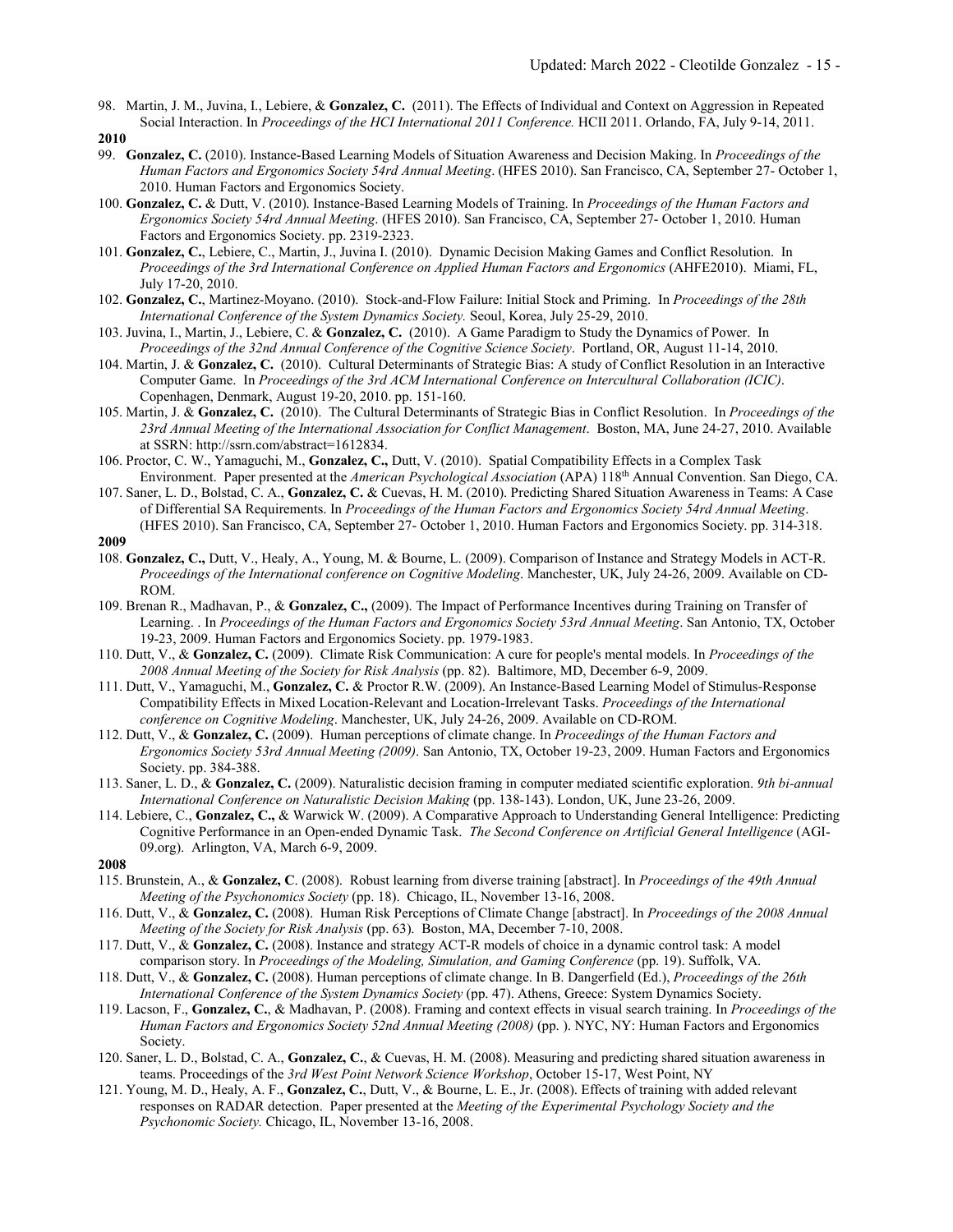- 122. **Gonzalez, C.**, & Dutt, V. (2007). Learning to control a dynamic task: A system dynamics cognitive model of the slope effect. In Lewis, Polk, & Laird (Eds.), *8th International Conference on Cognitive Modeling* (pp. 61-66). Ann Arbor, MI.
- 123. Best, B. J., **Gonzalez, C.**, Young, M. D., Healy, A. F., & Bourne, L. E., Jr. (2007). Modeling automaticity and strategy selection in dynamic visual detection. In *Proceedings of the Sixteenth Conference on Behavior Representation in Modeling and Simulation (BRIMS)* (pp. 3-11). Orlando, FL: Simulation Interoperability Standards Organization.
- 124. Brunstein, A., & **Gonzalez, C.** (2007). Preparing for the unprepared: Instance-based learning in complex transfer [abstract]. In *Proceedings of 37th Annual Meeting of the Society of Computers in Psychology* (pp. 20). Long Beach, CA, November 15, 2007.
- 125. Dutt, V., & **Gonzalez, C.** (2007). Slope of inflow impacts dynamic decision making. In *Proceedings of the 25th International Conference of the System Dynamics Society* (pp. 79). Boston, MA: System Dynamics Society.
- 126. Kiziltas, S., Akinci, B., & **Gonzalez, C.** (2007). Understanding differences in information needs of expert and novice estimators from construction project histories*.* Paper presented at the *2007 ASCE Construction Research Congress*, Grand Bahama Island, May 6-8, 2007.
- 127. Lebiere, C., **Gonzalez, C.** & Martin, M.K. (2007). Instance-based decision making model of repeated binary choice. In Lewis, Polk, & Laird (Eds.), *8th International Conference on Cognitive Modeling (ICCM)* (pp. 77-82). Ann Arbor, MI.
- 128. Madhavan, P., **Gonzalez, C.**, & Lacson, F. (2007). Differential base rate training influences detection of novel targets in a complex visual inspection task. In *Proceedings of the Human Factors and Ergonomics Society 51st Annual Meeting* (pp. 392-396). Baltimore, MD: Human Factors and Ergonomics Society.
- 129. Vrbin, C., & **Gonzalez, C.** (2007). Probability learning in a dynamic simulated medical diagnosis task. Paper presented at the 29th *Annual Meeting of the Society for Medical Decision Making*, Pittsburgh, PA.
- 130. Young, M. D., Healy, A. F., **Gonzalez, C**., & Bourne, L. E., Jr. (2007). The effects of training difficulty on RADAR detection. Paper presented at *Edinburg Meeting of the Experimental Psychology Society and the Psychonomic Society*, Edinburgh, Scotland, July 4-7, 2007.

**2006**

- 131. **Gonzalez, C**., Martin, M. K., & Hansberger, J. (2006). Feedforward effects on predictions in a dynamic battle scenario. In *Proceedings of the Human Factors and Ergonomics Society 50th Annual Meeting (pp. 265-269).* Santa Monica, CA: Human Factors and Ergonomics Society.
- 132. **Gonzalez, C.,** Thomas, R. P., Lim, J., Vrbin, C., & Madhavan, P. (2006). MEDIC: A tool to study physicians' cognition and decision making in medical diagnosis. Poster session presented at the *annual meeting of the Society for Medical Decision Making*, Boston, MA.
- 133. **Gonzalez, C.,** Fu, W., Healy, A. F., Kole, J. A., & Bourne, L. E., Jr. (2006). ACT-R models of training data entry skills. In *Proceedings of the Fifteenth Conference on Behavior Representation in Modeling and Simulation (BRIMS)* (pp. 101-109). Orlando, FL: Simulation Interoperability Standards Organization.
- 134. **Gonzalez, C.,** Juarez, O., Endsley, M., & Jones, D. (2006). Cognitive models of situation awareness: Automatic evaluation of situation awareness in graphic interfaces. In *Proceedings of the Fifteenth Conference on Behavior Representation in Modeling and Simulation (BRIMS)* (pp. 45-54). Orlando, FL: Simulation Interoperability Standards Organization.
- 135. Cronin, M., **Gonzalez, C.**, & Sterman, J. (2006). Difficulties understanding system dynamics: A challenge to researchers, educators and citizens. In K. M. Weaver (Ed.), *2006 Academy of Management Annual Meeting (AOM).* Briarcliff Manor, NY: Academy of Management. Available on CD-ROM.
- 136. Fu, W., **Gonzalez, C**., Healy, A.F., Kole, J. A., & Bourne, L. E., Jr. (2006). Building predictive models of skill acquisition in a data entry task. In *Proceedings of the Human Factors and Ergonomics Society 50th Annual Meeting* (pp.1122-1126). Santa Monica, CA: Human Factors and Ergonomics Society.
- 137. Fu, W., & **Gonzalez, C.** (2006). Learning to control dynamic systems: Information utilization and future planning. In R. Sun (Ed.), *The 28th Annual Conference of the Cognitive Science Society (CogSci 2006)* (pp. 244-249). Mahwah, NJ: Lawrence Erlbaum Associates.
- 138. Madhavan, P., & **Gonzalez, C.** (2006). Effects of sensitivity, criterion shifts and subjective confidence on the development of automaticity in airline luggage screening. In *Proceedings of the Human Factors and Ergonomics Society 50th Annual Meeting* (pp. 334-338). Santa Monica, CA: Human Factors and Ergonomics Society.

- 139. Bolstad, C., Cuevas, H., **Gonzalez, C**., & Schneider, M. (2005). Modeling situation awareness. In K. Gluck (Ed.), *Proceedings of the Conference on Behavior Representation in Modeling and Simulation (BRIMS)*. SISO: Available as 05-BRIMS-047.pdf a[t http://www.sisostds.org/index.php?tg=articles&idx=More&article=219&topics=](http://www.sisostds.org/index.php?tg=articles&idx=More&article=219&topics) 72
- 140. Cronin, M., & **Gonzalez, C.** (2005). The building blocks of systems dynamics: What is the problem really? In J. D. Sterman, M. P. Repenning, R. S. Langer, J. I. Rowe, & J. M. Yanni (Eds.), *Proceedings of the International Conference of the System Dynamics Society* (p. 61). Albany, NY: Systems Dynamics Society.
- 141. Quesada, J., Chater, N., & **Gonzalez, C.** (2005). An explanation of decoy effects without assuming numerical attributes. In B. G. Bara, L. Barsalou, & M. Bussiarelli (Eds.), *Proceedings of the Annual Conference of the Cognitive Science Society (CogSci 2005)* (p. 2542). Mahwah, NJ: Lawrence Erlbaum Associates.
- 142. Graham, J., Zheng, L., & **Gonzalez, C.** (2005). A cognitive approach to game usability and design: Mental model development in novice real time strategy gamers. Paper presented at the *2005 Digital Games Research Association (DiGRA) Conference.* Vancouver, British Columbia, Canada, June 16–20.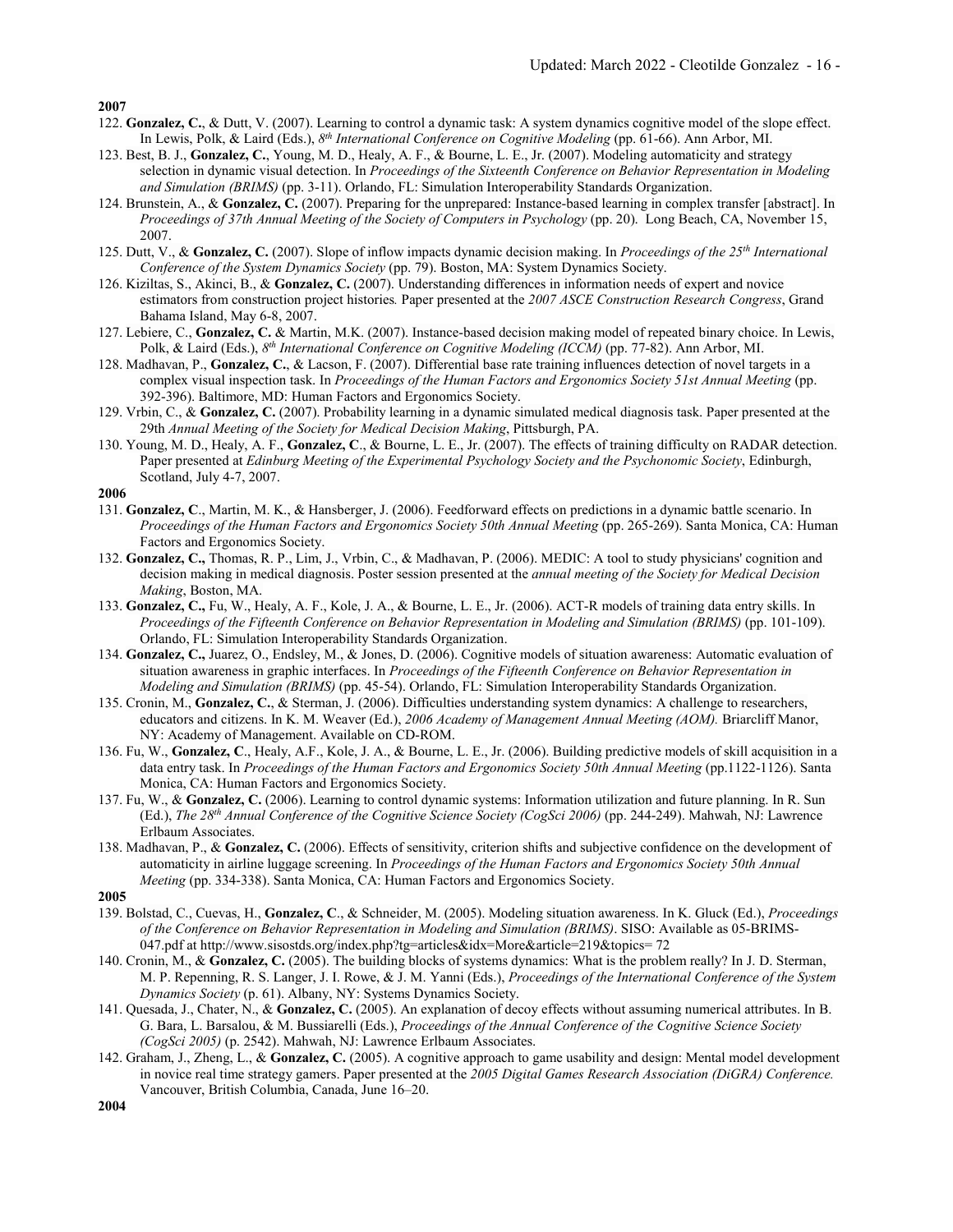- 143. **Gonzalez, C.,** Juarez, O., & Graham, J. (2004). Cognitive and computational models as tools to improve situation awareness. In *Proceedings of the Human Factors and Ergonomics Society 48th Annual Meeting*. Santa Monica, CA: Human Factors and Ergonomics Society. Available on CD-ROM.
- 144. Graham, J., Schneider, M., Bauer, A., Bessiere, K., & **Gonzalez, C.** (2004). Shared mental models in military command and control organizations: Effect of social network distance. In *Proceedings of the Human Factors and Ergonomics Society 48th Annual Meeting*. Santa Monica, CA: Human Factors and Ergonomics Society. Available on CD-ROM.
- 145. Juarez, O., & **Gonzalez, C.** (2004). Situation awareness of commanders: A cognitive model. In K. Gluck (Ed.), *Proceedings of the Conference on Behavior Representation in Modeling and Simulation (BRIMS)*. SISO: Available as 04-BRIMS-072.pdf at http://www.sisostds.org/index.php?tg=articles&idx=More&article=219&topics=72
- 146. Martin, M. K., **Gonzalez, C.,** & Lebiere, C. (2004). Learning to make decisions in dynamic environments: ACT-R plays the beer game. In M. Lovett, C. Schunn, C. Lebiere, & P. Munro (Eds.), *Proceedings of the Sixth International Conference on Cognitive Modeling: ICCM 2004: Integrating Models*. (pp. 178-183). Mahwah, NJ: Lawrence Erlbaum Associates Publishers.

- 147. **Gonzalez, C.** (2003). Verbal protocols from novices and experts in dynamic decision making. In *Proceedings of the Human Factors and Ergonomics Society 47th Annual Meeting* (pp. 293-296). Santa Monica, CA: Human Factors and Ergonomics Society.
- 148. **Gonzalez, C.**, & Golenbock, J. (2003). Impact of numerical and graphical formats on dynamic decision making performance: An eye-tracking study. In A. Sánchez & C. de Souza (Eds.), *Proceedings of the First Latin American Conference of Human-Computer Interaction*. ACM; SIGCHI.
- 149. Graham, J., **Gonzalez, C.**, & Doyle, M. (2003). Using communication patterns in the design of an adaptive organizational structure for command and control. In *Proceedings of the Human Factors and Ergonomics Society 47th Annual Meeting*  (pp. 410-413). Santa Monica, CA: Human Factors and Ergonomics Society.
- 150. Juarez, O. & **Gonzalez, C.** (2003). MASA: Meta architecture for situation awareness. In K. Gluck (Ed.), *Proceedings of the Conference on Behavior Representation in Modeling and Simulation (BRIMS)*. SISO: Available as 03-BRIMS-037.pdf at [http://www.](http://www/) isostds.org/index.php?tg=articles&idx=More&article=228&topics=71.

### **2002**

151. **Gonzalez, C.** (2002). The role of cognitive modeling in enhancing dynamic decisions. In W. D. Gray & C. D. Schunn (Eds.), *Proceedings of the 24th Annual Meeting of the Cognitive Science Society (CogSci 2002)* (p. 1005). Mahwah, NJ: Lawrence Erlbaum Associates.

#### **1999**

- 152. **Gonzalez, C.** & Lerch, F. J. (1999). Modeling time pressure and individual differences in a real-time dynamic decision making task. In S. H. Zanakis & G. Doukidis (Eds.), *Proceedings of the 5th International Conference of the Decision Sciences Institute* (pp. 795–799). Atlanta, GA: The Decision Sciences Institute.
- 153. **Gonzalez, C**., Sanchez, A., & Raquel, O. P. (1999). Encouraging CHI collaboration in Latin America. Paper presented at the *International Conference on Human Factors in Computing Systems*, Pittsburgh, PA, May 15–20.
- 154. Lerch, F. J., **Gonzalez, C.**, & Lebiere, C. (1999). Learning under high cognitive workload. In M. Hahn & S. C. Stones (Eds.), *Proceedings of the 21st Annual Meeting of the Cognitive Science Society (CogSci 1999)* (pp. 302–307). Mahwah, NJ: Lawrence Erlbaum Associates.
- 155. Medelez, E., Ayala, G., **Gonzalez, C.,** & Lerch, F. J. (1999). Awareness and cooperation tools for a simulation-based learning environment. In B. Collis & R. Oliver (Eds.), *Proceedings of the 11th World Conference on Educational Multimedia, Hypermedia and Telecommunications* (vol. 1, pp. 1128–1133). Charlottesville, VA: Association for the Advancement of Computing in Education.
- 156. Medelez, E., Ayala, G., **Gonzalez, C.,** & Lerch, F. J. (1999). Diseno de un ambiente de trabajo cooperativo en internet [The design of a cooperative environment in internet]. In R. Murphy (Ed.), *Proceedings of the 9th International Congress of Electronics, Communications and Computers* (pp. 68–72). UDLA-P/IEEE.

### **1998**

- 157. Lerch, F. J., Harter, D., & **Gonzalez, C.** (1998). Individual differences in real-time dynamic decision making. Paper presented at the *4th Conference on Naturalistic Decision Making*, Warrenton, VA, May 29–31.
- 158. Lerch, F. J., Harter, D., & **Gonzalez, C.** (1998). Time pressure in real-time dynamic decision making. In E. D. Hoadley & I. Benbasat (Eds.), *Proceedings of the Fourth Americas Conference on Information Systems* (pp. 252–254). Pittsburgh, PA: Association for Information Systems.

#### **1996**

159. **Gonzalez, C.** (1996). Does animation in user interfaces improve decision making? In M. J. Tauber (Ed.), *Proceedings of the International Conference on Human Factors in Computing Systems* (pp. 27–34). New York, NY: The Association for Computing Machinery.

**1995**

160. **Gonzalez, C.** & Kasper, G. (1995). Animation in user interface design for decision support systems: Development of a research framework. In D. W. Olson & K. R. Sliwa (Eds.), *Proceedings of the 3rd International Conference of the Decision Sciences Institute: Competing in the global marketplace; A decision science viewpoint* (pp. 58–60) Atlanta, GA: The Decision Sciences Institute.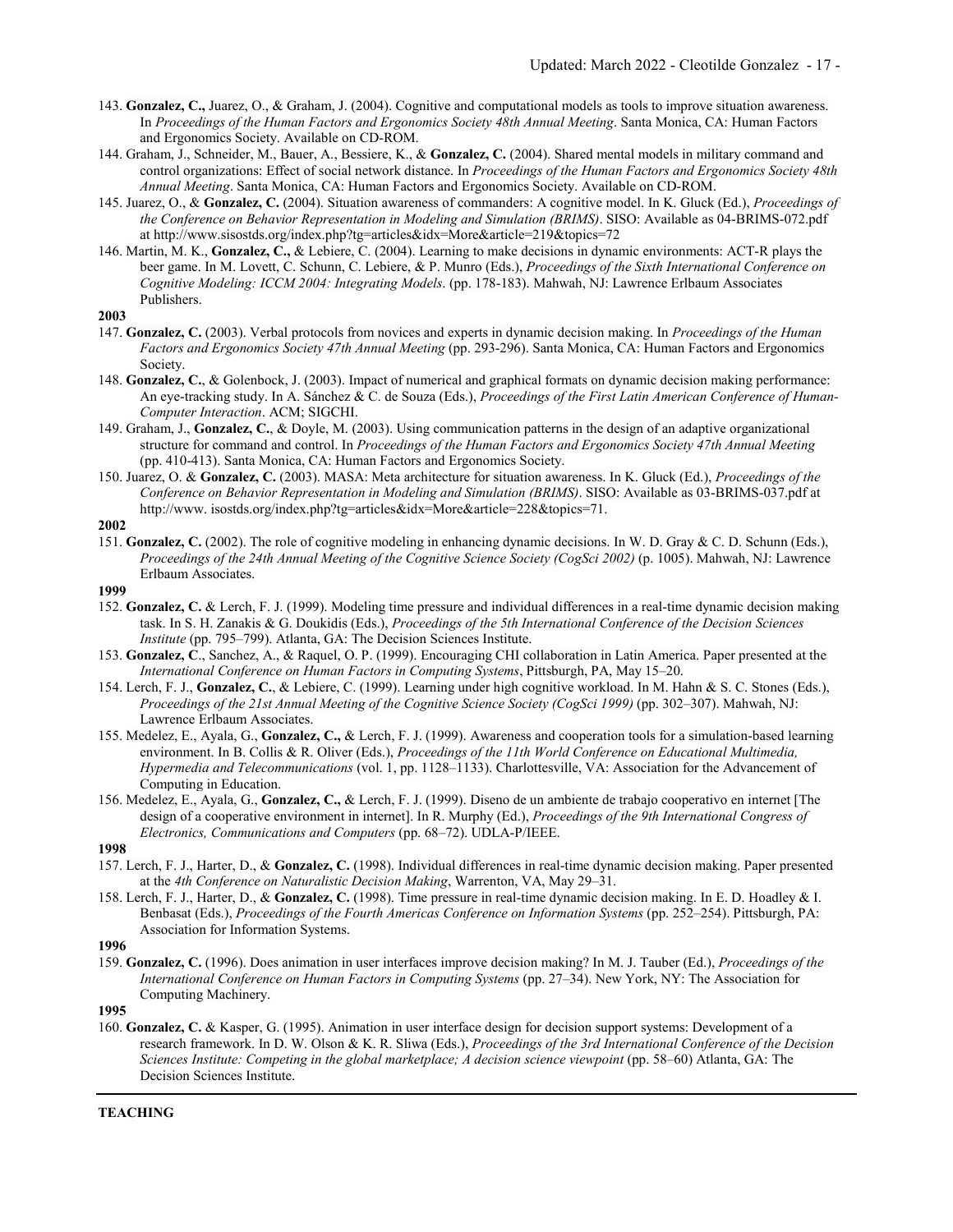| Carnegie Mellon University<br>Social and Decision Sciences<br>Dietrich College of Humanities<br>and Social Sciences | 88-312 Decision Models and Games<br>Undergraduate level course                                                                   | Spring, 2022                                 |
|---------------------------------------------------------------------------------------------------------------------|----------------------------------------------------------------------------------------------------------------------------------|----------------------------------------------|
| Carnegie Mellon University<br>Social and Decision Sciences<br>Dietrich College of Humanities<br>and Social Sciences | 88-380 Dynamic Decisions<br>Undergraduate level course                                                                           | Spring, 2016, 2017<br>2018, 2019, 2020, 2021 |
| Warwick Business School<br>University of Warwick<br>Coventry, United Kingdom                                        | 4 <sup>th</sup> Summer School on<br>Decisions from Experience<br>PhD level course                                                | Summer, 2016                                 |
| TELECOM Ecole de Management<br><b>TEM Business School</b><br>Paris, France                                          | European Summer Program<br>Human Factors<br>Masters level course                                                                 | Summer, 2016                                 |
| Carnegie Mellon University<br>H. John Heinz III College                                                             | 90-777 A2: Intermediate Statistics<br>Masters level course.                                                                      | Fall, 2015                                   |
| Carnegie Mellon University<br>Human-Computer Interaction<br>Institute<br>School of Computer Science                 | 08-775: Cognitive Perspectives in<br>Human-Computer Interaction<br>PhD level course                                              | Spring, 2010                                 |
| Wyzsza Szkola Biznesu-<br>National Louis University<br>Nowy Sacz, Poland                                            | Dynamic Decision Making Research<br>2-week faculty seminar                                                                       | Summer, 2009                                 |
| Carnegie Mellon University<br>Human-Computer Interaction<br>Institute<br>School of Computer Science                 | 06-413/813: Human Factors<br>Graduate/ Undergraduate level course                                                                | Fall, 2008                                   |
| Carnegie Mellon University<br>-Qatar, Interdisciplinary course<br>Doha, Qatar                                       | 88-431: Dynamic Decision Making<br>5-week undergraduate level course                                                             | Summer, 2007                                 |
| Carnegie Mellon University<br><b>Information Systems Program</b><br>College of Humanities &<br>Social Sciences      | 67-271: Fundamentals of<br><b>Systems Development</b><br>Undergraduate level course                                              | Fall, 2002, 2003,<br>2004, 2005              |
| Carnegie Mellon University<br>Human-Computer Interaction<br>Institute<br>School of Computer Science                 | 05-610: Introduction to Human-<br>Computer Interaction.<br>Co-taught with Bonnie John<br>Graduate/Undergraduate level course     | Spring, 2001<br>2002                         |
| Carnegie Mellon University<br><b>Information Systems Program</b><br>College of Humanities &<br>Social Sciences      | 88-275: Information Systems<br>Applications.<br>Co-taught with Larry Heimann and<br>Randy Weinberg<br>Undergraduate level course | Fall, 2000, 2001                             |
| Universidad de Las Americas<br><b>Systems Engineering</b><br>College of Engineering<br>Puebla, Mexico               | IS-323: Software Engineering I<br>Undergraduate level course                                                                     | Spring, 1996, 1997                           |
| Universidad de Las Americas<br><b>Systems Engineering</b><br>College of Engineering                                 | IS-325/621: Software Engineering II<br>Graduate/Undergraduate level course                                                       | Spring, 1996, 1997                           |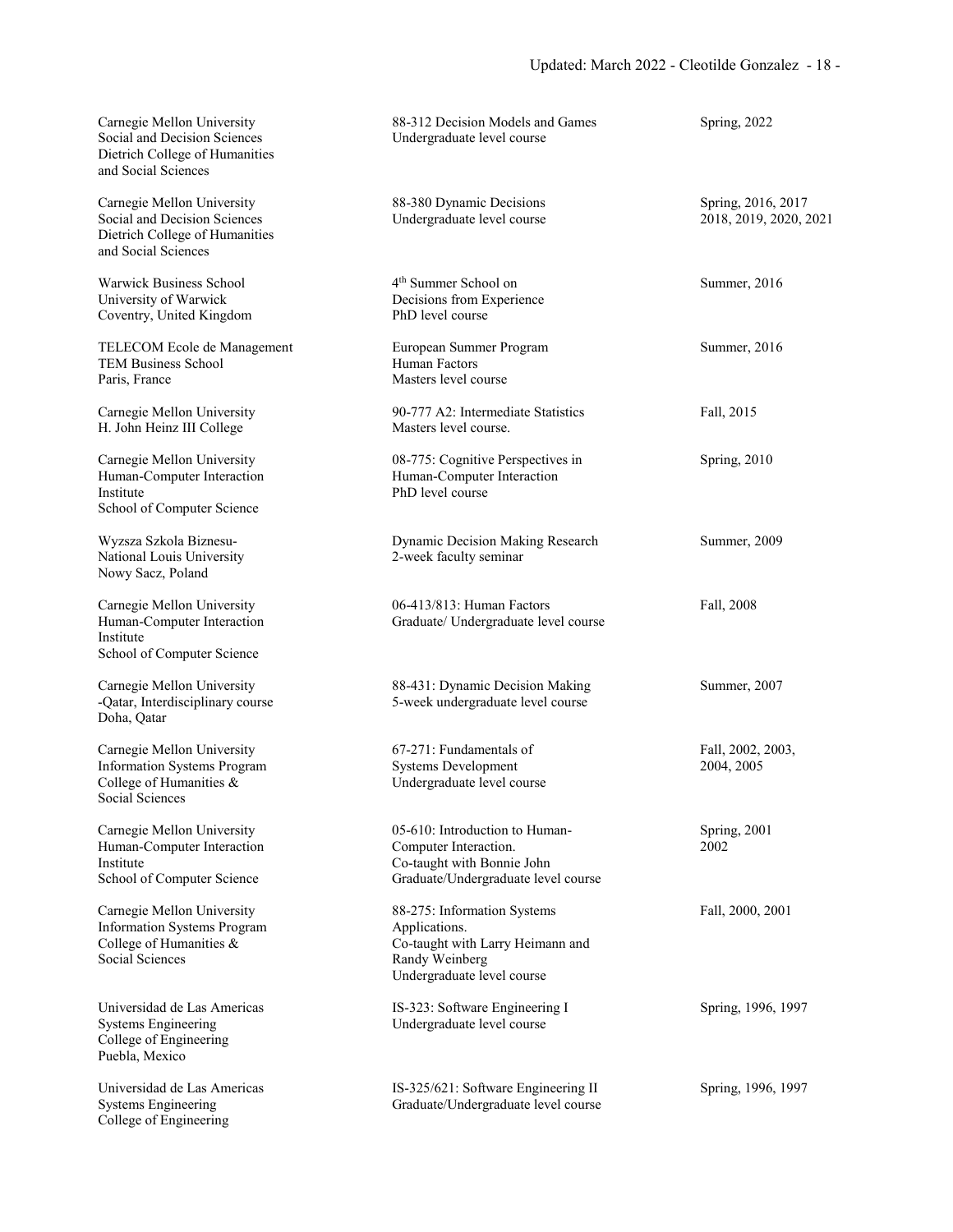Puebla, Mexico

| Universidad de Las Americas<br>Systems Engineering<br>College of Engineering<br>Puebla, Mexico | IS-442: Introduction to Human-<br>Computer Interaction<br>Undergraduate level course | Spring, 1996, 1997 |
|------------------------------------------------------------------------------------------------|--------------------------------------------------------------------------------------|--------------------|
| Universidad de Las Americas<br>Systems Engineering<br>College of Engineering<br>Puebla, Mexico | IS-650: Decision Support Systems<br>Undergraduate level course                       | Fall, 1996         |
| Universidad de Las Americas<br>Systems Engineering<br>College of Engineering<br>Puebla, Mexico | IS-291: Seminar in Computer<br>Topics II<br>Undergraduate level course               | Fall, 1996         |

## **ADVISING**

## **Post-doctoral Fellows**

- 1. Dr. Phan-Duy Nhat, September 2021-present. Ph.D. Applied Mathematics (2016). University of Lorraine, France.
- 2. Dr. Thuy-Ngoc Nguyen, October 2019-present. Ph.D. Computer Science (2019), Free University of Bozen-Bolzano (UNIBZ), Bolzano, Italy.
- 3. Dr. Farnaz Tehranchi, October 2020-August 2021. Ph.D. Computer science (2020), Penn State University, State College, PA. Dr. Tehranchi took an Assistant Professor position in the School of Engineering and Design, Technology and Professional Programs at Penn State University.
- 4. Dr. Palvi Aggarwal, September 2018-August 2021. Ph.D. Computer Science (2018), Indian Institute of Technology, Mandi, India. Dr. Aggarwal took an Assistant Professor position in Computer Science at University of Texas, El Paso.
- 5. Dr. Kuldeep Singh, April 2019- August 2021. Ph.D. in Computer Science (2018), Thapar University Patiala, India. Dr. Singh took an Assistant Teaching Professor position in Computer Science at University of Texas, El Paso.
- 6. Dr. Hanshu Zhang, September 2019- August 2020. Ph.D. Human Factors and Industrial/Organizational Psychology (2019), Wright State University. Dr. Zhang took an Assistant Professor position in the school of Psychology at the Central China Normal University in Wuhan, China.
- 7. Dr. Korosh Mahmoody, September 2018-June 2020. Ph.D. Physics (2018), University of North Texas.
- 8. Dr. Pegah Fakhari, January 2018-December 2018. Ph.D. Psychological and Brain Sciences (2017), Indiana University. Dr. Fakhari moved to California as a freelance researcher.
- 9. Dr. Efrat Aharonov, September 2016 August 2018. Ph. D. Psychology, Ben-Gurion University of Negev, Israel. Dr. Aharonov took a Researcher Position at CET-Center for educational Technology.
- 10. Dr. Prashanth Rajivan, December 2015 August 2018. Ph. D. Applied Cognitive Science, Arizona State University. Dr. Rajivan took an Assistant Professor position at University of Washington.
- 11. Dr. Jeffrey Chrabaszcz, August 2017-August2018. Ph.D. Neuroscience and Cognitive Science (2016), University of Maryland. Dr. Chrabaszcz took a Research Scientist position in the Software Engineering Institute at Carnegie Mellon University.
- 12. Dr. Michael Yu, May 2014-August 2016. Ph.D. Social and Decision Sciences (2014), Carnegie Mellon University. Dr. Yu took a Research Associate position at the Engineering and Public Policy department, Carnegie Mellon University.
- 13. Dr. Frederic Moisan, February 2014-December 2015, Ph.D. Computer Science and Economics (2014), University of Toulouse (IRIT and TSE), Toulouse, France. Dr. Moisan took a Researcher position at the Faculty of Economics, University of Cambridge, UK.
- 14. Dr. Emmanouil Konstantinidis, October 2014-October 2015. Ph.D. in Cognitive Science (2014), University College London, London, UK. Dr. Konstantinidis took a Post-doctoral fellow position at the school of Psychology at University of New South Wales, Australia.
- 15. Dr. Nathaniel Ashby, April 2014 August 2015. Ph.D. Psychology (2014), Universitat Erfut and Max Planck Institute, Erfurt, Germany. Dr. Ashby took at post-doctoral fellow position at the school of Industrial Engineering and Management, Technion, Israel.
- 16. Dr. Jason Harman, September 2012 August 2015, Ph.D. Experimental Psychology (2012), Ohio University. Dr. Harman took an Assistant Professor position in the Psychology Department at Louisiana State University, USA.
- 17. Dr. Katja S. Mehlhorn, August 2012 May 2014. Ph.D. Cognitive Psychology (2012), University of Groningen, Netherlands. Dr. Mehlhorn took a teaching position at the University of Groningen, Netherlands.
- 18. Dr. Shikhar Kumar, October 2012 September 2013. Ph.D. Psychology and Cognitive Science (2012), The University of Arizona. Dr. Kumar took a Research Faculty position at University of Arizona.
- 19. Dr. Noam Ben-Asher, October 2011-August 2014. Ph.D. Industrial Engineering and Management (2011), Ben-Gurion University, Beer Sheva, Israel. Dr. Ben-Asher took a position as a research at the Army Research Laboratories, USA.
- 20. Dr. Muniba Saleem, August 2011 June 2012. Ph.D. Social Psychology (2011), Iowa State University. Dr. Saleem took an Assistant Professor position in the Department of Behavioral Sciences at University of Michigan.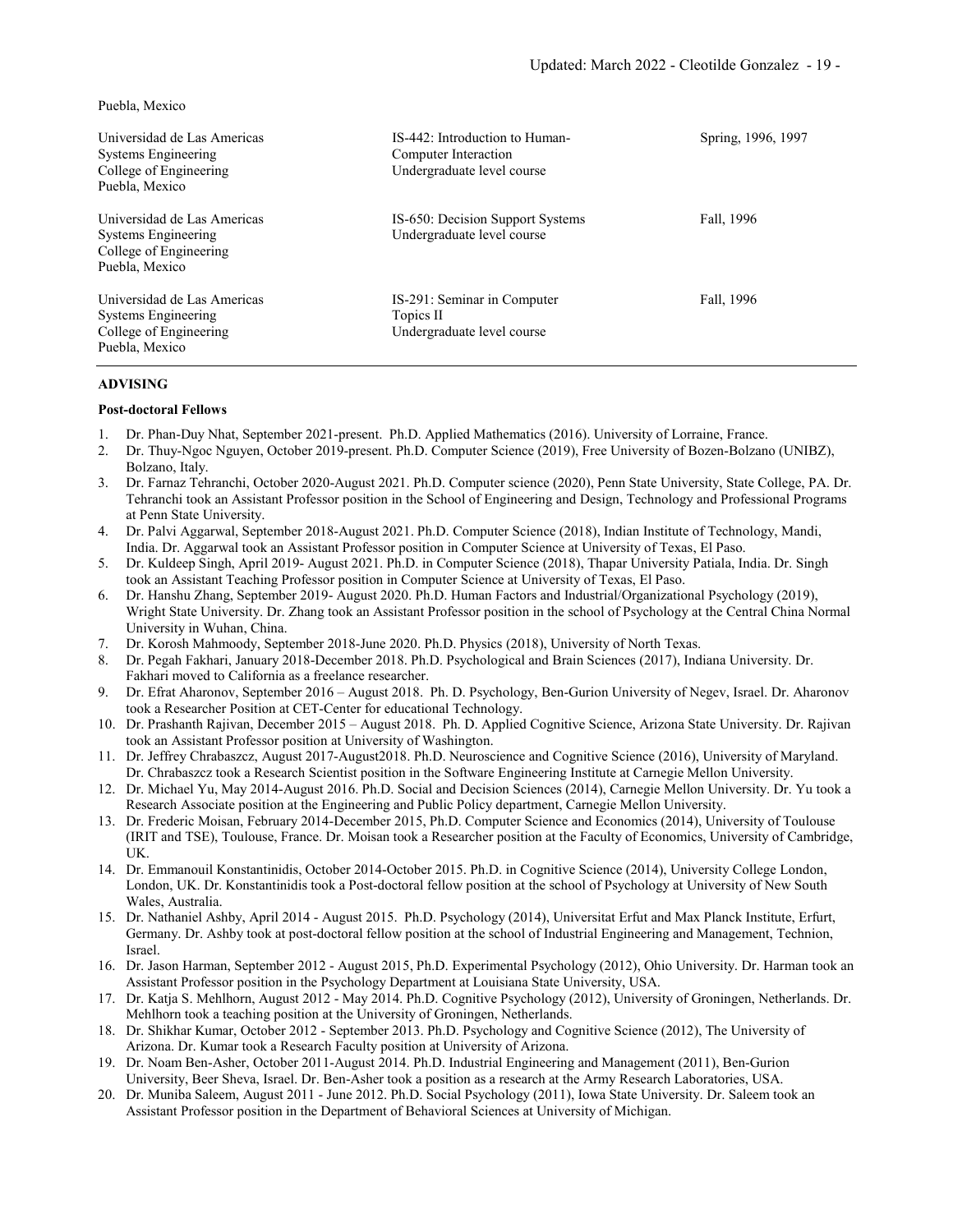- 21. Dr. Sara Levens, August 2011 June 2012. Ph.D. Psychology: Cognitive and Affective Neuroscience (2011), New York University. Dr. Levens took an Assistant Professor position in the Psychology Department at University of North Carolina at Charlotte, NC.
- 22. Dr. Varun Dutt, August 2011 May 2012. Ph.D. Engineering and Public Policy (2011), Carnegie Mellon University. Dr. Dutt took an Assistant Professor Position in the School of Computing and Electrical Engineering and in the School of Humanities and Social Sciences at the Indian Institute of Technology, Mandi.
- 23. Dr. Jolie M. Martin, September 2009 July, 2011. Ph.D. Science, Technology, and Management (2009), Harvard University. Dr. Martin took an Assistant Professor position in Strategic Communication at the University of Minnesota's School of Journalism and Mass Communication.
- 24. Dr. Tomas Lejarraga, October 2009 August 2011. Ph.D. Economics and Management (2009), Pompeu Fabra University, Spain. Dr. Lejarraga took an Assistant Professor position in Management, School of Business, at the University of Balearic Islands, Spain.
- 25. Dr. Lelyn Saner, January 2008 August 2009. Ph.D. Social Psychology (2008), University of Pittsburgh. Dr. Saner took a Research Faculty position at the University of Maryland's Center for Advanced Study of Language.
- 26. Dr. Angela Brunstein, September 2007 May 2009. Ph.D. in Psychology (2007), University of Hamburg, Germany. Dr. Brunstein took a teaching faculty position at the Qatar campus of Carnegie Mellon University.
- 27. Dr. Poornima Madhavan, September 2005 August 2007. Ph.D. Human Factors and Psychology (2005), University of Illinois at Urbana-Champaign. Dr. Madhavan took an Assistant Professor position in the Department of Psychology and Human Factors Program at Old Dominion University.
- 28. Dr. Wai-Tat Fu, September 2006 May 2007. Ph.D. Psychology (2006) George Mason University. Dr. Fu took an Assistant Professor position in the Human Factors Department at the University of Illinois at Urbana-Champaign.
- 29. Dr. Matthew Cronin, January June 2005. Ph.D. Organizational Behavior (2004), Carnegie Mellon University. Dr. Cronin took an Assistant Professor position in the School of Management at George Mason University.
- 30. Dr. Michael Martin, September 2004 August 2007. Ph.D. Cognitive and Experimental Psychology (2003), University of Kansas. Dr. Martin took a Project Scientist position at the Institute for Software Research at Carnegie Mellon University.
- 31. Dr. Jose Quesada, September 2004 May 2005. Ph.D. Psychology (2004), University of Granada, Spain. Dr. Quesada took a researcher position at the Adaptive Behavior and Cognition group at the Max Planck Institute in Berlin, Germany.
- 32. Dr. Rickey Thomas, September 2003 July 2006. Ph.D. Psychology (2004), Kansas State University. Dr. Thomas took an Assistant Professor position in the Department of Psychology at Oklahoma University.

## **Doctoral students**

## *Chair/Co-Chair of Ph.D. Dissertation Committee*

- 1. McCormick, Erin, *Decisions under time pressure*. 2021. Department of Social and Decision Sciences, Carnegie Mellon University. 2015-present. My role: Co-Chair of Ph.D. dissertation committee.
- 2. Dugarte-Pena, German, *Systems Thinking and Simulation to help IT/Software Professionals to Visualize Knowledge Assets Evolution According to Digital Solutions Implementation*. 2019. Computer Science and Engineering Department, Universidad Carlos III, Madrid. My role: Co-Chair of Ph.D. dissertation committee.
- 3. Aggarwal, Palvi, *Deception in Cyber Security*. 2018. Applied Cognitive Science Laboratory, Indian Institute of Technology, Mandi, India. My role: Co-Chair of Ph.D. dissertation committee.
- 4. Dutt, Varun, *Why do we want to defer actions on climate change? A psychological perspective*, 2011. Engineering and Public Policy, Carnegie Mellon University.
- 5. Graham, John. Dissertation: *Dynamic network analysis-based communication, network evolution and shared situation awareness.* 2005. Computer Science. Carnegie Mellon University. My role: Co-Chair of Ph.D. dissertation committee.

### *Member of Ph.D. Dissertation Committee*

- 1. Kumar, Medha, *Reducing Misconceptions of Earth's Climate*. School of Computing and Electrical Engineering, Indian Institute of Technology, Mandi, India. 2015-present.
- 2. De La Maza, Cristobal, *Essays on behavioral discrete choice modelling: implications for public policy. Engineering and Public Policy*, Carnegie Mellon University, Pittsburgh, 2014-2018.
- 3. Mehlhorn, Sabine Katja, *Cognitive Models of Decision Making*, Psychology Department, University of Groningen, Netherlands. 2012.
- 4. Bergstrom, Jani, *Dynamic Decision Making in Crisis Management*, Department of Biomedical Informatics, Social Sciences. University of Eastern Finland, Finland, 2012. A Fulbright Scholar at the Dynamic Decision Making Laboratory (2011-2012).
- 5. Payne, Velma, *Effect of a Metacognitive Intervention on Cognitive Heuristic Use during Diagnostic Reasoning*, Department of Biomedical Informatics, School of Medicine, University of Pittsburgh. 2010.
- 6. Hill, Nicole, *Challenges for achieving skilled dual-task performance: Learning to release control*, LRDC: Learning Research and Development Center, University of Pittsburgh. 2009.

### **Graduate Research Assistants**

- 1. Xi, Tony. Information Networking Institute, 2021-present.
- 2. McDonald, Chase, Department of Social and Decision Sciences, 2020-present.
- 3. Bugbee, Erin, Department of Social and Decision Sciences, 2020-present.
- 4. Du, Yinuo, Information Networking Institute, 2020- present.
- 5. Butler, Alison, Department of Social and Decision Sciences, 2019-2020.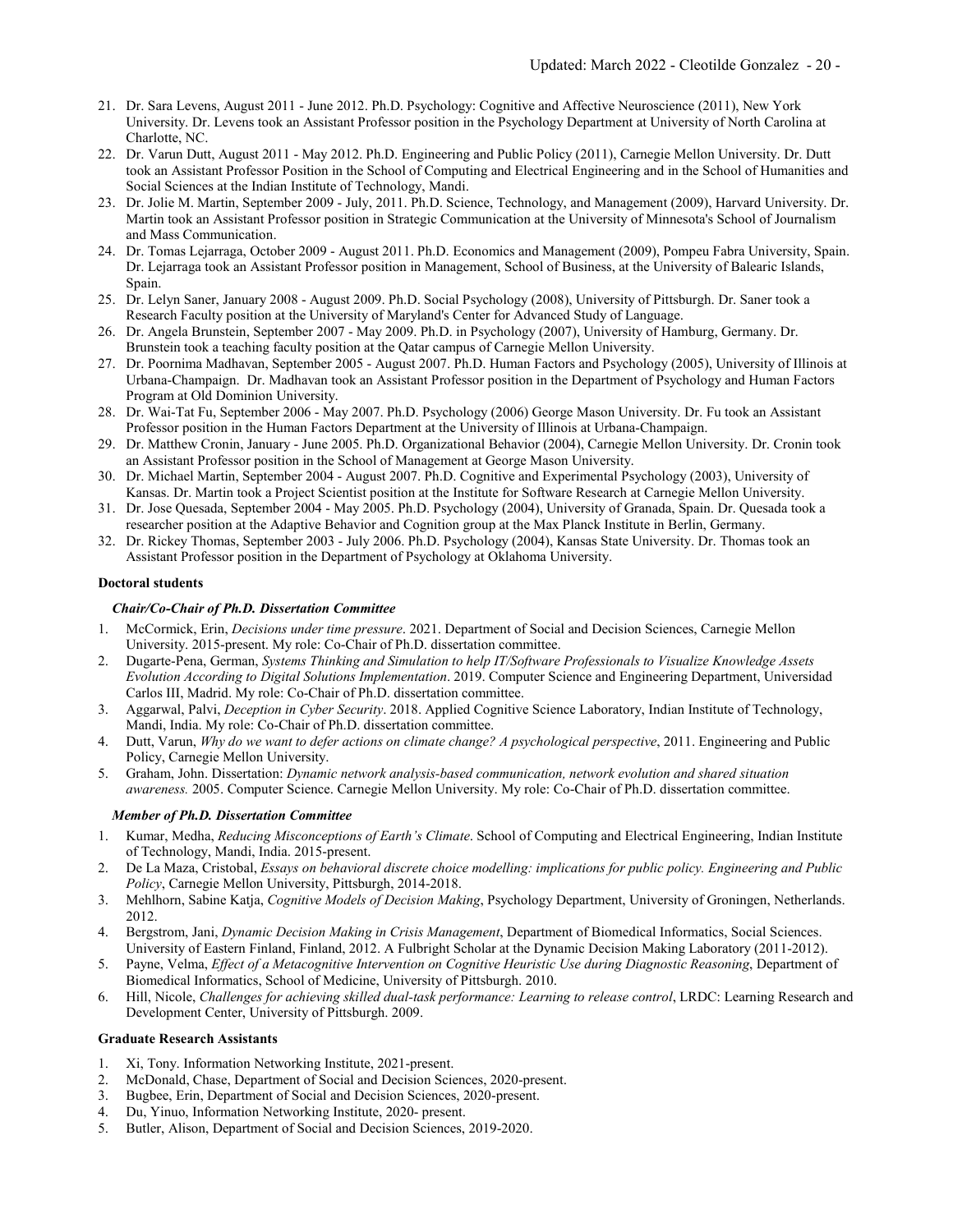- 6. Sloman, Sabina, Department of Social and Decision Sciences, 2017-2018.
- 7. Hagmann, David, Department of Social and Decision Sciences. 2014-2018.
- 8. Yu, Michael, Department of Social and Decision Sciences. 2008-2014.<br>9. Ahn Young-Suk. Software Engineering Institute. 2010-2012.
- 9. Ahn Young-Suk, Software Engineering Institute. 2010-2012.
- 10. Persoskie, Alex, Department of Social and Decision Sciences. 2007-2008.
- 11. Horn, Christopher. Human Computer Interaction Institute. 2004-2005.

## **Master students**

- 1. Neo, Wei Siong, Social and Decision Sciences, Carnegie Mellon University. Master of Science in Social and Decision Sciences, 2007.
- 2. Wimisberg, Jakob, Social and Decisions Sciences, Carnegie Mellon University. Master of Science in Social and Decision Sciences, 2004.
- 3. Mendelez, Elizabeth. *Cooperative work environment in internet for management game.* Universidad de las Americas, Mexico, 1998.
- 4. Terrazas, Noemi. *Image and sound effects in solving problems with animated interfaces.* Universidad de las Americas, Mexico, 1997.
- 5. Garcia, Azbel. *Virtual environments as exposure treatment for agoraphobia.* Universidad de las Americas, Mexico, 1997.
- 6. Torrijos, Teresa. *2D or 3D? An empirical investigation for decision making in architecture.* Universidad de las Americas, Mexico, 1996. My role: Chair of master's thesis.
- 7. Velazco, Adriana. *Instruction support system for children with mental deficiencies: The Montessori technique.* Universidad de las Americas, Mexico, 1996.

## **Undergraduate students**

- 1. Miso Demko, Fall 2021. Social and Decision Sciences
- 2. Disha Das, Fall 2020, Computer Science and Decision Science
- 3. Andrew Ye, Spring 2020, Statistics and Machine Learning
- 4. Max Gamerman, Fall 2019-Spring 2020, Social and Decision Sciences
- 5. Peijie He, Fall 2019-Spring 2020, Social and Decision Sciences
- 6. Max Yeh, Fall 2019, Social and Decision Sciences
- 7. Qiao Shen, Fall 2018, Psychology
- 
- 8. Samuel Cheyette, Fall 2015- Fall 2016, Psychology<br>9. Karen Lee, Spring 2012, Social and Decision Scienc Karen Lee, Spring 2012, Social and Decision Sciences
- 10. Michelle Lin, Fall 2011-Spring 2012, Social and Decision Sciences
- 11. Tina Hwang, Fall, 2011, Social and Decision Sciences
- 12. Olivia DeFazio, Spring, 2010, Social and Decision Sciences
- 13. Sylvia Lee, Spring 2008, Public Policy Management
- 14. Haritha Dasari, Fall 2007, Information Systems
- 15. Colleen Vrbin, Fall 2006-Fall 2007, Social and Decision Sciences
- 16. Aanand Radia, Fall 2006, Social and Decision Sciences

## **Visitors, DDMLab**

- 1. Ed Matlack, October 2021-present. Remote. San Jose State University.<br>2. Phan Duv Nhat. April 2021-August 2021. Ph.D. in Applied Mathematic
- 2. Phan Duy Nhat, April 2021-August 2021. Ph.D. in Applied Mathematics, University of Lorraine, France.
- 3. Gulati, Aditya, June 2020-May 2021. Master student at the International Institute of Information Technology, Banglore, India.
- 4. Singh, Kuldeep. September 2018- March 2019. Ph.D. in Computer Science, Thapar University Patiala, India.
- 5. Ho, Emily. September– December, 2017. Ph.D. Student, Psychometrics and Quantitative Psychology, Fordham University, New York City.
- 6. Dugarte-Pena, German Lenin. September-December, 2017. Ph.D. Student, Systems Engineering. University of Carlos III, Madrid, Spain.
- 7. Chavez, Melisa. February-May, 2017. Ph.D. Student, Psychology. National Autonomous University of Mexico (UNAM), Mexico City.
- 8. Sriwattanakomen, Nalyn. June, 2015- May, 2016. B.Sc. Psychology and minor in Gender and Women's studies. Washington & Jefferson College, Washington, PA.
- 9. Sun, Hui. July-September, 2015. B.Sc., BA in Digital Entertainment Design. Tsinghua University, Beijing, China.
- 10. Gharbi, Hassen. October 2014-August 2015. Full-Bright scholar. Assistant Professor at the National School of Computer Sciences, University of La Manouba, Tunis, Tunisia.
- 11. Ten Brincke, Robert. August-October 2014. PhD student in Decision Theory and Behavioral Game Theory. Swiss Federal Institute of Technology (ETH), Zurich, Switzerland.
- 12. Wu, Fanting (Angela). July-October 2014. Undergraduate student. Department of computer Science and Technology. Sun Yat-Sen University. Guangzhou, China.
- 13. Qi, Liang. December 2013-November, 2014. Ph.D. student. Department of Health Service, Second Military Medical University. Shanghai, China.
- 14. Yi, Pingtao. December 2013-November 2014. Associate Professor. School of Business Administration, Northeastern University, Shenyang, China.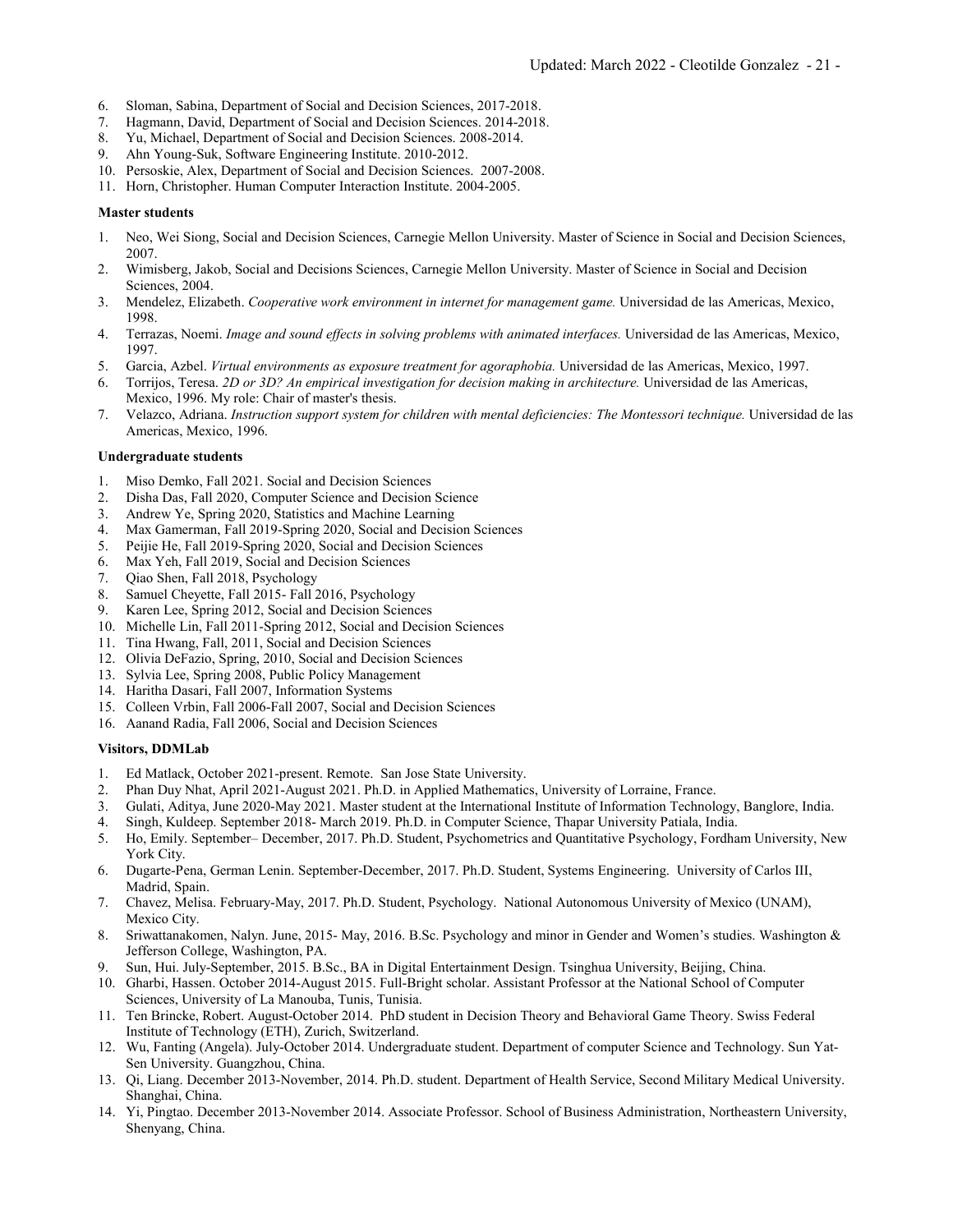- 15. Gupta, Sukrit. December 2013-May 2014. Undergraduate student. Computer Science and Engineering. PEC University of Technology, Chandigarh, India.
- 16. Becker, Vincent. October 2013-February 2014. Undergraduate student. Computer Science, Cognitive Systems Laboratory (CSL, Karlsruhe Institute of Technology, Karlsruhe, Germany.

### **INVITED TALKS**

- 2021 Nov. 9, *Adaptive Cyberdefense with Deception: A Human-AI Cognitive Approach*. Distinguished Lecture Series, Max Planck Institute.
- 2021 Oct. 5. *Cognitive Modeling for Adaptive Cyber Defense.* 2021 CyLab Partners Conference. Carnegie Mellon University.
- 2021 Sept. 1. *How collective learning unfolds from individual cognition: Interdependence, Aggregation, and Strategy.* Collective Intelligence Workshop. Santa Fe Institute.
- 2021 May 7. *Cognitive Models Inform Epidemiological Models*. NSF Panel on Bridging disciplinary divides for behaviorally modulated mathematical models in human epidemiology.
- 2021 May 4. *How Group Learning Unfolds from Individuals: Interdependence, Aggregation, and Strategy*. Neuroeconomics Colloquium. Institute for the Study of Decision Making. New York University.
- 2020 December 15. *How Group Behavior Unfolds from Individuals: Interdependence, Aggregation, and Strategy*. Neuro-COGNiMATH- Psychology Department – Benemerita Universidad Autonoma de Puebla.
- 2020 December 1. *From Individual to Organizational Learning: Exploration and Exploitation Tradeoffs*. Experimental Organization Science (EOS) online seminar.
- 2020 November 19. *Toward Personalized Deceptive Signaling for Cyber Defense Using Cognitive Models*. Symposium on Human Factors. Psychonomic Society Annual Meeting.
- 2020 May 26. *Design of Personalized Deception: A Research Framework and New Insights for Cyber Defense*. Cognition and Perception seminar. University of Washington.
- 2019 September 15. *Design of Dynamic and Personalized Deception: A Research Framework and New Insights for Cyber Defense*. Computational Cybersecurity in Compromised Environments (C3E). September 15-17. Stanford, Menlo Park, CA.
- 2019 September 9-13. *Emergence of Collective Behavior and Networks from Individual Choices*. Collective Intelligence: Theories and Applications. Bari, Italy.
- 2019 July 19. *Moments@Work: Advancing Sensitivity to Diversity Through Experiential Learning.* Women of Mathematical Psychology. Mathematical Psychology Conference, July 19-22, Montreal, Canada.
- 2019 July 8. *Dynamic Decisions in Humans.* Reinforcement Learning and Decision Making (RLDM) Conference. July 7-9. Montreal, Canada.
- 2019 April 29. *Use of Deception in Cyber Defense.* NSA Research meeting, Carnegie Mellon University.
- 2019 March 12. *Decisions from Experience in Dynamic Environments: Learning Processes and Cognitive Challenges.* Psychology Department. NYU\_Abu Dhabi.
- 2018 November 29. *Human Failure in Stock and Flow Problems: An Updated Review*. **Plenary talk**. I Congreso Iberoamericano de Soluciones Sistemicas y Transformacion Organizacional (I CISSTO, 2018). November 28-30. San Lorenzo de El Escorial. Madrid, Spain.
- 2018 October 2. *Past President's Forum: Human Factors/Ergonomics and Multidisciplinary Collaboration: Challenges and Lessons Learned*. Human Factors and Ergonomics Society, HFES, 2018. October 1-5, Philadelphia, PA.
- 2018 September 18. *Human Decisions on Targeted and Non-Targeted Adversarial Samples*. Computational Security in Compromised Environments (C3E). Atlanta, GA.
- 2018 September 13. *Scaling up models of Decisions from Experience*. Decisiones a Partir de la Experiencia. Workshop. Universidad Nacional Autonoma de Mexico. Facultad de Psicologia. Mexico City, Mexico.
- 2018 August 7. *Stock &Flow Failure: Correlation Heuristic and Valence Effects***. Plenary talk**. 36th International Conference of the System Dynamics Society, Reykjavík, Iceland, August 6-10, 2018
- 2018 June 29-30. *Scaling up models of individual learning to organizational learning*. **Key Note lecture**. Theoretical Organization Models (TOM) conference. INSEAD Fountainbleau, France.
- 2018 June 4. *Emerging Technologies*. Robust Social Science Workshop. St. Petersburgh, FL.
- 2018 May 24. *CyberDeception*. Security & Human Behavior Workshop. Carnegie Mellon University, Pittsburgh, PA.
- 2018 May 7. *Human Failure in Stock and Flow Problems: An Updated Review*. System Dynamics Workshop. RAND Corporation. Arlington, VA.
- 2018 May 7. *Human Decisions on Targeted and Non-Targeted Adversarial Samples*. 2nd. ARO/IARPA Workshop on Adversarial Learning. University of Maryland, College Park, MD.
- 2018 April 16. *Scaling up models of decisions form experience: From individuals to networks*. Workshop on Integrating Different Perspectives on Social Learning. Santa Fe Institute. Santa Fe, NM.
- 2018 February 22. *Algorithms and Decision-Making*. Discussant. The Terminator or the Jetsons? The Economics and Policy Implications of Artificial Intelligence. The Technology Policy Institute. Washington, DC.
- 2017 December 7. *Cognitive Computing and Cyber Security*. Webinar, Infosecurity Magazine. Online.
- 2017 October 30. *The Psychology of Deception in the Cyber World*. First International Workshop on "Cyber Deception and Defenses", Dallas, Texas.
- 2017 September 22. *Adaptation to Change*. Science At Home. Department of Physics and Astronomy. Aarhus University, Aarhus, Denmark.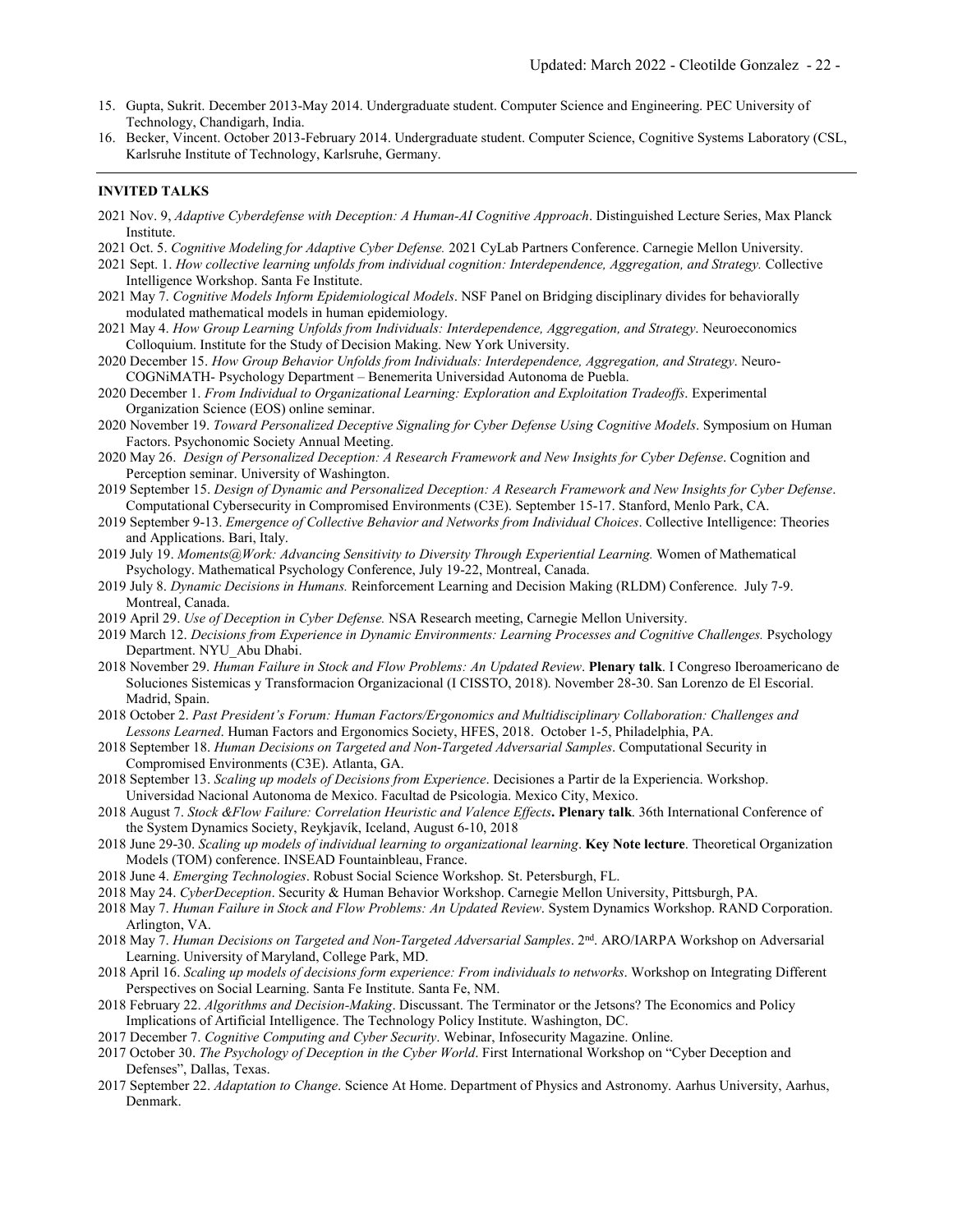- 2017 September 20. *Adaptation to Change*. Danish Institute for Advanced Study (D-IAS), University of Southern Denmark. Odense, Denmark.
- 2017 June 8. *Human Factors in Firearm Analysis*. Center for Statistics and Applications in Forensic Science (CSAFE, 2017 All Hands Meeting), Ames, IA, USA.
- 2017 March 10. *Human Failure in Stock and Flow Problems: An Updated Review*. Sloan School of Business, Massachusetts Institute of Technology. Boston, MA, USA.
- 2017 January 26. *Adaptation to Change*. Affective Brain Lab. University College London, London, UK.
- 2017 January 10. *Psycho-Social aspects of cyber security: why is human (still) the weakest link?*. SaTC PI meeting, NSF, Washington DC, USA.
- 2016 November 17. *Dynamic Decision Making in Complex Environments*. National League of Cities, City summit. Pittsburgh, PA, USA.
- 2016 November 9. *Human Factors in Identification Decisions: Cross-Cutting Interdisciplinary Research*. Forensics at NIST. Gaithersburg, MD, USA.
- 2016 October 11. *Information and Decisions: Description and Experience Come Together in Individual and Social Interactions*. Santa Fe Institute. Santa Fe, NM, USA.
- 2016 August 24. *How to get funding: a personal view*. 2016 Incoming Faculty Orientation. Carnegie Mellon University. Pittsburgh, PA, USA.
- 2016 August 8. *Reflections on unresolved psychological problems for a cognitive architecture*. ACT-R 2016 Post-Graduate Summer School. Lancaster, PA, USA.
- 2016 July 29. *Games, Game-Theory, and the Science of Cybersecurity*. Panel on Cognitive and Behavioral Modeling for Military Functions. First international conference in Virtual Reality and Simulation. Part of the 7<sup>th</sup> International Conference on Applied Human Factors and Ergonomics. Orlando, FA, USA.
- 2016 July 29. *Cognitive Models in Cybersecurity*. Panel on The Risk/Utility Tradeoff in Cybersecutiy. Second International Conference on Human Factors in Cybersecurity. Part of the 7<sup>th</sup> International Conference on Applied Human Factors and Ergonomics. Orlando, FA, USA.
- 2016 June 27. *Information and Decisions: Description and Experience Come Together.* Plenary roundtable on Dynamics and Ambiguity. Foundations of Utility and Risk (FUR) conference. Hosted by the interdisciplinary behavioural science group at the University of Warwick. Coventry, UK.
- 2016 February 4. *Behavioral Game Theory and Cyber Security*. USC/ARO Workshop on Cyber-Physical Security: Challenges and Approaches. University of Southern California. Los Angeles, CA.
- 2016 January 13. *Dynamic Decision Making: Learning Processes and Cognitive Challenges*. Cognitive Science Brownbag, Learning Research and Development Center (LRDC), University of Pittsburgh.
- 2015 June 15. *The Role of Behavioral Science in Mission Assurance for Cybersecurity*. Workshop on Attack Detection, Forensics and Attribution for Assessment of Mission Impact. June 15-17, 2015, Istanbul, Turkey. The Information Systems Technology (IST) NATO panel.
- 2015 February 26. *Creating Cognitively-Aware Decision Support Technology*. **Key Note lecture**. Conielecomp 2015. The 25th International Conference on Electronics Communications, and Computers. Universidad de las Americas, Cholula, Puebla, Mexico. February 25-27, 2015.
- 2015 February 14. *Human Decision Making in CyberSpace*. AAAS 2015 Annual meeting. San Jose CA. February 12-16, 2015.
- 2014 June 23. *Human Decision Making in a Cyber World: Some Research Challenges*. 13th Annual Workshop on the Economics of Information Security. Pennsylvania State University. June 23-24, 2014.
- 2014 April 23. *Human Decision Making in Cyberspace*. NSF SaTC CyberSpace 2015 Workshop (CyberSpace 2025). Panel on Social, Behavioral, and Economic S&T. Washington, DC. April 22-23, 2014.
- 2014 March 14. *CyberWar Game: A paradigm for understanding new behavioral challenges for Cyber War*. Workshop on Cyber Warfare: Building the Scientific Foundation. George Mason University, Fairfax, VA.
- 2014 February 21. *Unification and Simplification Dilemma of Cognitive Architectures.* Workshop on Problem Solving and Dynamic Decision Making (EPSDDM). University of Essen. Essen, Germany.
- 2014 February 20. *Dynamic Decision Making: Learning Processes and Cognitive Challenges.* Workshop on Problem Solving and Dynamic Decision Making (EPSDDM). University of Essen. Essen, Germany.
- 2014- January 25, *Dynamic Decision Making: Learning Processes and Cognitive Challenges.* Learning, bounded rationality and decisions. Three related workshops and a winter school. Israel, January 23-29, 2014.
- 2013- September 20, *Dynamic decision making: Learning processes and cognitive challenges.* Forecasting, monitoring, controlling: Dealing with a dynamic world. University College London. London, UK.
- 2013- July 24, *Cognitive challenges for making decisions in dynamic systems*. Panel on Assessing Systems Thinking Across Skill Levels. 31st. International Conference of the System Dynamics Society. Boston, MA.
- 2013-July 15, *Decisions from experience in advanced technological systems*. Technical University of Berlin. Berlin, Germany.
- 2013- July 12, *Dynamics of cooperation with varied information*. 15th International Conference on Social Dilemmas. ETH Zürich, Switzerland.
- 2013- April 9, *Emergence of cooperation with increased information: Explaining the process with an instance-based learning model.* Center for Adaptive Rationality. Max Planck Institute. Berlin, Germany.
- 2013- April 5, *Decisions from Experience.* School of Psychology. University of Basel. Basel, Switzerland.
- 2013 February 20, *Making Decisions from Experience: Explaining sampling and repeated choice with Instance-Based Learning Cognitive Models.* Psychology Department. University of North Carolina, Charlotte.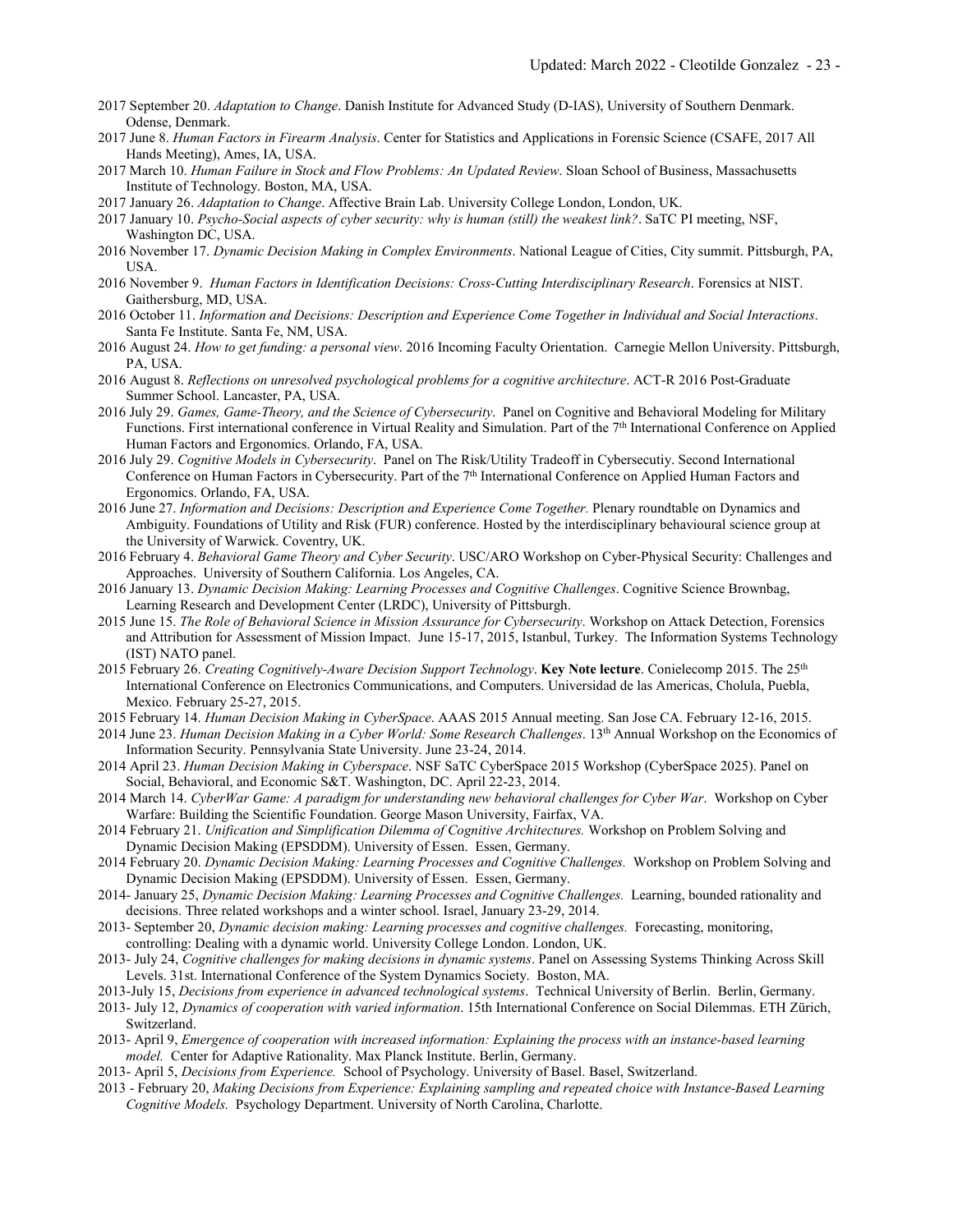- 2012- December 12, *Making Decisions from Experience in Cyber-Security.* CyLab Usable Privacy and Security Lab, seminar series. Carnegie Mellon University, Pittsburgh.
- 2012- October 4. *How do we make risky decisions from experience?: An Instance-Based Learning Model explains the process.*  International Workshop on Experimental Economics and Finance. Karlsruhe, Germany.
- 2012- September 6. *Making Decisions from Experience: Explaining Sampling and Repeated Risky Decisions with Instance-Based learning Cognitive Models.* Behavioral Decision Research Seminar. Carnegie Mellon University, Pittsburgh.
- 2012- April 15. *Human Performance Modeling.* International Conference on Cognitive Modeling. ICCM 2012. April 13-15, 2012. Berlin, Germany.
- 2012- March 28. *Decisions from Experience in Advanced Technological Systems.* **Key Note lecture** for the annual meeting of the Mexican Society of Computer Science. Salamanca, Mexico.
- 2012- February 1. *Instance-Based Learning: Integrating Decisions from Experience in Sampling and Repeated Choice Paradigms.*  Cognitive Science Colloquium. Psychological and Brain Sciences. Indiana University, Bloomington.
- 2011- December 10. *Instance-Based Learning: Integrating Decisions from Experience in Sampling and Repeated Choice Paradigms.* International Conference on Decision Making. University of Allahabad, India.
- 2011- November 20. *The Description - Experience Gap in Decisions under Uncertainty.* Commemorative Colloquium for Horacio Arlo-Costa. Center for Formal Epistemology. Department of Philosophy. Carnegie Mellon University.
- 2011- October 14. *A Game-Theoretic Approach to Study Cyber Situation Awareness.* Second ARO Workshop on Moving Target Defense. October 13-14, 2011. University of Maryland. Fairfax, VA.
- 2011- August 24. *How do I get Research Grants?* Early Career Networking Event. 23rd. Subjective Probability, Utility, and Decision Making Conference (SPUDM 2011). August 21-25, 2011. Kingston University, London, UK.
- 2011- July 18. *The Dilemma of Unification and Simplification in Cognitive Architectures.* ACT-R Post-Graduate Summer School 2011. July 17-19, 2011. White Mountain Hotel & Resort. North Conway, NH.
- 2011- June 10. *Decisions from Experience in Advanced Technological Systems.* Human Factors Program. Industrial and Systems Engineering seminar. University of Buffalo.
- 2011- March 30. *A Loser Can Be a Winner: Comparison of Two Instance-Based Learning Models in a Market Entry Competition.* Games and Decisions Seminar. Philosophy Department. Carnegie Mellon University.
- 2011- March 25. *Instance-Based Learning Theory: A General Computational Approach to Modeling Human Decisions from Experience.* **Key Note** speech for the annual meeting of the Mexican Society of Computer Science. Toluca, Mexico.
- 2011- March 21. *Instance-Based Learning Tool: Making Instance-Based Learning Theory Usable, Transparent, and Understandable.* Invited tutorial presented at the 20th Behavior Representation in Modeling and Simulation (BRIMS) conference. March 21-24, 2011. Sundance Resort, Utah, USA.
- 2011- February 10. *Instance-Based Learning Models of Cyber Situation Awareness.* Cyber Situation Awareness Workshop. Cognitive Engineering Research Laboratory. Arizona State University.
- 2010- October 8. *Instance-Based Models of Decision Making*. International Symposium of Scientific Computing for the Cognitive Sciences. October 6-8, 2010. Heidelberg University, Germany.
- 2010- October 5. *Instance-Based Learning Tool: Integrating Models of Decisions from Experience.* Invited tutorial for graduate students. Heidelberg University, Germany.
- 2010- September 24. *Socio-Cognitive Factors that Influence Cooperative Behavior: An Examination with fMRI*. Interdisciplinary Symposium on Decision Neuroscience. September 23025, 2010. Fox School of Business, Temple University, Philadelphia, PA.
- 2010- June 4. *Dynamic Decision Making Games: Lessons and Challenges from Learning Theories*. Games in Engineering and Computer Science Workshop (GECS 2010). June 3-4, 2010. Arlington, VA.
- 2010- April 24. *The Role of Culture in Dynamic Decision Making: Conflict Resolution in PeaceMaker*. The Gavriel Salvendy International Symposium on Frontiers in Engineering. Focus on "Cultural Factors in Decision Making and Action." April 23- 24. Purdue University, Indiana.
- 2010- March 16. *Developing New Metrics for Shared Situation Awareness*. HFES "Meet the Authors" Webinar. Tuesday, March 16, 2010. 1:00-2:00PM EDT.
- 2009- April 1. *Predicting Performance in Open-ended Dynamic Tasks: A Model Comparison Challenge*. Comparing the Comparisons Symposium on Model Comparison. Conference on Behavior Representation in Modeling and Simulation (BRIMS, 2009). Salt Lake City, Utah.
- 2009- March 4. *Training Decisions from Experience with Decision Making Games.* Workshop on Adaptive Technologies for Army Training and Education. Army Research Institute, Charleston, SC.
- 2009- February 24. *Dynamic Decision Making and Training for Emergency Triage.* Triage, Science and Technology Symposium. Children Hospital Los Angeles, Los Angeles, CA.
- 2008- September 11. *Dynamic Decision Making and Training.* Pediatric Disaster Preparedness National Summit. Los Angeles, CA.
- 2008- August 16. *Decision Making in Dynamic and Complex Environments.* Symposium Chair, showcasing the Dynamic Decision Making Laboratory at Carnegie Mellon University. APA annual convention. Division 21. Boston, MA.
- 2008- August 12. *An Instance-Based Learning Model of Repeated Binary Choice.* Symposium: Beyond Biases: the Influence of Experience on Managerial Decision Making. Winner of making connections award, sponsored by the OB Division. Academy of Management Annual Meeting. Anaheim, CA.
- 2008- August 12. *Determinants of Public Conference in Government Ability to Prevent Terrorism.* Symposium: Disaster Response Planning and Management: Studies of Integrated Planning and Action. Academy of Management Annual Meeting. Anaheim, CA.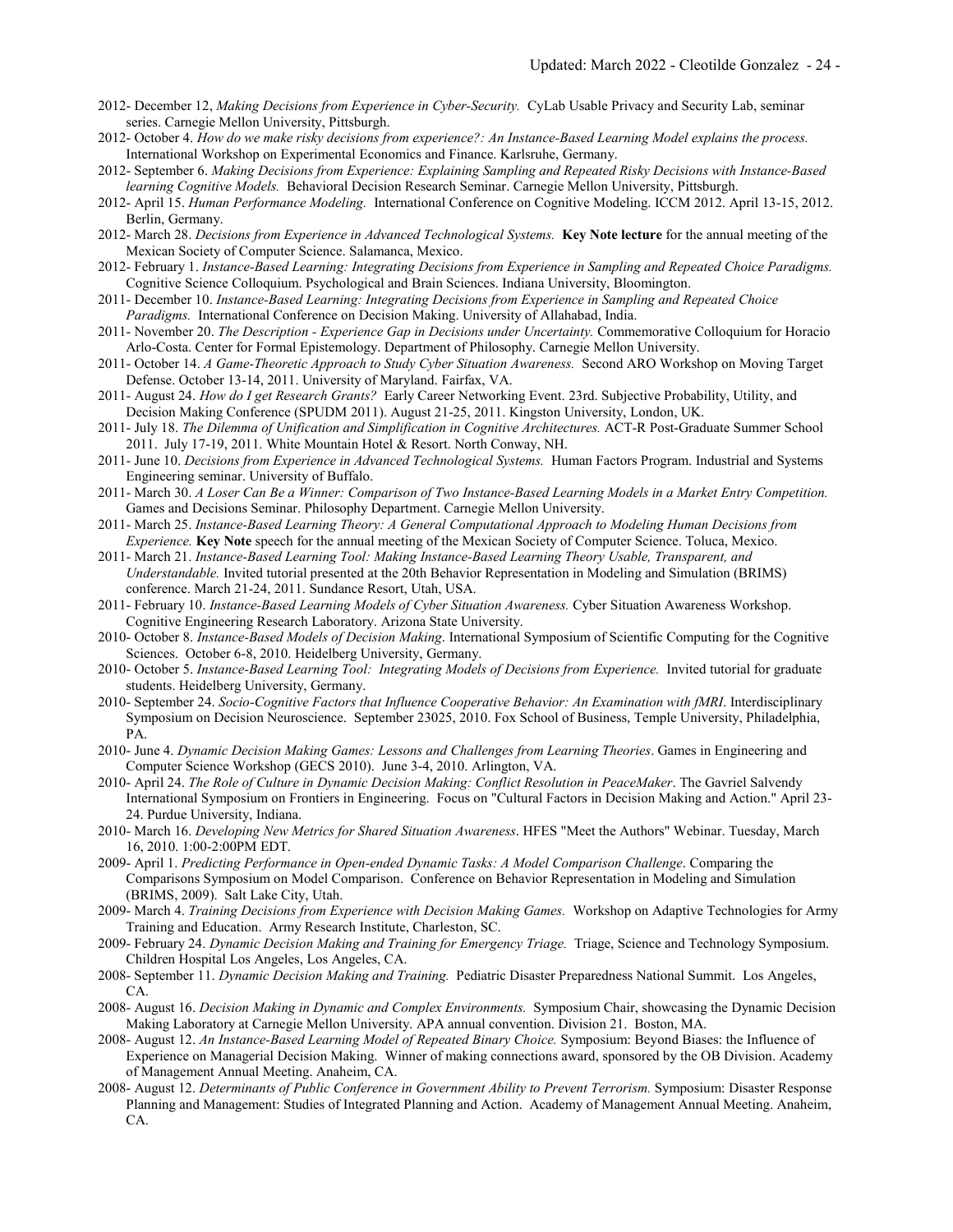- 2008- July 24. *Why don't well educated adults understand accumulation?* Third Annual Behavioural Operations Conference. University of Alberta, School of Business. Edmonton, Canada.
- 2008- July 16. *Dynamic Decision Making in Complex Environments*. Second International Conference on Applied Human Factors and Ergonomics. Las Vegas, NV.
- 2008- April 17. *Human Learning in Dynamic Environments*. Industrial and Mechanical Engineering Department seminar. University of Massachusetts, Amherst, MA.
- 2008- April 11. *Human Learning in Dynamic Environments*. Medical Education Rounds. University of Pittsburgh, Pittsburgh, PA.
- 2008- April 3. *PeaceMaker-based Research for Decision Making and Diplomacy*. The future of Interactive Technology for Peace. Carnegie Mellon University, Pittsburgh, PA.
- 2008- February 21. *A comprehensive Psychological Model for Robust Decision Making in Luggage Screening*. Information Sciences and Technology. Penn State University, State College, PA.
- 2007- December 7. *Robust Decision Making in Dynamic Environments*. Center for Neural Basis of Cognition Seminar. Carnegie Mellon University, Pittsburgh, PA.
- 2007- November 5. *Making Robust Decisions in Dynamic Environments*. Business Transformation and IT Strategy Program. Tepper School of Business. Carnegie Mellon University, Pittsburgh, PA.

2007- October 26. *Dynamic Decision Making Research*. Second International Engineering Week. October 24-26, 2007. Tecnologico de Monterrey. Cuernavaca, Morelos, MEXICO.

- 2007- October 21. *Dynamic Decision Making.* Short Course on the Introduction to Psychology of Medical Decision Making. 29th Annual meeting of Medical Decision Making. October 20-24, 2007 Pittsburgh, PA
- 2007- October 17. *Microworlds in Dynamic Decision Making Research.* Workshop on Microworlds Research on Dynamic Decision Making. Defense Research and Development Canada. Toronto ON, Canada.
- 2006- December 12. *Heterogeneity of Practice in Airport Security Screening.* Systems Dynamics Seminar. Argonne National Laboratory. Chicago, IL.
- 2006- October 25. *ACT-R Models of Training.* Issues in Cognitive Science. Cognitive Science Department seminar series. Rensselaer Polytechnic Institute (RPI). Troy, NY.
- 2006- August 15. *Learning and feedback in dynamic decision making.* Symposium on Learning and Feedback. Academy of Management Annual Meeting. Atlanta, GA.
- 2006- June 23. *Dynamic Decision Making.* Round Table on Dynamic Decision Making. 12th International Conference on the Foundations and Applications of Utility, Risk and Decision Theory. Rome, Italy.
- 2005- June 5. *Automaticity development and decision making in complex, dynamic tasks.* ONR Cognitive Architectures meeting, Carnegie Mellon University, Pittsburgh, PA,
- 2005- March 14. *Learning in real-time dynamic decision making.* Sloan School of Management, MIT, Boston, MA,
- 2004- August 20. *Learning to make decisions in dynamic environments: Instance-based cognitive models.* New and Alternative Directions for Learning Workshop, Carnegie Mellon University, Pittsburgh, PA,
- 2004- May 17. *Practical Applications of Cognitive Modeling Symposium*, Conference of Behavior Representation in Modeling and Simulation, Arlington, VA,
- 2003- August. *Computational models of situation awareness.* 7th Annual ACT-R Workshop, Carnegie Mellon University, Pittsburgh, PA.
- 2003- May 12. U*nderstanding and Evaluating High Level Cognitive Processes.* Symposium, 12th Conference on Behavior Representation in Modeling and Simulation (BRIMS), Scottsdale, AZ.
- 2003- May 3. *Learning in dynamic decision making*. Information Aggregation in Decision Making Workshop, Department of Psychology, University of Maryland, College Park, MD.
- 2002- August 3. *Modeling coordination in team dynamic resource allocation*. 6th Annual ACT-R Workshop, Carnegie Mellon University, Pittsburgh, PA.
- 2002- June 23. *A cognitive model of attention control for multitask problem solving.* Computational and Mathematical Organization Theory Conference, Carnegie Mellon University, Pittsburgh, PA.
- 2001- October 23. *Instance-based decision making in dynamic environments: Modeling the learning process.* Recognition-Primed Decision Making Workshop, Boulder, CO.
- 2001- July 6. *Instance-based decision making in dynamic environments: Modeling the learning process.* Computational and Mathematical Organization Theory Conference, Pittsburgh, PA.
- 1999- August 27. *Cognitive modeling in real-time dynamic decision making.* Seminar for Computer Scientists, University of the Americas-Puebla (UDLA), Cholula, Puebla, Mexico.
- 1999- August 6, *ACT-R learning in a real-time dynamic decision-making task.* 6th Annual ACT-R Workshop, George Mason University, Fairfax, VA.
- 1997- September 12. *An empirical study of the use of sound at the interface in problem solving.* Primer Encuentro de Computación, Querétaro, Mexico.
- 1997- September 11. *Interaccion humano-computadora: Introduccion* (Human-Computer Interaction: An Introduction) Primer Encuentro Nacional de Computacion, Querétaro, Mexico.
- 1990- September 26. *SISCONFIN: Sistema contable y financiero* (SISCONFIN: Accounting and Financial System). 2nd Computer Seminar for Administration in Universities of Latin America, National Autonomous University of Mexico, Mexico City, Mexico.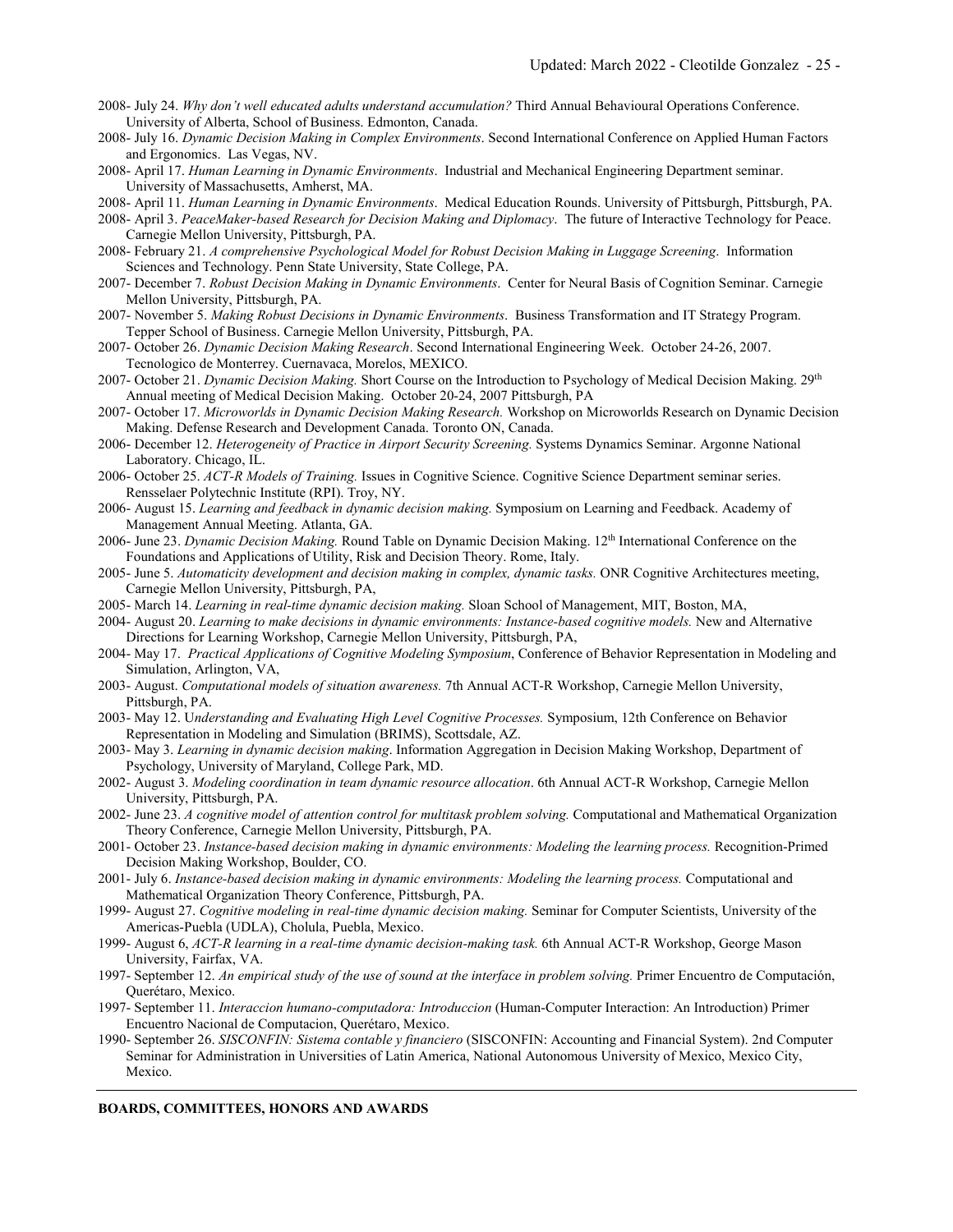## **Committees and Advisory Boards**

- 2022-2024 *Committee member* of the National Academies Division Committee for the Behavioral and Social Sciences and Education (DBASSE) [\(https://www.nationalacademies.org/dbasse/about#sl-three-columns-c38e0313-01c3-4515-a54a-](https://www.nationalacademies.org/dbasse/about#sl-three-columns-c38e0313-01c3-4515-a54a-9f277af65ced)[9f277af65ced\)](https://www.nationalacademies.org/dbasse/about#sl-three-columns-c38e0313-01c3-4515-a54a-9f277af65ced)
- 2021 *Committee member* of the National Academy of Sciences, Engineering and Medicine; Division of Behavioral and Social Sciences and Education; Board of Human-Systems Integration; Committee of Human-System Integration Research Topics for the 711th Human Performance Wing of the Air Force Research Laboratory [\(https://www.nap.edu/catalog/26355/human-ai-teaming-state-of-the-art-and-research-needs\)](https://www.nap.edu/catalog/26355/human-ai-teaming-state-of-the-art-and-research-needs).
- 2021-2024 *Member-at-large* of Division 3- Society for Experimental Psychology and Cognitive Science- of the American Psychological Association [\(https://www.apadivisions.org/division-3/leadership\)](https://www.apadivisions.org/division-3/leadership).
- 2019-2025 *Board member,* Governing Board of the *Cognitive Science Society.* January 2019-December 2022. <https://cognitivesciencesociety.org/about/>
- 2019-present *Advisory board* to the MultiTip research team funded by the German Federal Ministry of Education and Research to investigate sustainable management of the Nile Perch fishery [\(https://www.uni](https://www.uni-heidelberg.de/fakultaeten/wiso/awi/professuren/umwelt/multitip/about.html)[heidelberg.de/fakultaeten/wiso/awi/professuren/umwelt/multitip/about.html\)](https://www.uni-heidelberg.de/fakultaeten/wiso/awi/professuren/umwelt/multitip/about.html)
- 2014-2015 *Committee member* of *Human Factors Committee (HFC) of the Organization of Scientific Area Committees (OSAC) in Forensic Science*. National Institute of Standards and Technology (NIST). United States Department of Commerce.

## **Carnegie Mellon University Service**

- 2020-2021 *Committee Chair* of the Reappointment, Promotion and Tenure Committee, Dietrich College.
- 2015-2019 *Faculty Committee* on Diversity and Inclusion. In charge of advising Provost for faculty, Kathryn Roeder on improving recruitment and retention of diverse, world-class faculty.
- 2017-2018 *Chair of Diversity and Inclusion subcommittee*. General Education Curriculum, Dietrich College of Humanities and Social Science.
- 2016-2018 *Committee member*. Reappointment, Promotion and Tenure University Committee.

## **Honors and Awards**

- 2021 *Lifetime Fellow of the Cognitive Science Society.* Formal recognition at the 2021 Cognitive Science Society annual meeting, Vienna, Austria.
- 2020 *Best Paper Award.* International Conference on Decision and Game Theory for Security (GameSec; October 26-30, 2020) – "Exploiting Bounded Rationality in Risk-based Cyber Camouflage Games".
- 2020 *Best Paper Award.* 53rd Hawaii International Conference on System Sciences (HICSS; January 8-10, 2020) Digital Government Track - "Adaptive cyber deception: Cognitively informed signaling for cyber defense" (from Cyber Deception for Defense Minitrack).
- 2015 *Best Paper Award.* Tenth International Conference on Semantic Technology for Intelligence, Defense, and Security (STIDS 2015). "Ontology-Based Adaptive Systems for Cyber Defense" Fairfax, VA. Nov. 18-20, 2015.
- 2014 *Best Paper Award.* IEEE Conference on Cognitive Methods in Situation Awareness and Decision Support (CogSIMA 2014). "Decision-Making in Abstract Trust Games: A User Interface Perspective." San Antonio, TX. March 3-5, 2014.
- 2013 *Fellow of the Human Factors and Ergonomics Society.* Society. Formal recognition on October 1, 2013, at the HFES annual meeting. San Diego CA, USA.
- 2010 *Runner up prize.* Games first choice prediction competition. Competition focused on the prediction of behavior in repeated Market Entry Games. Instance-Based Learning model ranked second among 25 submissions: http://mail.sjdm.org/pipermail/jdm-society/2010-October/004647.html
- 2008 *Making Connections Award.* Academy of Management, OB Division. Meeting of the Academy of Management, Los Angeles, CA, USA.
- 2006 *Best Paper Award.* Behavior Representation in Modeling and Simulation (BRIMS) conference. Baltimore, MD. May 15- 18, 2006.

# **PROFESSIONAL SOCIETIES AND EDITORIAL ACTIVITIES**

### **Editorial Boards, Review Panels and Review Service**

- 2022-present-Consulting Editor *Psychological Review.*
- 2021-present-Associate Editor *TopiCS*.
- 2014-present-Consulting Editor *Decision*.
- 2013-present-Associate Editor *System Dynamics Review.*
- 2016-2020- Associate Editor *Cognitive Science: A Multidisciplinary Journal.*

2008-2018- Associate Editor - *Journal of Cognitive Engineering and Decision Making*.

2022-present- Member of Editorial Board- *Perspectives on Psychological Science*.

2020-present- Member of Editorial Board- *Cognitive Science: A Multidisciplinary Journal.*

2018-present- Member of Editorial Board- *Journal of Experimental Psychology: General.*

2015-present- Member of Editorial Board- *Journal of Dynamic Decision Making.*

2013-present- Member of Editorial Board- *Journal of Behavioral Decision Making.*

2013-present- Member of Editorial Board- *American Journal of Psychology.*

2007-present- Member of Editorial Board- *Human Factors Journal*.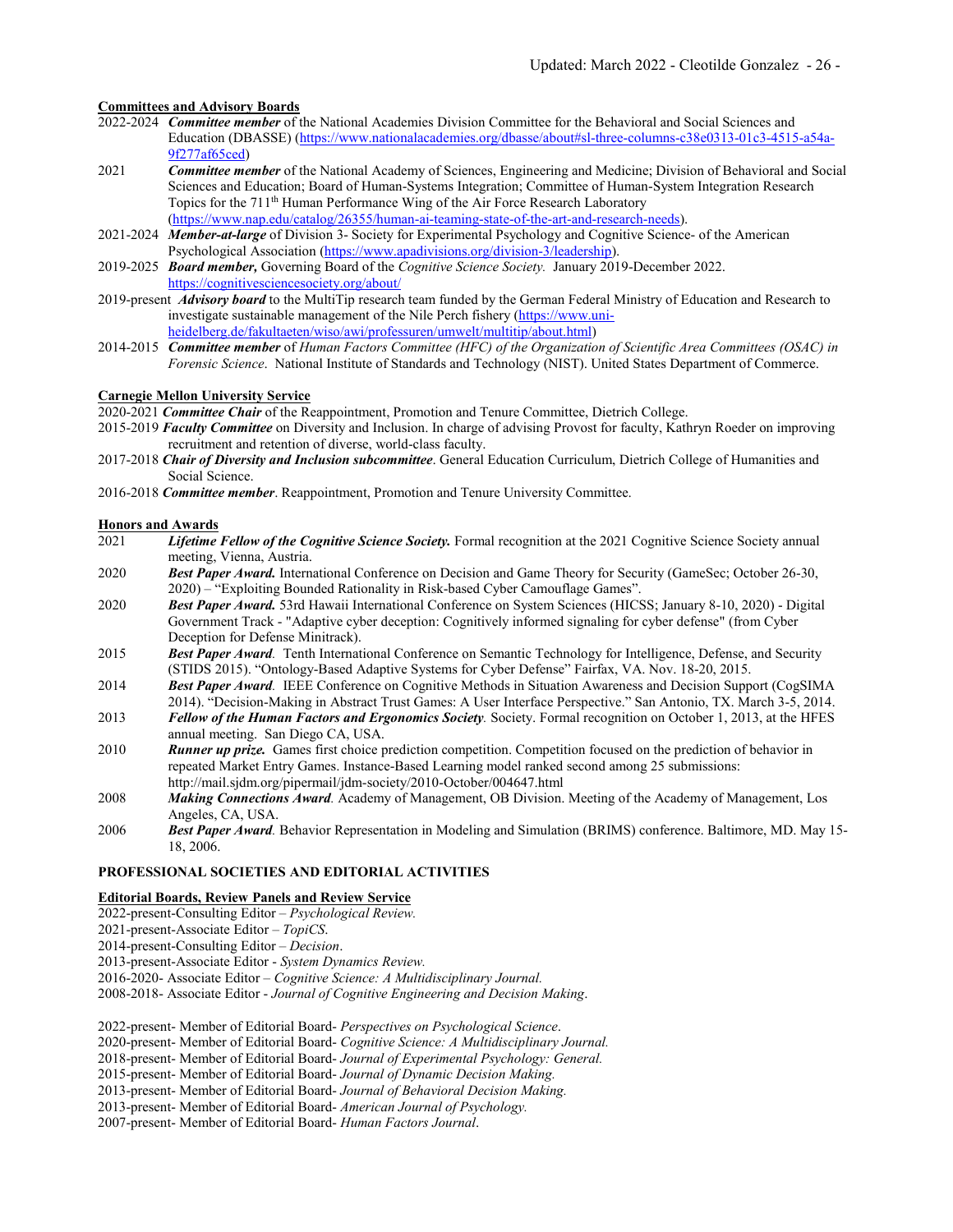**Ad hoc reviewer for Journals (partial list):** Behavioral and Brain Sciences; Psychological Review; Cognition; Journal of Experimental Psychology: Learning, Memory and Cognition; Journal of Experimental Psychology: Applied; Journal of Economic Psychology; Psychonomic Bulletin and Review; Management Science; Organizational Behavior and Human Decision Processes; System Dynamics Review; Systems; Journal of Conflict Resolution; European Journal of Operations Research.

**Ad hoc reviewer for Conferences (partial list):** Academy of Management; Conference on Human Factors in Computing Systems (CHI conference); Conference on System Dynamics; Cognitive Science Conference; Americas Conference on Information Systems; Behavior Representation in Modeling and Simulation (BRIMS conference); International Conference on Cognitive Modeling (ICCM). **Panelist and reviewer for Granting Agencies (partial list):** National Science Foundation (NSF); National Institute of Health (NIH); Air Force Office of Scientific Research (AFOSR); Army Research Office (ARO); Israeli Science Foundation (ISF); European Science Foundation (ESF).

## **Professional Societies and Conference Service**

## **Human Factors**

2008- present – member of the Human Performance Modeling Technical Group (HFES) 1994- present – member of the Human Factors and Ergonomic Society (HFES) 2004- present – member of the Cognitive Engineering and Decision Making Technical Group (HFES) *Conference Service for Human Factors* 2009-2015 - Chair, General Sessions. Annual Meeting of the Human Factors and Ergonomics 2009 - Co-Founder, Human Factors and Ergonomics Society Local Chapter. (HFES-2009). Pittsburgh, PA, 2009. 2009 - Co-Chair, General Sessions. 53th Annual Meeting of the Human Factors and Ergonomics Society (HFES-2009), San Antonio, TX, October 19-23, 2009

# **Cognitive Science**

2009- present – member of the Association for Psychological Science 1998- present – member of the Cognitive Science Society

*Conference Service for Cognitive Science*

2014-present - Technical Program Committee, Annual meeting of the Cognitive Science Society.

# **Decision Science**

2010- present – member of the European Association for Decision Making

2008-2012 - member of the Society of Risk Analysis

2001- present – member of the Society for Judgment and Decision-Making

*Conference Service for Decision Science*

2021 – Scientific Committee. Subjective Probability Utility & Decision Making (SPUDM 2021). 22-24 August 2021. University of Warwick.

- 2011- 2012- Technical Program Committee, IEEE Conference on Cognitive Methods in Situation Awareness and Decision Support (CogSIMA-2012).
- 2010 Program Committee, Behavioral Decision Research in Management (BDRM 2010) conference. Pittsburgh, PA, June 10-13, 2010.
- 1999- Session Chair, Integrating Data Management and Human Decisions, 5th International Conference of the Decision Sciences Institute (DSI 1999), Athens, Greece, July 4–7, 1999

## **System Dynamics**

2001- present – member of the System Dynamics Society *Conference Service for System Dynamics*

2017- present- Technical Program Committee, System Dynamics Conference.

## **Management Science**

2006- 2019 – member of the Academy of Management

## **Computer Science/Information Sciences/Human-Computer Interaction**

2021-present-member of the Association for the Advancement of Artificial Intelligence- AAAI.

1993-2013 – member of the Association for Computer Machinery-ACM.

1993-2013 – member of the Computer-Human Interaction Special Interest Group- SigCHI.

*Conference Service for Computer Science and Engineering*

- 2021 General Chair. Conference on Decision and Game Theory for Security. GameSec 2021, October 25-27, 2021, Prague, Czech Republic.
- 2012- Technical Program Committee, 11th International Conference on Cognitive Modeling (ICCM 2012), Berlin, Germany, April 13-15, 2012.
- 2005-2012- Technical Program and Organizing Committee, Conference on Behavior Representation in Modeling and Simulation (BRIMS).
- 2005 Technical Program and Organizing Committee, 2nd Latin American Conference in Human-Computer Interaction, (CLIHC-2005), Cuernavaca, Mexico, October 2005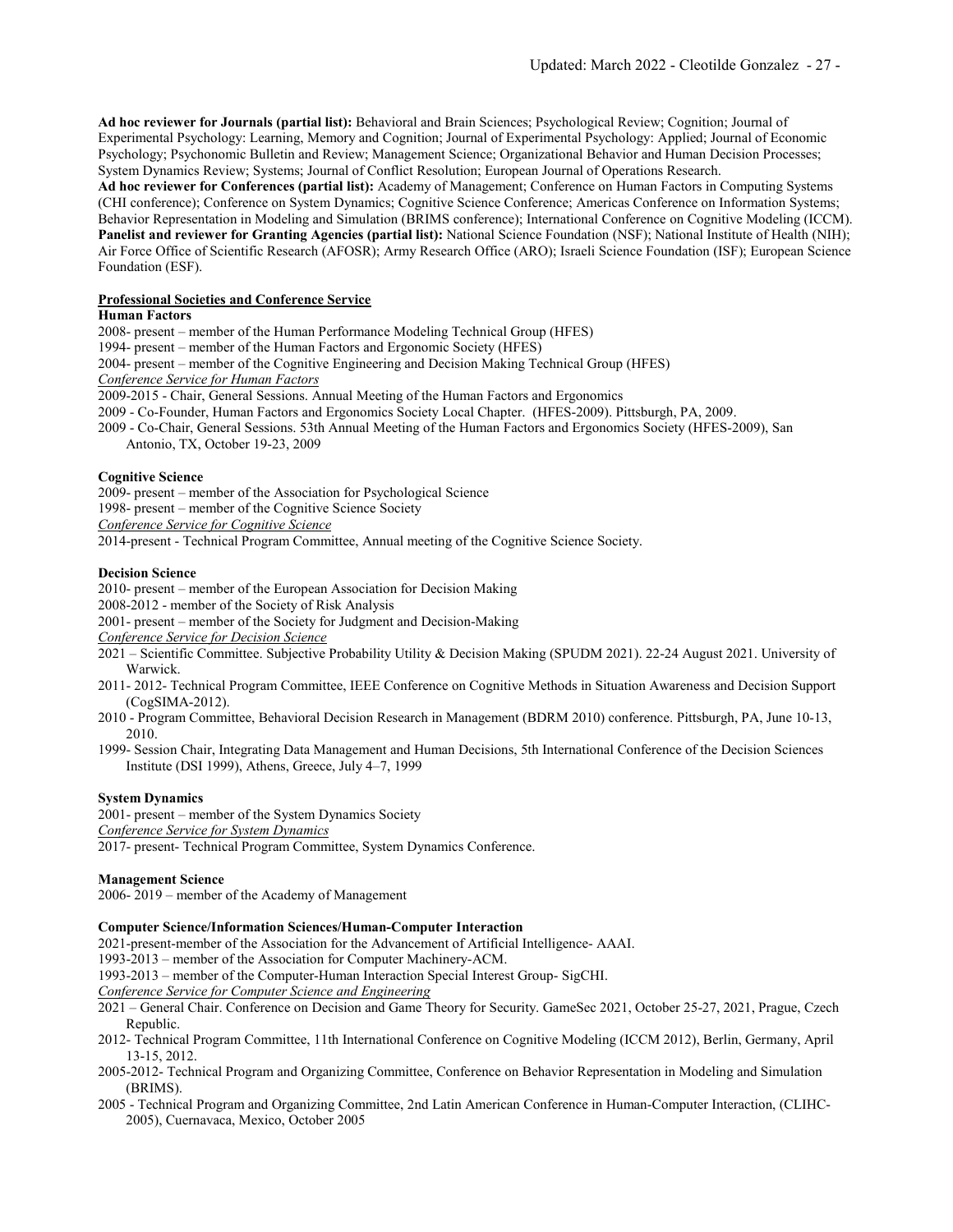- 2003 Co-Chair, 1st Latin American Conference in Human-Computer Interaction, (CLIHC-2003), Rio de Janeiro, Brazil, August 17–20, 2003
- 2003-2007 Vice President, CHI-Mexico (Local chapter of the Special Interest Group in Human-Computer Interaction in Mexico [ACM-SIGCHI]).
- 1999 Founder and Chair, CHI-Mexico (Local chapter of the Special Interest Group in Human-Computer Interaction in Mexico [ACM-SIGCHI]), 1999–2002
- 1999 Technical Program and Organizing Committee, Human-Computer Interaction Interest Group, Segundo Encuentro de Computación, Pachuca, Mexico, September 1999
- 1998 -International Issues Committee (IIC), SIGCHI, Conference on Human Factors in Computing Systems (CHI-1998).

#### **Organization of Conferences, Workshops, and Symposia**

- 2015 Information and Decisions: Decisions from Description and Experience Come Together in Individual and Social Interactions. Carnegie Mellon University. Invited speakers: Peter Wakker and Ryan O. Murphy. Pittsburgh, PA, April 21, 2015.
- 2013 Trends in Decision Making Research: How Can They Change Cognitive Engineering and Decision Making in Human Factors? International Annual meeting of the Human Factors and Ergonomics Society (HFES). Co-chaired with Joachim Meyer. Invited Speakers: Gary Klein, Frank Yates, and Alvin Roth (Nobel Laureate). San Diego, CA, Tuesday, October 1, 2013. pp. 163-166.
- 2013 Predicting Choice from Exploration. 9th Invitational Choice Symposium. Huis ter Duin, Noordwijk, The Netherlands. With Katja Mehlhorn. Invited Speakers: V. Braithwaite, K. Fiedler, D. Hausmann, M.D. Lee, K. Morgan, B. Newell, P. Todd. June 12-16, 2013.
- 2013 Predicting Choice from Exploration. 25th Association for Psychological Science (APS). With Katja Mehlhorn. Invited Speakers: J. Wolfe, P. Pirolli, R. Hertwig. Washington, D.C. May 23-26, 2013.
- 2010 Experience, Heuristics, and Choice: Prospects for Bounded Rationality. Carnegie Mellon University. With Horacio Costa. Invited Speakers: R. Hertwig, J. Leland, P. Pedersen, E. Weber, J. Busemeyer, T. Pleskac, J.D. Trout. Pittsburgh, PA, December 1, 2010.
- 2005 2nd Latin American Conference in Human-Computer Interaction, (CLIHC-2005), Cuernavaca, Mexico, October 2005. Organizing Committee.
- 2003 1st Latin American Conference in Human-Computer Interaction, (CLIHC-2003), Rio de Janeiro, Brazil, August 17–20, 2003. Conference Co-Chair.
- 2002 Special Interest Group, HCI in Latin America: Consolidating a Community, Conference on Human Factors in Computing Systems, (CHI-2002), Minneapolis, MN, April 20–25, 2002. With Alfredo Sanchez.
- 2001- Development Consortium, Conference on Human Factors in Computing Systems (CHI-2001), Seattle, WA, March 31–April 2, 2001
- 1999- Special Interest Group: Encouraging CHI Collaboration in Latin America, Conference on Human Factors in Computing Systems (CHI-1999), Pittsburgh, PA, May 20, 1999
- 1998 Current Trends and Applications of Artificial Intelligence in Education, 4th World Congress on Expert Systems, Mexico City, Mexico, March 16–20, 1998

#### **CONSULTING**

Army Research Laboratory Human Research and Engineering Directorate (ARL-HRED). Consulting services for the Development of a Cognitive Model of a Robotics Operator Manager in a Networked Environment. May 2010-May 2011.

Argonne National Laboratory. Elicitation of Experimental Data of Public Confidence in Government to Prevent Terrorism. February-May 2008.

National Institute for Occupational Safety and Health (NIOSH). Mine Emergency Decision Making. June-August 2008.

Lecturer, Executive Program for VW GEDAS (Volkswagen's consulting company in information technology), S.A. courses hosted by Benemerita Universidad Autonoma de Puebla, Puebla, Mexico, 1998–1999

Lecturer, Executive Program for PEMEX (Mexican oil company), Villahermosa, Tabasco, Mexico, 1996 Manager and Project Leader, Accounting and Financial System for IEPSA Group, Mexico City, Mexico, 1989–1990 Project Leader, Administrative Procedures and Information Analysis for Consorcio La Margarita de Puebla, S.A. INFONAVIT, Puebla, Mexico, 1988

Lecturer, Technical Institute of Computers, Puebla, Mexico, 1984–1985

#### **CONTINUING PROFESSIONAL EDUCATION**

*The 2010 Fourth Annual Advanced Neuroimaging Summer Program* by Mark Cohen and Susan Bookheimer. Institute for Neuroscience and Human Behavior, UCLA campus, with funding from the National Institutes of Health. July 12-23, 2010.

*Business Dynamics* by John Sterman, Jay W. Forrester, Nelson Repenning, and Peter Senge. Executive Program. MIT Sloan School of Management, Cambridge, Massachusetts. June 12-16, 2006.

*First Summer Institute on Bounded Rationality* by Gerd Gigerenzer. Max Planck Institute for Human Development. Center for Adaptive Behavior and Cognition. Berlin, Germany. August 8-17, 2001.

*Cognitive Processes* by Hebert A. Simon. Graduate course in the Department of Psychology. Carnegie Mellon University. Fall, 1999.